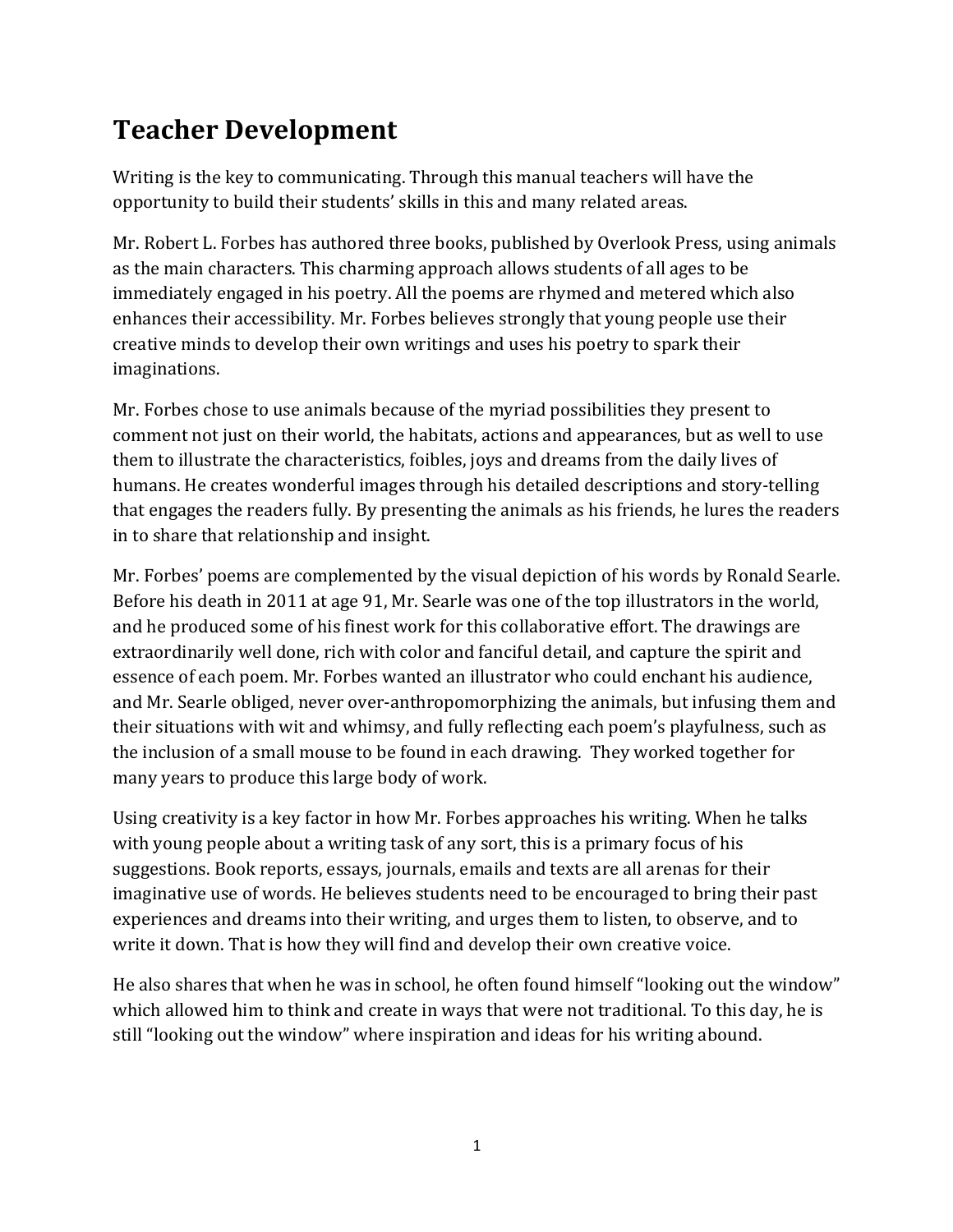**Key Terms:**

**Alliteration**

**Allusions**

**Analogies**

**Author**

**Brainstorm**

**Character**

**Copyright Laws**

**Creativity**

**Dialogue**

**Hyperbole**

**Illustrator**

**Interpretation**

**Literary Device**

**Metaphor**

**Meter**

**Onomatopoeia**

**Paraphrase**

**Personification**

**Plot**

**Poetry**

**Prompt**

**Rhyme**

**Rhythm**

**Setting**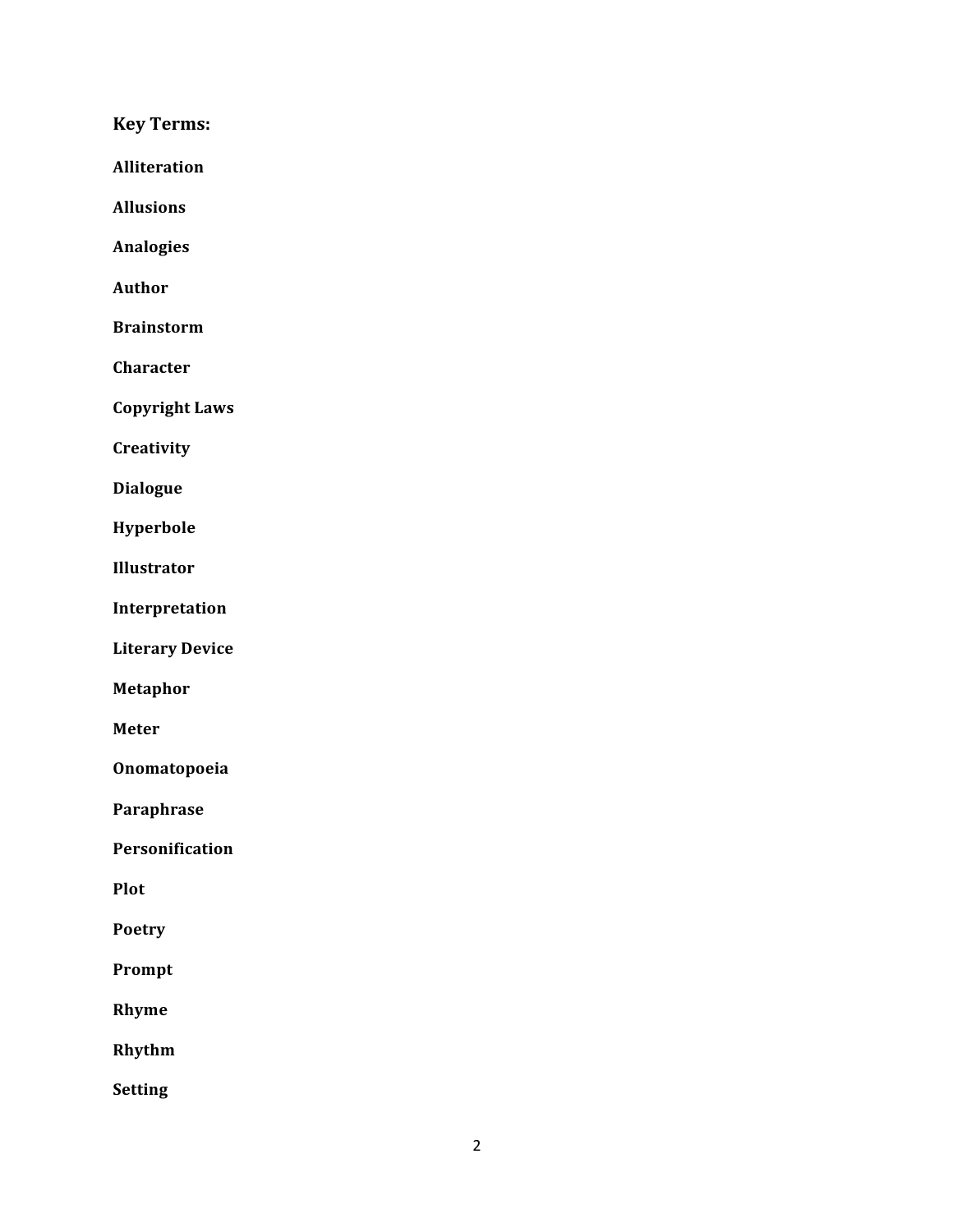**Simile**

**Summary**

**Thinking Hats**

**Verse**

**Writing Process – Plan, Draft, Revise, Edit, Publish**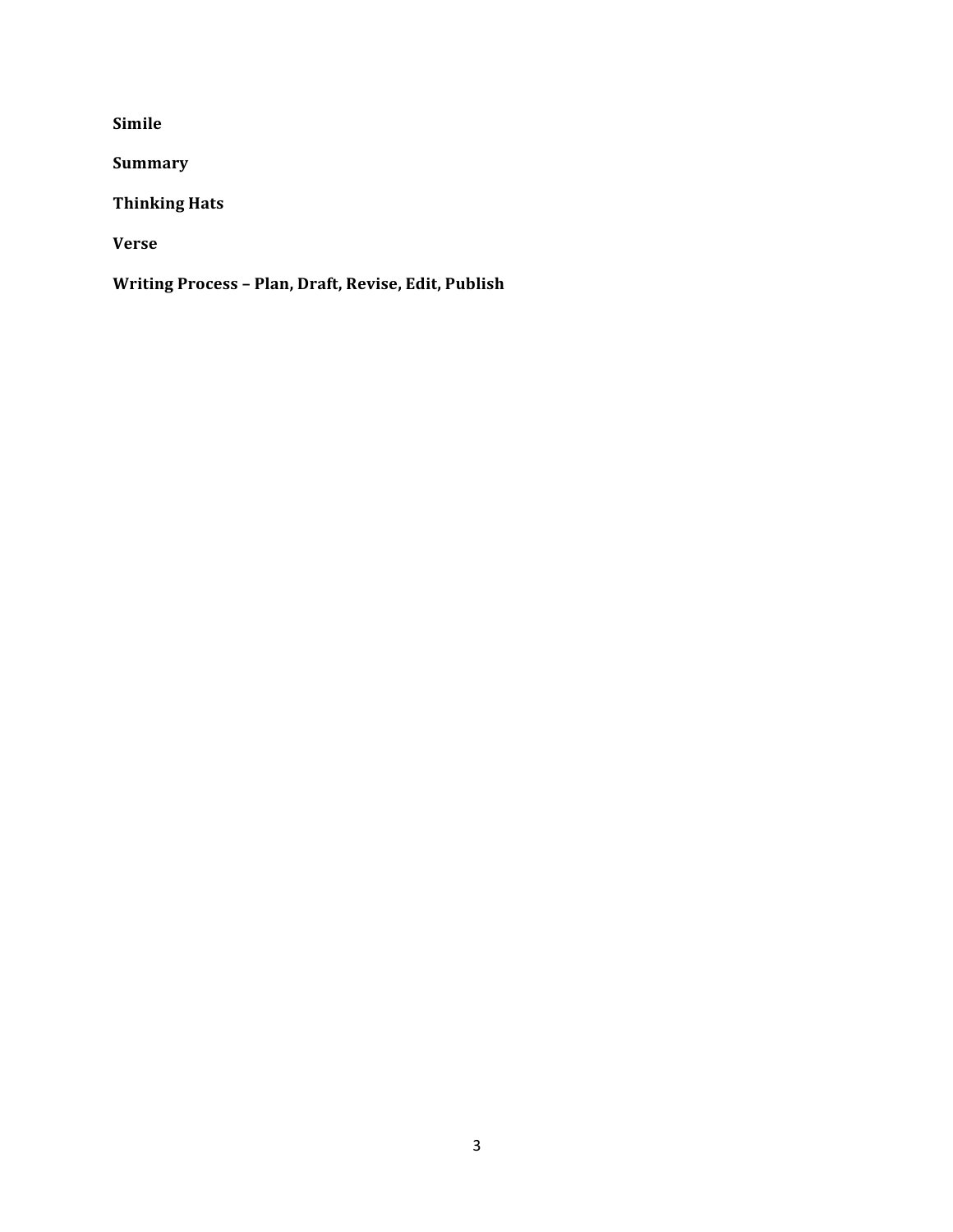#### **Themes to be discovered in the Exhibition**

#### **The Poems**

- 1. Fun with clichés
- 2. Alliterative lines
- 3. At the zoo
- 4. Kids and creatures
- 5. In the Kitchen
- 6. Mealtime
- 7. Getting married
- 8. Families
- 9. Babies
- 10. Moms and Dads
- 11. Naptime
- 12. A day at the races
- 13. Time's up
- 14. On the run
- 15. Cautionary tales
- 16. The wild west
- 17. Professions
- 18. Who's the boss?
- 19. Odd Couples
- 20. Vanitas
- 21. Natural Functions
- 22. Literary references
- 23. Foreign influences
- 24. Respect for others
- 25. Rhyme schemes: simple or complicated: couplets; limericks; some rhyme every time; sometimes with a single rhyme; short lines, long lines

#### **The Art**

- 1. Where's the mouse?
- 2. Other critters in the pictures
- 3. To clothe or not to clothe
- 4. Sharp dressers
- 5. Olden times costumes
- 6. Hairy, scaly, furry, slimy
- 7. Sun and moon
- 8. Sunrise, sunset
- 9. Where do I live?
- 10. Up in trees
- 11. Indoors/outdoors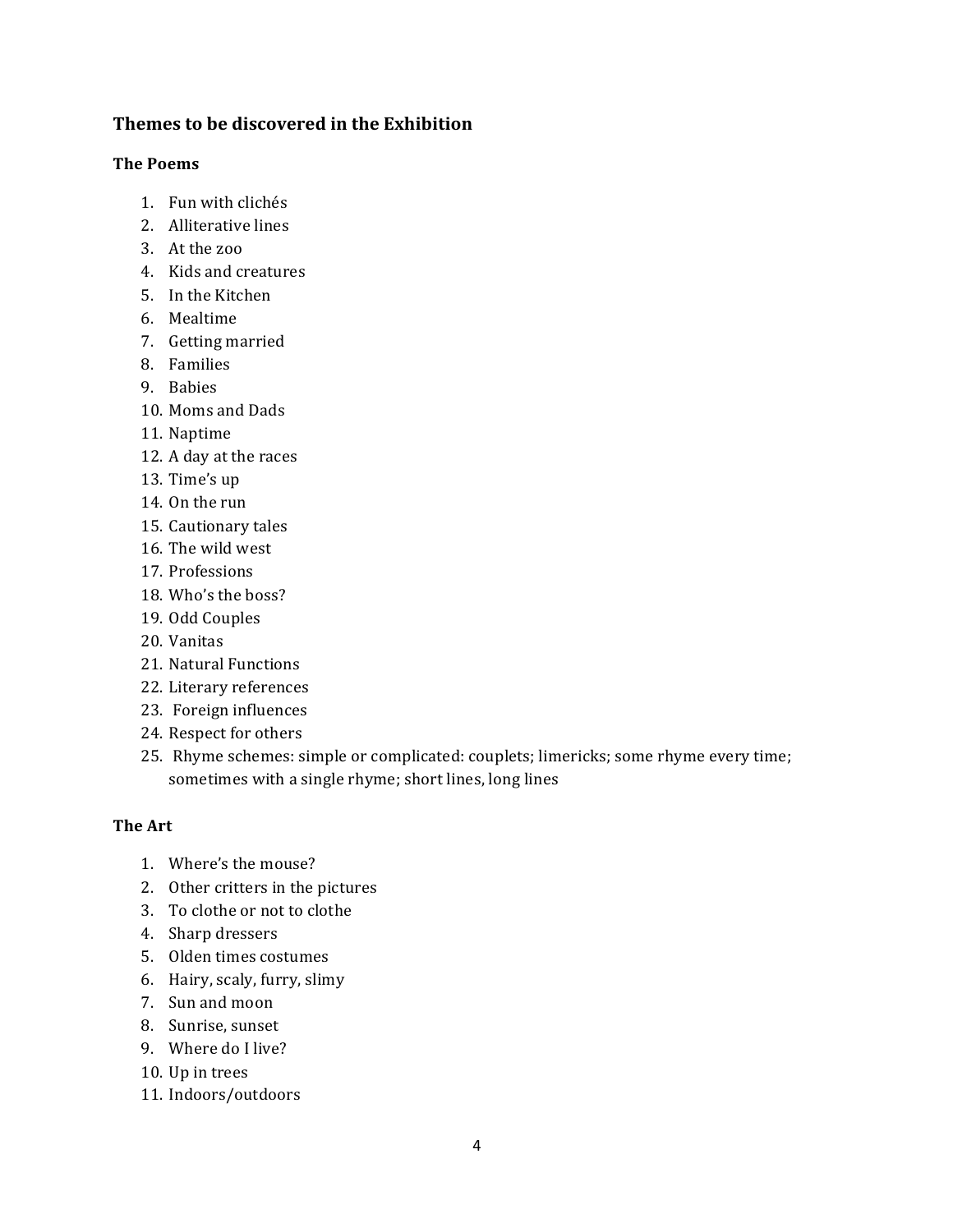- 12. On the sea, by the sea, under the sea
- 13. Watery worlds
- 14. The artists tools: watercolors, colored pencils, gouache, oils
- 15. Interpreting the poems into drawings: your opinion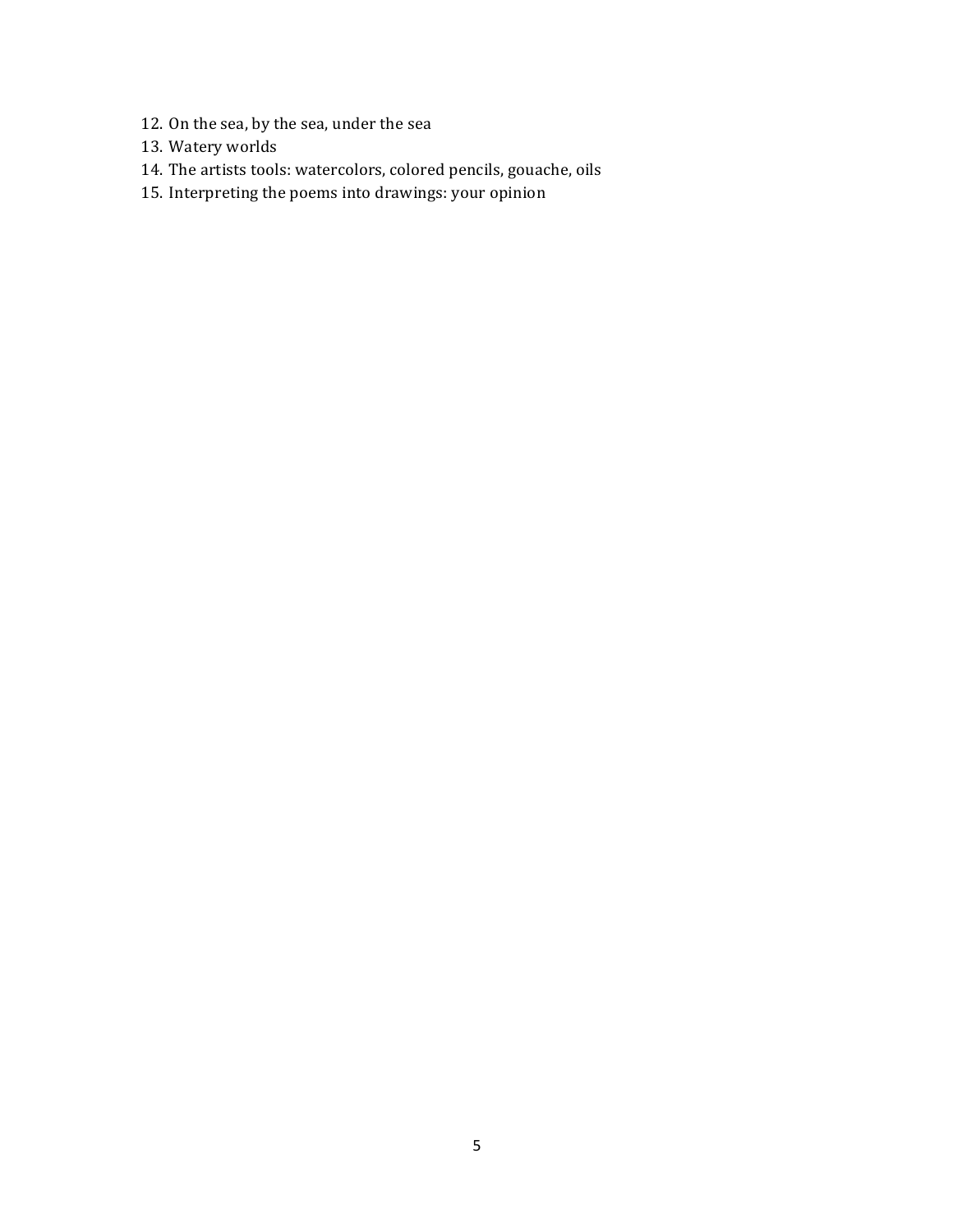#### **Suggested Books and Websites:**

Beard, A. Crocodile Tears. Abrams. 2011.

Beard, A. Monkey See, Monkey Draw. Abrams, 2012.

DeBono, E. Six Thinking Hats. New York: Back Bay Books, 1999.

Forbes, R. L. Bestioles un peu folles: Une menagerie tout en rimes. Jean-Claude Gawsewitch, 2008.

Forbes, R. L. Beastly Feasts! A Mischievous Menagerie in Rhyme. New York: Overlook, 2007.

Forbes, R.L. Beast Friends Forever! Animal Lovers, In Rhyme: New York: Overlook, 2013.

Forbes, R.L. Let's Have a Bite! A Banquet of Beastly Rhymes: New York: Overlook, 2010.

Fountas, I.C. and Pinnell, G.S. Guiding Readers and Writers Grades 3-6: Teaching Comprehension, Genre, and Content Literacy. New Hampshire: Heinemann, 2001.

Lyman, F., 1987, Think-Pair-Share: An expanding teaching technique: MAA-CIE Cooperative News, v. 1, p. 1-2.

Santa, C.M. et al. Project CRISS: Creating, Independence through Student-owned Strategies. Dubuque: Kendall/Hunt Publishing Company. 1988.

Seuss, Dr. The Cat in the Hat. Random House. 1957.

Silverstein, Shel. A Light in the Attic. Harper Collins Publisher. 1981.

Silverstein, Shel. Where The Sidewalk Ends. Harper Collins Publisher. 1974.

Zemelman, S., Daniels, H.S., and Hyde, A. Best Practice: Bringing Standards to Life in America's Classrooms. New Hampshire: Heinemann. 2012.

#### *These websites can be visited on the Internet.*

http://classroom.jc-schools.net/read/web.html

*www.corestandards.org*

http://edwdebono.com

http://freeology.com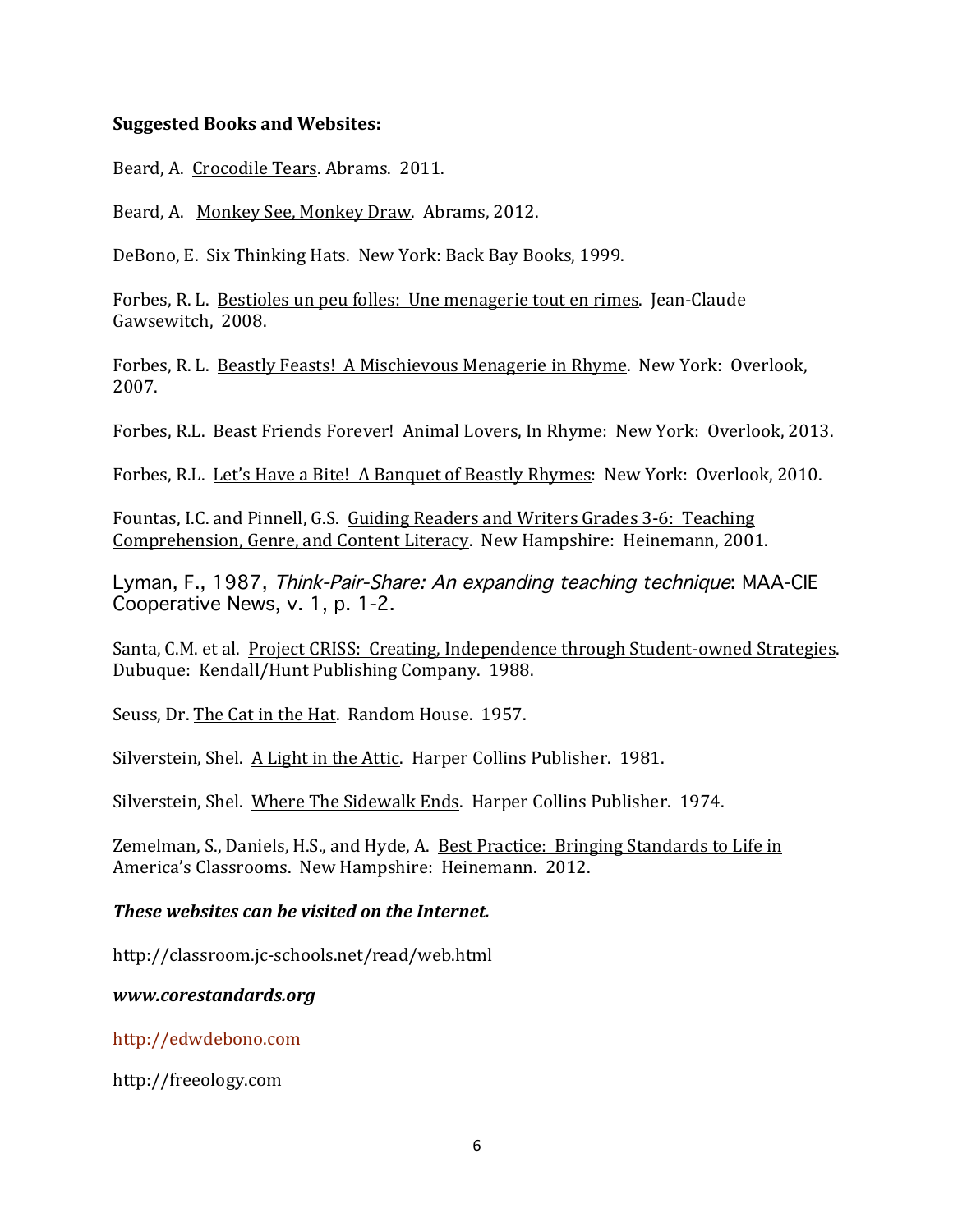http://irondalecom.jefcoed.com/Documents/Graphic%20Organizers/organizer%20scienc e.pdf

http://lewis.cpsb.org/faculty\_pages/stacey.blanchard/THE%20FIVE%20STEPS%20OF%2 0THE%20WRITING%20PROCESS.htm

http://schoolnet.gov.mt/tsmiddle/lesson\_material.htm

http://secondarysolutionsblog.com/2012/04/attacking-the-common-core-standardsinformational-texts-part-four-determining-the-central-idea-providing-an-objectivesummary

http://teacher-soup.com/attachments/095\_Story\_Map\_Character\_Setting\_Plot.pdf

http://www.creativewriting-prompts.com/printable-graphic-organizers.html

http://www.edhelperclipart.com/clipart/teachers/org-topic8.pdf

http://www.eduplace.com

http://www.guardian.co.uk/books/2012/jan/03/ronald-searle

http://www.inspiration.com/visual-learning/graphic-organizers

http://www.learnalberta.ca/content/sssm/html/placematactivity\_sm .html

http://www.learnerslink.com/SixThinkingHats.htm

http://www.lpg.fsu.edu/charting/howtopdf/ht-k5ehats.pdf=

http://www.mcrc-online.ca/documents/buehl/goread.pdf

https://www.ocps.net/cs/services/cs/currareas/read/IR/bestpractices/SZ/sixthinkingha ts Mar2009.pdf

http://www.poets.org/page.php/prmID/406

http://www.readwritethink.org/materials/letter\_generator

http://www.superteacherworksheets.com/graphic-organizers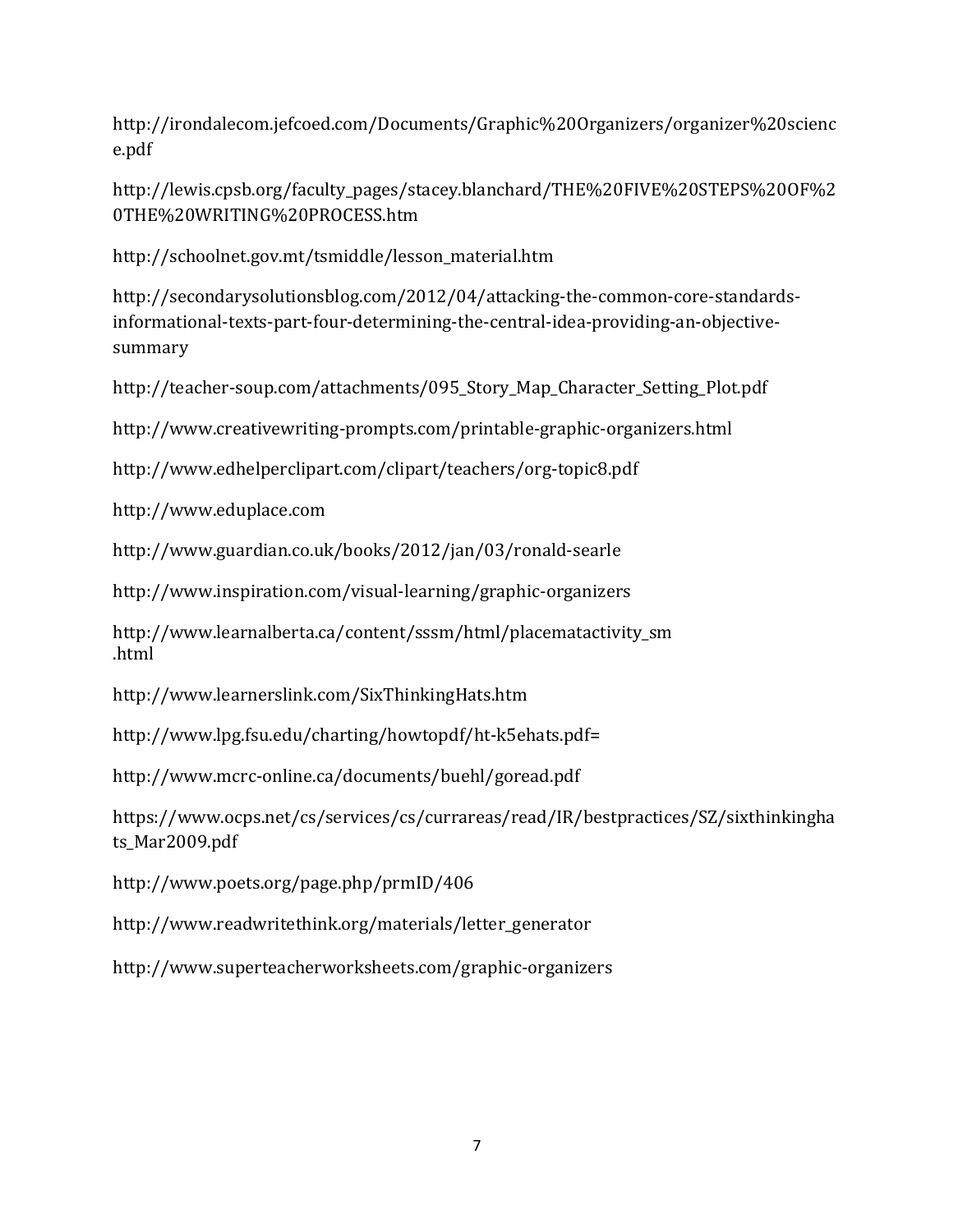# **Kindergarten Standards**

#### **Language Arts:**

#### **LA.K.1.2.3**

Recognize and produce words that rhyme.

#### **LACC.K.12.W.2.5**

Develop and strengthen writing as needed by planning, revising, editing, rewriting, or trying a new approach.

#### **LACC.K.L.3.6**

Use words and phrases acquired through conversations, reading and being read to, and responding to texts.

#### **LACC.K.RI.2.5**

Identify the front cover, back cover, and title page of a book.

#### **LACC.K.RI.2.5**

Name the author and illustrator of a text and define the role of each in presenting the ideas or information in a text.

#### **LACC.K.RI.3.7**

With prompting and support, describe the relationship between illustrations and the text in which they appear (e.g. what person, place, thing, or idea in the text an illustration depicts).

#### **LACC.K.RL.1.1**

With prompting and support, ask and answer questions about key details in a text.

#### **LACC.K.RL.2.5**

Recognize common types of texts (e.g., storybooks, poems).

#### **LACC.K.SL.1.2**

Confirm understanding of a text read aloud or information presented orally or through other media by asking and answering questions about key details and requesting clarification if something is not understood.

#### **LACC.K.SL.2.5**

Add drawings or other visual displays to descriptions as desired to provide additional detail.

#### **LACC.K.W.2.5**

With guidance and support from adults, respond to questions and suggestions from peers and add details to strengthen writing as needed.

#### **LACC.K.SL.2.6**

Speak audibly and express thoughts, feelings, and ideas clearly.

#### **Visual Arts:**

#### **VA.K.F.1.2**

Identify real and imaginary subject matter in works of art.

#### **VA.K.H.2.3**

Describe where artwork is displayed in school or other places.

#### **VA.K.O.2.1**

Generate ideas and images for artworks based on memory, imagination and experiences.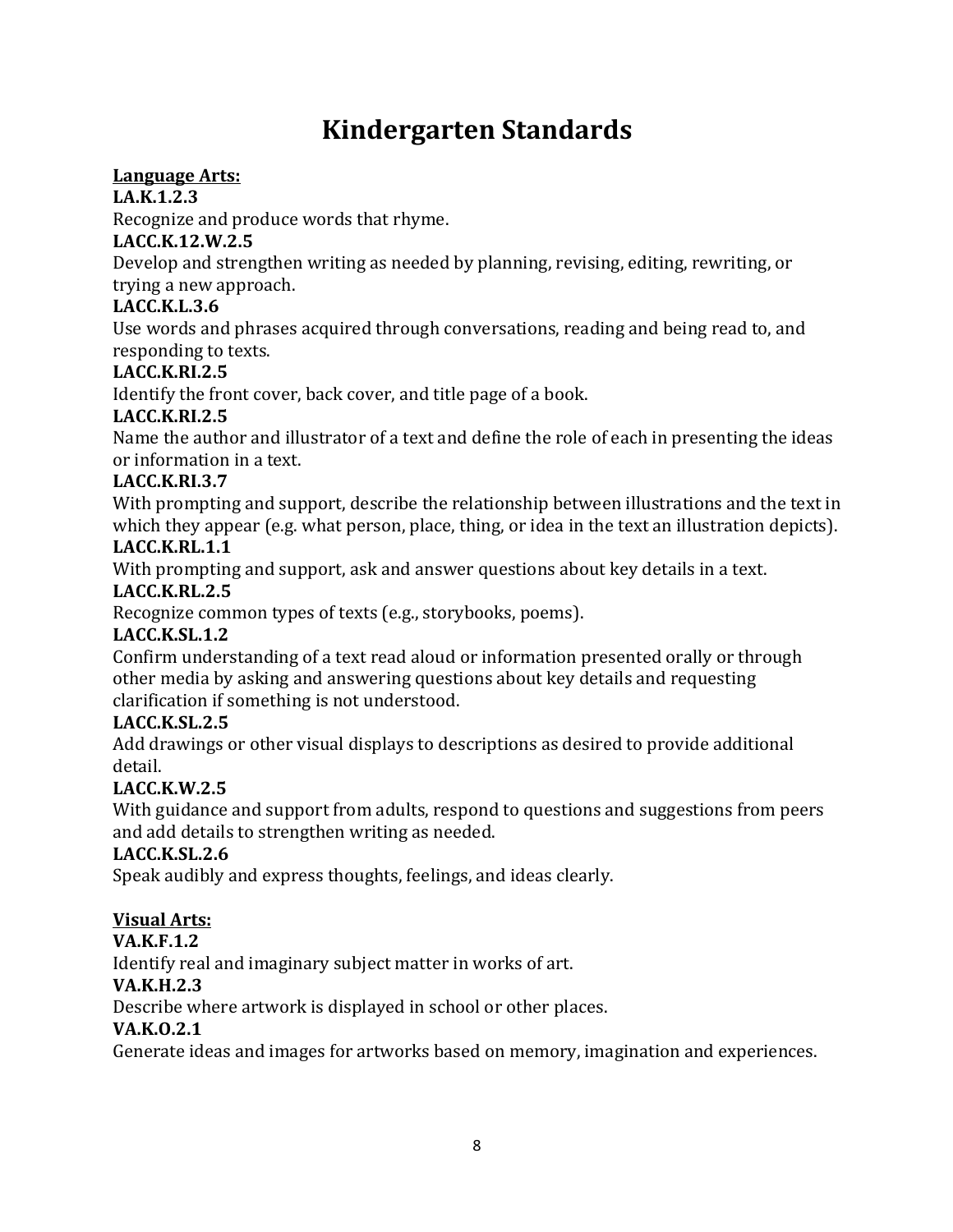#### **Science:**

#### **SC.K.L.14.2**

Recognize that some books and other media portray animals and plants with characteristics and behaviors they do not have in real life.

### **Pre-Activities for Kindergarten**

#### **(LACC.K.RI.2.5 and LACC.K.RI.2.5.)**

1. Display Mr. Forbes' books in the classroom. Have students verbally identify the front cover, back cover, and title page of the books. Further, the teacher can have students verbally identify the author and illustrator and define the role of each.

#### **(LACC.K.RL.3.7)**

2. Have students verbally describe the relationship between the front cover illustration and what the written words inside the book will be about.

#### (**LA.K.1.2.3**)

3. Teacher will ask students to think about words that they know that rhyme.

A Dr. Seuss story can be read to get the students thinking about rhyming words they know that are real and made up. (A suggestion would be The Cat in The Hat). Students will be asked to make a list of words that they know that rhyme. Teacher can document this list on chart paper or on the front board.

#### **(SC.K.L.14.2 and VA.K.F.1.2)**

4. Teacher can introduce more of Mr. Forbes' books and share that the main characters are animals! Have students think of rhyming words that might be related to animals. The teacher can add to the original list that was created. This will be a great resource for the writing students will do prior to viewing the exhibit and then upon their return to the classroom. 

#### **(LACC.K.RL.2.5)**

5. Teacher can have students identify the type/genre of the writing in Mr. Forbes' books which would be poetry.

#### (**LACC.KRL.1.1** and **LACC.K.SL.1.2 and LACC.K.RI3.7**)

6. Teacher can read a poem, ask and have students answer questions about key details in the text. A great one to start with is from *Beastly Feasts! A Mischievous Menagerie in Rhyme*, *Dizzie Lizzie* pages 82 - 83. Teacher can have students think about what kind of details might be included in a poem about giraffes. Ideas to be sure are mentioned include, tall, having a long neck. Once read, the teacher can prompt students to be sure that they understood the poem and the details about a giraffe were covered.

#### (**LACC.K12.W.2.5 and LACC.K.L.3.6**)**\*1**

7. Students can be asked to choose an animal of their choice that they would like to write a poem about. To begin, students could start to plan what they might write about keeping in mind that they are to use words that will describe the animal using truthful, fun information and also review the rhyming words they chose earlier in the lesson. Students can begin to draft their writing using a graphic organizer. They can begin to sketch an illustration to go with their poem as well.

**(VA.K.H.2.3)**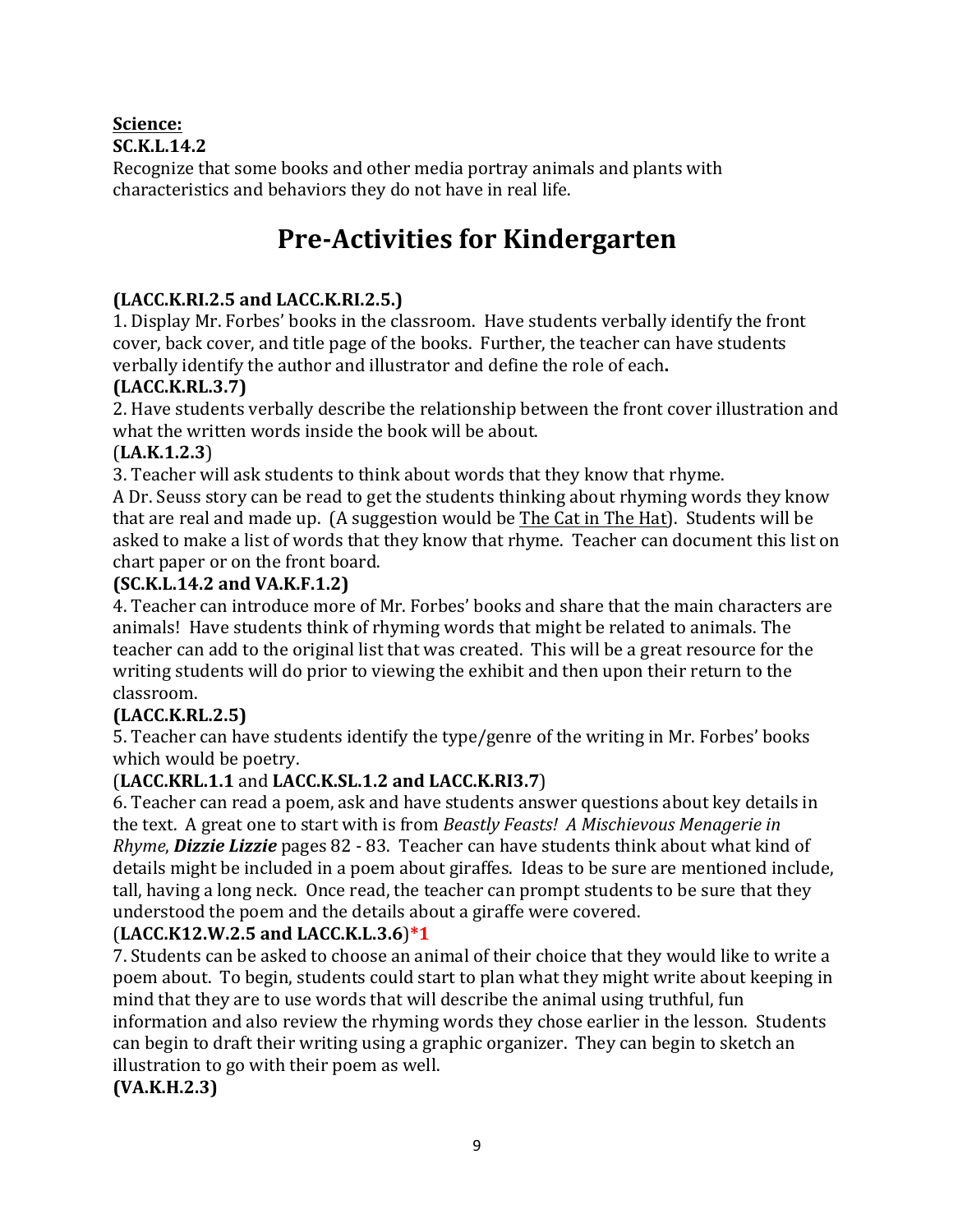8. Teacher will share with students that they are going on a field experience to the Four Arts Children's Art Gallery and talk about artwork in a museum. A list of places other than museums that students can find art can be made and posted at the front of the room. Students can talk about what the places would be like based on prior knowledge or guessing. The connection between the books around the room, the author and the illustrator can be made.

### **Post Activities for Kindergarten**

#### (**LACC.K.W.2.5**)

1. Students can continue to write their poem and receive feedback from peers and teacher to work on the revising part of the writing process. Students will move on to editing their own work with teacher feedback. Copies of Mr. Forbes' books can remain on display in the classroom to serve as resource for students.

#### **(LACC.K.SL.2.5 and VA.K.O.2.1 and LACC.K.SL.2.6)**

2. Students can finalize their illustrations. Students can read or talk about their writing and illustrations to their classmates and teachers. Students' work will be displayed in the classroom and/or hallways.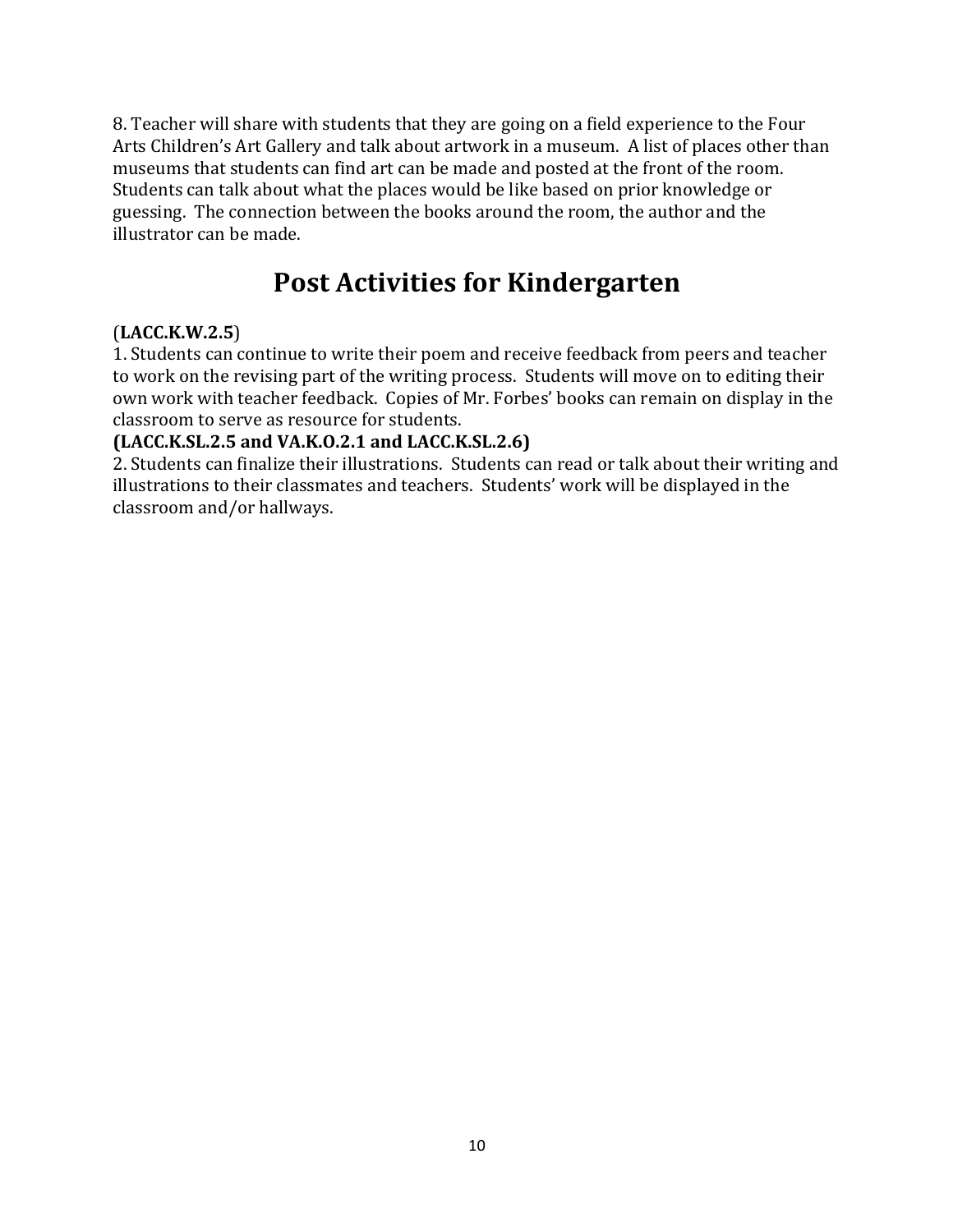# **First Grade Standards**

#### Language Arts:

#### **LACC.1.RI.3.7**

\*Use the illustrations and details in a text to describe its key ideas.

\*Use illustrations and details in a story to describe its characters, setting or events.

#### **LACC.1.RL.2.4**

\*Identify words and phrases in stories or poems that suggest feelings or appeal to the senses.

#### **LACC.1.RL.3.9**

Compare and contrast the adventures and experiences of characters in stories.

#### **LACC.1.RL.4.10**

With prompting and support, read prose and poetry of appropriate complexity for grade 1. **LACC.1.SL.2.5** 

Add drawings or other visual displays to descriptors when appropriate to clarify ideas, thoughts, and feelings.

#### **LACC.1.W.2.5**

With guidance and support from adults, focus on a topic, respond to questions and suggestions from peers, and add details to strengthen writing as needed.

#### **Visual Arts:**

#### **VA1.C.1.2**

Gather clues to help interpret and reflect on works of art.

#### **VA1.S.3.4**

Identify and be respectful of artwork that belongs to others and represents their ideas. **VA1.O.2.1** 

Create imagery and symbols to express thoughts and feelings.

#### **(CAN BE DONE AT THE FOUR ARTS CHILDREN'S LIBRARY).**

#### **VA1.H.2.3**

Identify places in which artworks may be viewed by others.

#### **VA1.H.3.1**

Identify connections between visual art and other content areas.

# **Pre-Activities for First Grade**

#### Language Arts:

#### **(LACC.1.RL.3.7)\*2**

1. Students can look at illustrations and read a poem to look for details about key ideas. Through the pictures and words, students will be able to write the main idea and details on a graphic organizer. Use *Beastly Feasts! A Mischievous Menagerie in Rhyme*, **The Race of** *the Anteaters, pages 88 - 89.* 

#### **(LACC.1.RL.2.4)\*3**

2. Teacher can read a poem and have students record the words and phrases that have to do with feelings and appeal to the senses using a graphic organizer. Some poems that would work well would be from *Beastly Feasts! A Mischievous Menagerie in Rhyme*, **The**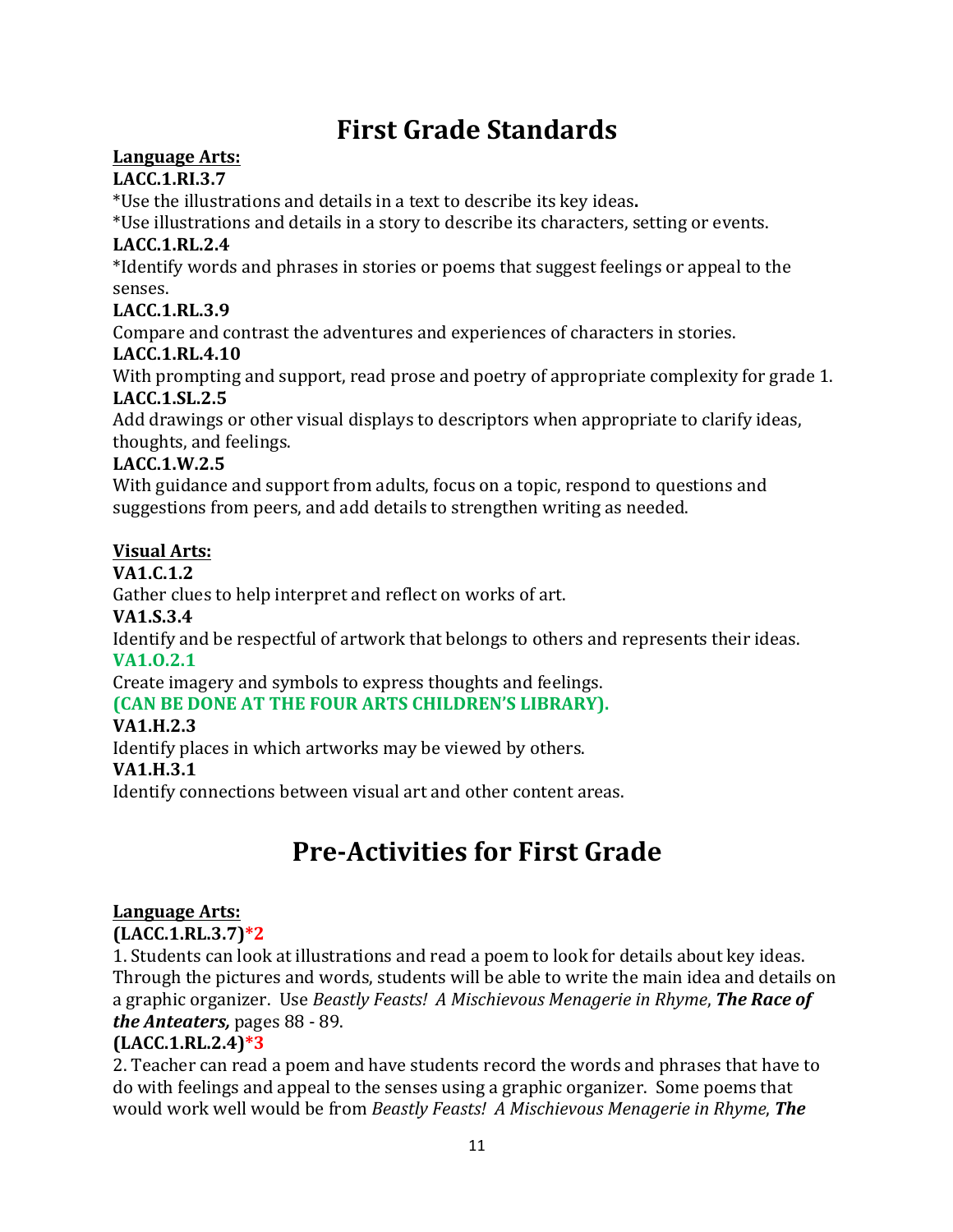*Chittery-Chattery Crab*, pages 16 - 17, or *The Ginger Tub Tabby*, pages 38 - 39 or from Let's Have A Bite! A Banquet of Beastly Rhymes, **Naughty Lion Cubs**, pages 8 - 9. **(LACC.1.SL.2.5**)

3. Students will draw a picture that goes along with their graphic organizer about the poem they chose from the previous standard. Students will be asked include what they think about the poem and how it makes them feel.

#### **(LACC.1.RL.3.9)\*4**

4. Teacher can read a poem and ask and have students use a contrast and compare chart graphic organizer to contrast and compare the adventures and experiences that the characters have in the poem. A great one to start with is from *Beastly Feasts! A Mischievous Menagerie in Rhyme, A Peculiar Pair, pages 46 - 47.* 

#### **(LACC.1.RL.4.10)**

5. Teacher can have Mr. Forbes' books on display in the classroom. Then, they can choose one to practice reading.

#### **(VA1.H.2.3 and VA1.H.3.1)**

6. Teacher can prepare students for their visit to the Four Arts Children's Library and exhibit by talking about places where artwork is displayed. Students can brainstorm a list of where they have seen artwork. Students will be asked to describe how they think the exhibit they will see will be displayed and what some of the content may be about based on the information they have learned so far about the author and illustrator as well as seen the pictures and read some poems. Students can write questions about how they would examine the artwork that they will see at the Four Arts Children's Library.

#### **(VA1.C.1.2)**

7. Teacher will have students pair up to look at various poems. A poem to work on for this would be from *Let's Have a Bite! A Banquet of Beastly Rhymes*, *Fiji Monkey Business*, pages 12 - 13 or **The Story of Rory**, pages 18 - 19 or **Baker Betty**, pages 42 - 43 and have students make observations and comments about things they see in commonalities between and among the pictures – (colors, animals, illustrator's signature, mouse). Students will be asked to interpret how and why they think the illustrator made the choices he did for the written text.

#### **(VA1.S.3.4)**

8. Teacher will lead students through a think-pair-share activity where they have to think for a few minutes about how they will behave when at the Four Arts Children's Library, walking through the exhibit and participating in the other activities and seeing the artwork of someone else and write down their ideas. Then, the students will pair up with someone to talk about their lists and compare what they each wrote. Each pair will be asked to share ideas from each other. The teacher will chart the list and review the ideas prior to going on the field trip.

#### **(VA1.O.2.1)**

Create imagery and symbols to express thoughts and feelings. **(CAN BE DONE AT THE FOUR ARTS CHILDREN'S LIBRARY).**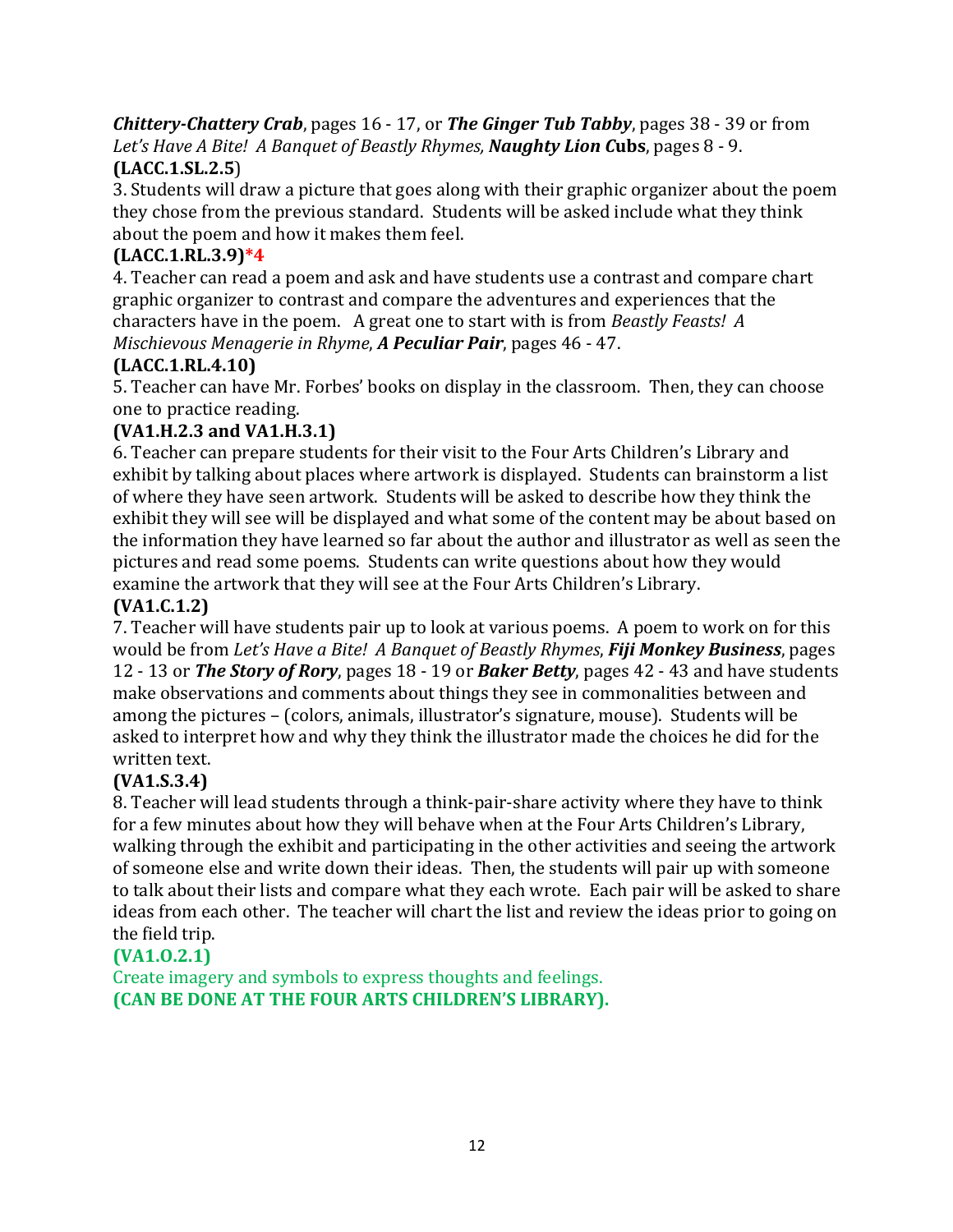### **Post Activities for First Grade**

#### **(LACC.1.W.2.5**)**\*6**

1. Students will choose an illustration they saw at the Four Arts Children's Library of an animal as the topic for their writing. Using a graphic organizer that has to do with a topic, they will use the writing process, focusing most on the revising and editing once feedback has been received by the teacher, to complete their writing assignment.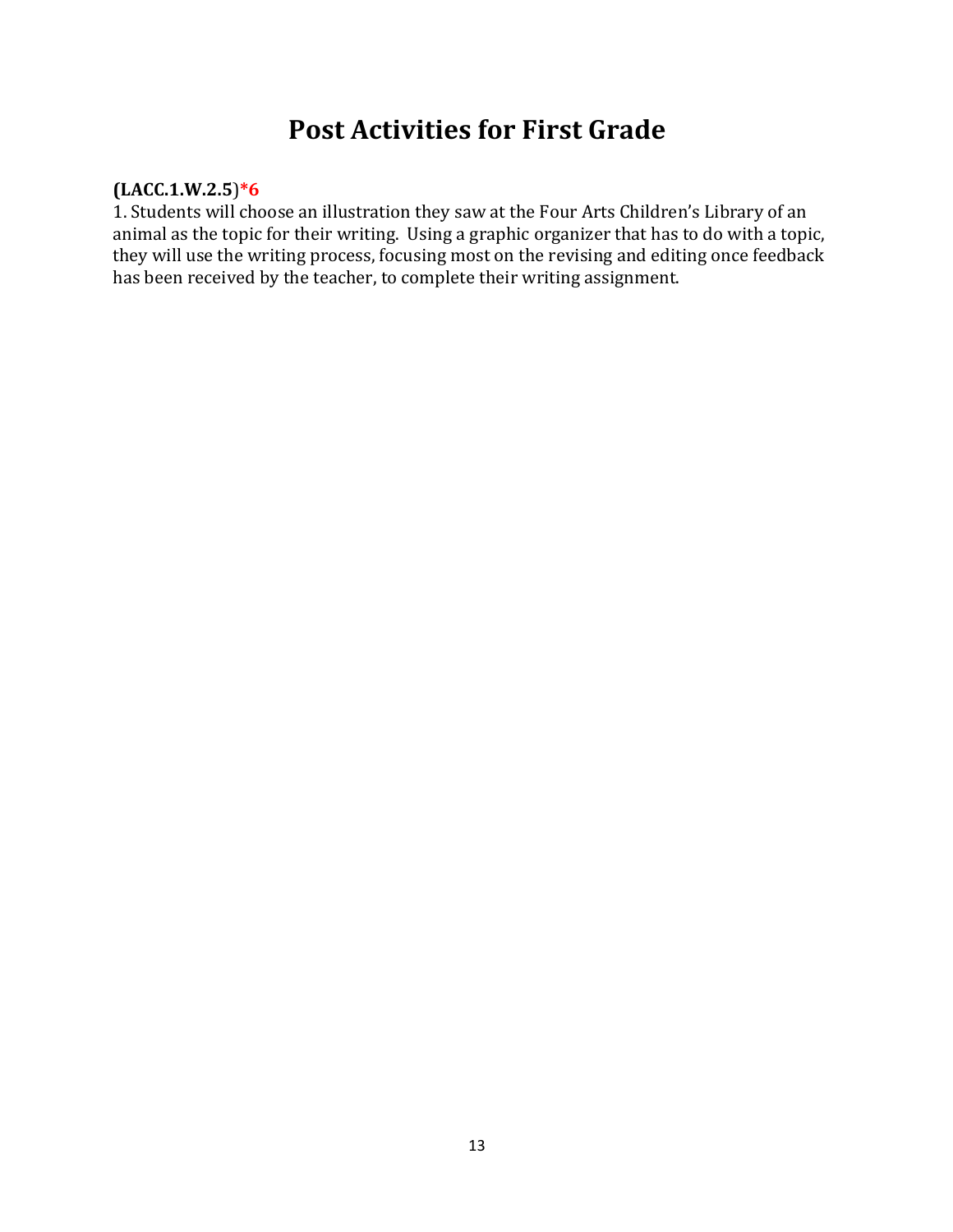# **Second Grade Standards**

#### Language Arts:

#### **LACC.2L.3.5**

Demonstrate understanding of figurative language, word relationships, and nuances in word meanings.

a. Identify real-life connections between words and their use (e.g. *describe foods that are spicy or juicy*).

#### **b.** Distinguish shades of meaning among closely related verbs (e.g. *toss, throw, hurl***)** and closely related adjectives (e.g. *think slender, skinny, scrawny*).

#### **(CAN BE DONE AT THE FOUR ARTS CHILDREN'S LIBRARY).**

#### **LACC.2.RL.2.4**

Describe how words and phrases (e.g., regular beats, alliteration, rhymes, repeated lines) supply Rhythm and meaning in a story, poem, or song.

#### **LACC.2.RL.3.7**

Use information gained from the illustrations and words in a print or digital text to demonstrate understanding of its characters, setting, or plot.

#### **LACC.2.RI.2.6**

Identify the main purpose of a text, including what the author wants to answer, explain, or describe. 

#### **LACC.2.W.2.5**

With guidance and support from adults and peers, focus on a topic and strengthen writing as needed by revising and editing.

#### **Science**:

#### **SC.2.L.17.2**

Recognize and explain that living things are found all over Earth, but each is only able to live in habitats that meet its basic needs.

#### **Social Studies:**

#### **SS.2.C.2.4**

Identify ways citizens can make a positive contribution to their community,

### **Visual Arts**:

#### **VA.2.H.1.1**

Identify examples in which artists have created works based on culture and life experiences.

#### **VA.2.H.2.3**

Identify the physical features or characteristics of artworks displayed in the community.

### **VA.2.S.1.4**

Use accurate art vocabulary to discuss art.

#### **VA.2.S.3.4**

Describe the differences between using one's own ideas, using someone else's ideas as one's own, and drawing inspiration from the works of others.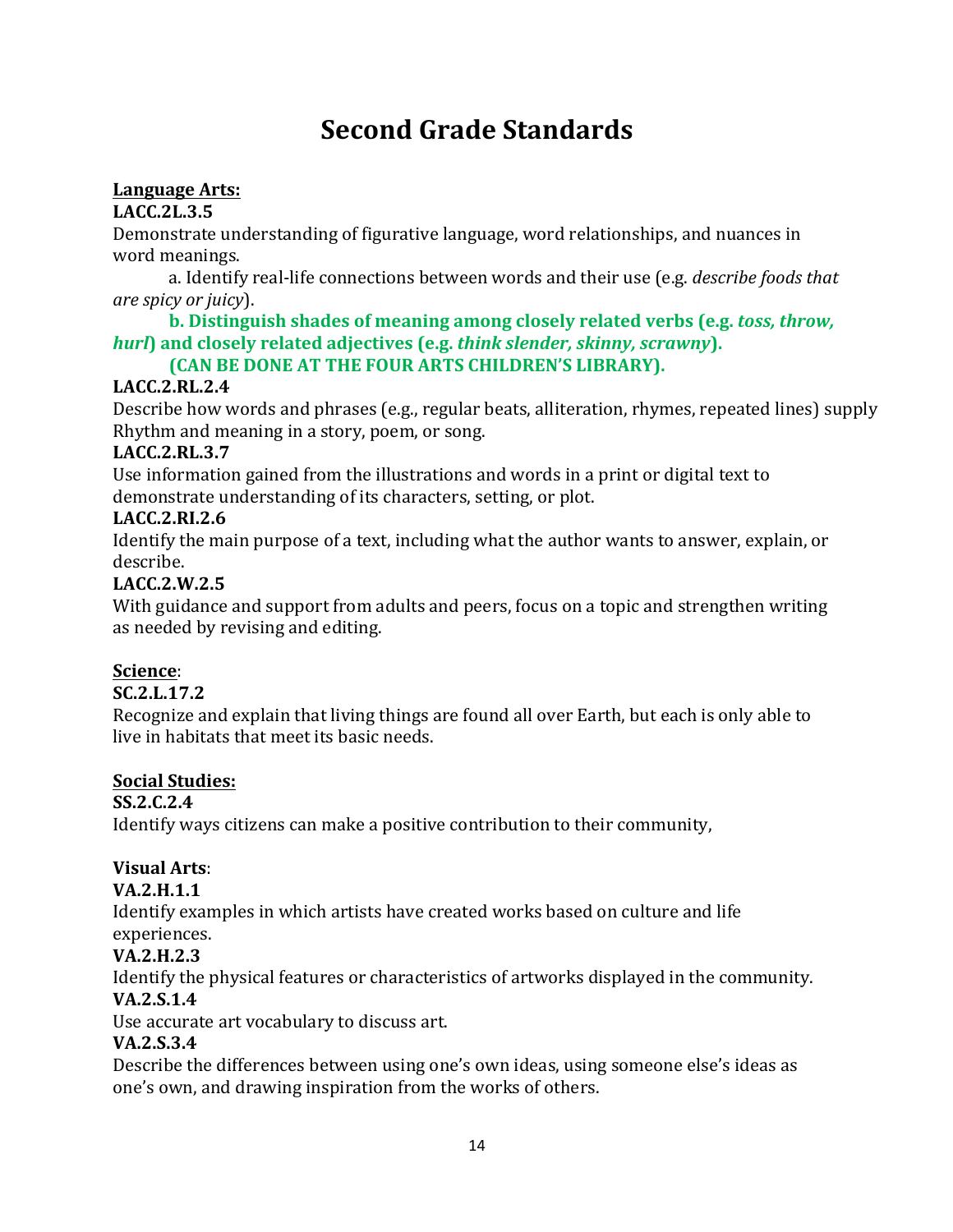## **Pre-Activities for Second Grade**

#### **(LACC.2.RL.3.7)\*5**

1. Students will listen to stories and look at the illustrations so they can talk about and verbally tell about what they see related to the characters, describe the setting and plot. Some good choices would be from *Let's Have a Bite! A Banquet of Beastly Rhymes*, *Natty Nat,* pages 16-17, *The Turtle Dash, pages 30-31, Theodore's Great Pitch, pages 32-33,* **Baker Betty**, pages 42-43, or **A Busy Day For Goslings**, pages 44-49. Students can then choose their favorite poem and complete a graphic organizer that includes information about characters, setting and/or the plot.

#### **(LACC.2.RI.2.6)**

2. Using a poem from *Beastly Feasts! A Mischievous Menagerie in Rhyme, Leon The Chameleon*, pages 66 - 67, the teacher will read the poem and the students will be asked to describe the main purpose of the poem and what the author is explaining and describing. Seeing the illustration may serve to assist students with this task.

#### **(LACC.2.RL.2.4)**

3. Using any of the poems in any of the books, students can choose a poem to write about how the words and phrases are used to show parts of poetry such as regular beats, alliteration, rhymes and repeated lines. A suggestion would be for the teacher to model this with a short poem such as one found in *Beastly Feasts! A Mischievous Menagerie in Rhyme, The Tiger and the Tyke, pages* 60 - 61 or from *Let's Have a Bite! A Banquet of Beastly Rhymes The Tickling Dingo,* pages 76 - 77*.*

#### **(LACC.2L.3.5)**

4. Reading a poem aloud with a partner, students will be able to describe how the author uses various languages to describe how animals behave in ways that tells about their characteristics. A good choice for the teacher to model an example would be from *Let's Have* a *Bite!* A *Banquet of Beastly Rhymes, Flick the Fly*, pages 20 - 21. Giving students a chance to review the related illustrations will help them to see the connections between the figurative language, word relationships and nuances in the written works.

#### **(VA.2.H.1.1)**

5. Teacher will lead a discussion that asks students to think about why the author chose animals as characters in his books pointing out that perhaps he spent time observing and being with animals. Any of the poems from any of the books could be used as examples. One that would highlight this idea well would be from *Beastly Feasts! A Mischievous Menagerie in Rhyme*, **The Ballad Of Earl The Squirrel**, pages 56 - 59.

#### **(SC.2.L.17.2)**

6. Students will be asked to explain the habitats that the animals shown in the poems live in and how the author has them in their real habitats and takes some liberty to have them living in other habitats. Students would be asked to recognize that animals in real life would have to be in their proper habitats in order to live well. Students may take a poem where the animal is written about in a place other than their natural habitat and rewrite the poem to place the animal in its proper habitat. An example to share would be from *Let's Have a Bite! A Banquet of Beastly Rhymes, Ooh, Lala!, pages 26 - 27.*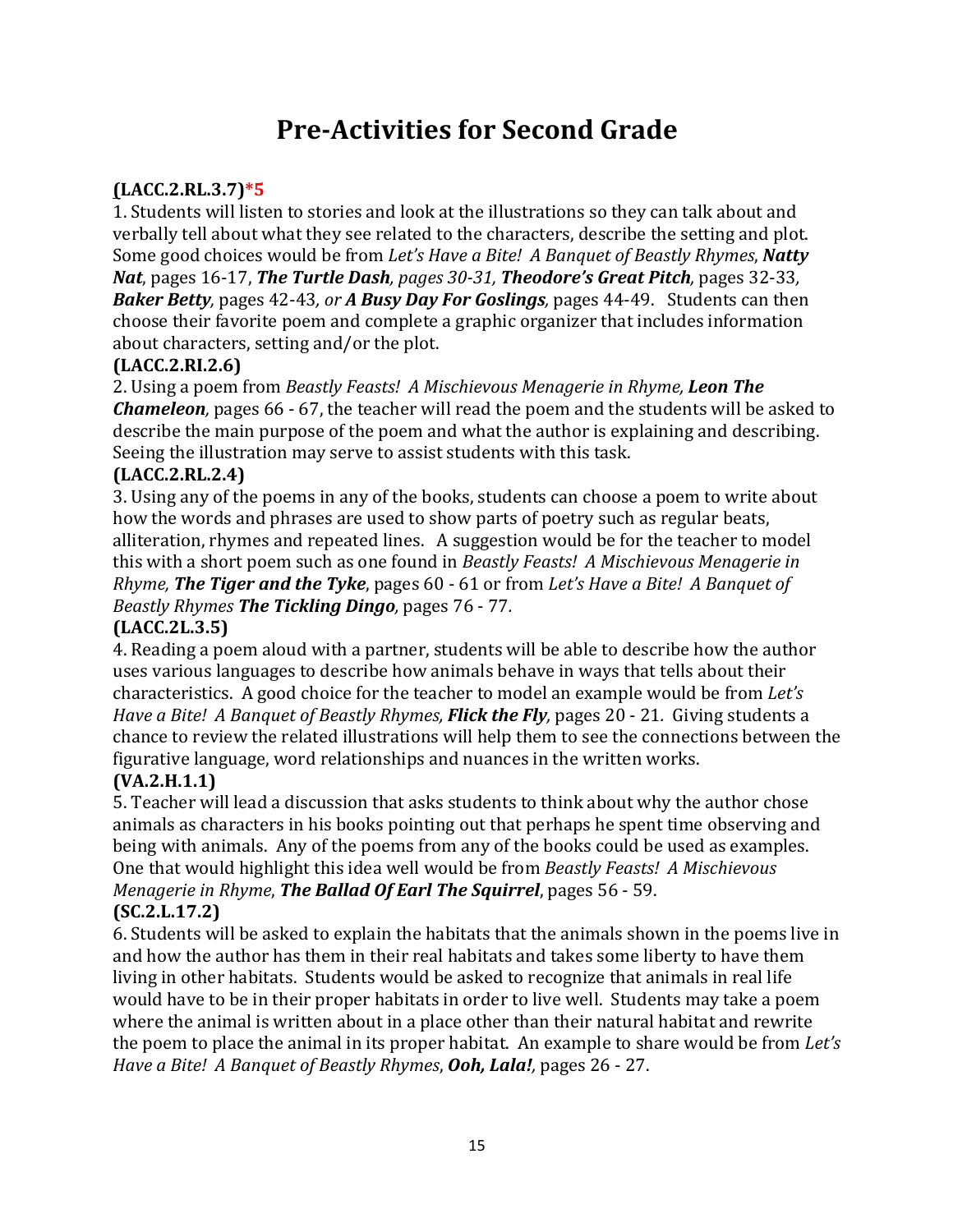#### **(LACC.2.W.2.5)**

7. Students will be assigned to choose an illustration that they see of an animal at the Four Arts Library to be prepared to do a writing assignment upon returning to their classrooms. This could be related to the science objective depending on the artwork displayed and the choices students make. The teacher could decide that students write about an animal of their choosing that they see at the exhibit.

### **Post Activities for Second Grade**

#### **(LACC.2.W.2.5)\*6**

1. Students will use their choice of an illustration they saw of an animal as the topic for their writing. Using a graphic organizer that has to do with a topic, they will use the writing process, focusing most on the revising and editing once feedback has been received by the teacher, to complete their writing assignment.

#### **(SS.2.C.2.4)**

2. Students will be asked to list the ways that the author and illustrator of the exhibit they saw at the Four Arts Library made a positive contribution to their community. If time permits, students can write a thank you which can be identified as a way to make the librarians and author as well as other people who contributed to making the exhibit possible feel appreciated for the work they did and hosting of the students/school. Students may use *http://www.readwritethink.org/materials/letter generator* as the outline for their friendly letters.

#### **(VA.2.H.2.3 and VA.2.S.1.4)**

3. Students will be asked to identify the physical features and the characteristics that they saw in the illustrator's works of art. This would include the theme of animals, color, use of the mouse, and other ideas that the students would note.

4. As students identify the features of the artwork, they would need to be sure to use accurate art vocabulary to talk about what they saw on their visit to the Four Arts Children's Library.

#### **(VA.2.S.3.4)**

5. Students will be asked to draw a picture of their animal to go along with the poem they wrote. Before this occurs, the teacher will spend some time talking to students about making sure their work of art is their own based on things that they saw in the illustrator's work. While the ideas may be similar, the students want to be sure to use their own ideas.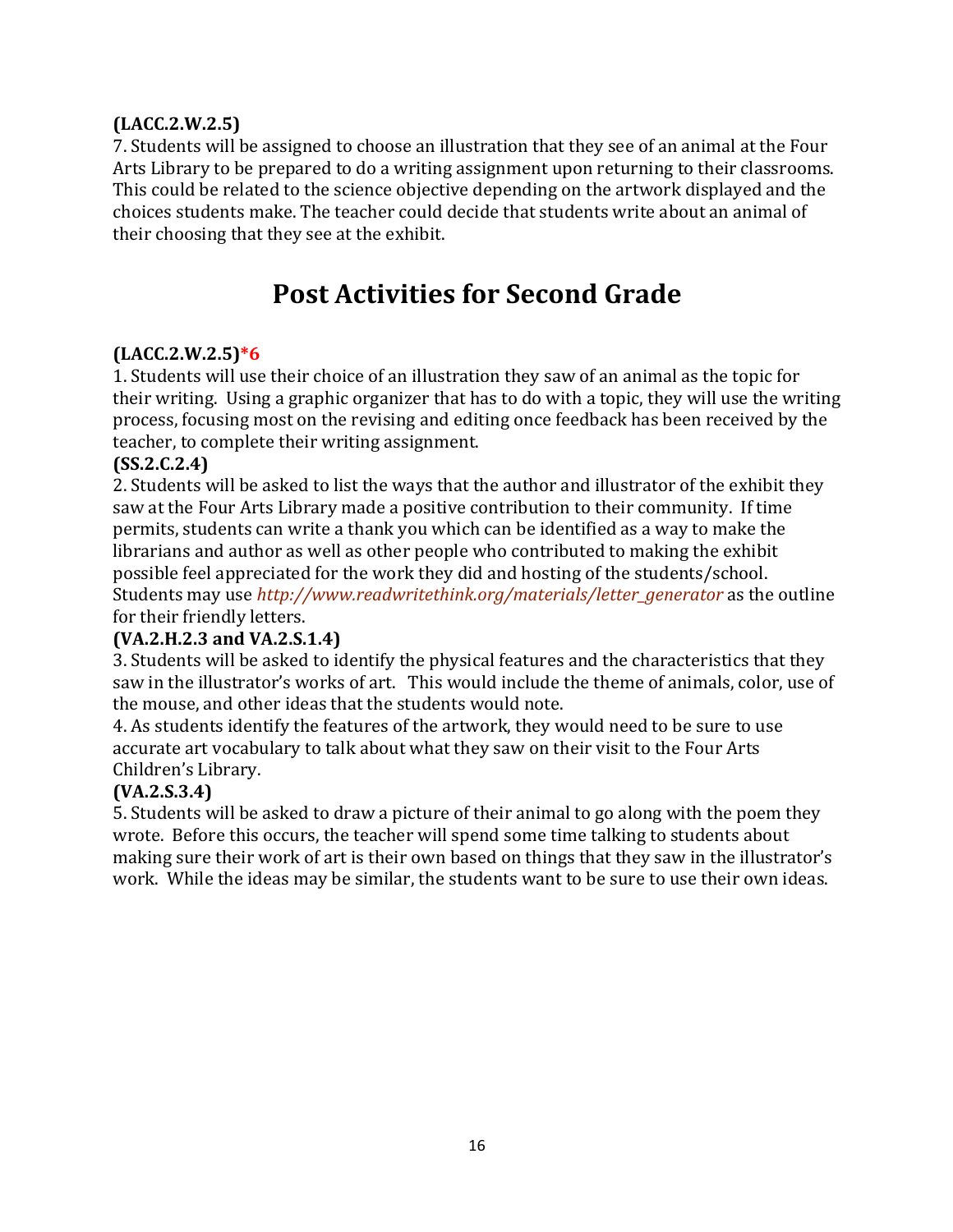# **Third Grade Standards**

### Language Arts:

LACC.3.RL.2.5

Refer to parts of stories, dramas, and poems when writing or speaking about a text, using 1 as

chapter, scene, and stanza; describe how each successive part builds on earlier sections. **LACC.3.RL.3.7**

#### **(CAN BE DONE AT THE FOUR ARTS CHILDREN'S LIBRARY).**

Explain how specific aspects of a text's illustrations contribute to what is conveyed by the words in a story (e.g., create mood, emphasize aspects of a character or setting).

#### **LACC.3.RI.1.2**

Determine the main idea of a text; recount the key details and explain how they support the main idea. **LACC.3.SL.1.2** 

Determine the main ideas and supporting details of a text read aloud or information presented in divers media and formats, including visually, quantitatively, and orally.

#### **LACC.3.SL.2.5**

Create engaging audio recordings of stories or poems that demonstrate fluid reading at an understandable pace; add visual displays when appropriate to emphasize or enhance certain facts or details.

#### **LACC.3.L.3.5**

Demonstrate understanding of figurative language, word relationships and nuances in word meanings.

#### **Science**:

#### **SC.3.L.15.1**

Classify animals into major groups (mammals, birds, reptiles, amphibians, fish, arthropods, vertebrates and invertebrates, those having live births and those which lay eggs) according to their physical characteristics and behaviors.

#### **Visual Arts**:

#### **VA.3.C.1.2**

Reflect on and interpret works of art, using observation skills, prior knowledge, and experience.

#### **VA.3.C.2.2**

Compare techniques used by peers and established artists as a basis for improving one's own work. **VA.3.F.2.1**

Identify places where artists or designers have made an impact on the community.

#### **VA.3.H.2.3**

Describe various venues in which artwork is on display for public viewing.

#### **VA.2.O.2.1**

Use creative and innovative ideas to complete personal artworks.

#### **VA.3.S.1.4**

**Chose accurate art vocabulary to describe works of art and art processes. (CAN BE DONE AT THE FOUR ARTS CHILDREN'S LIBRARY). VA.3.D.3.4**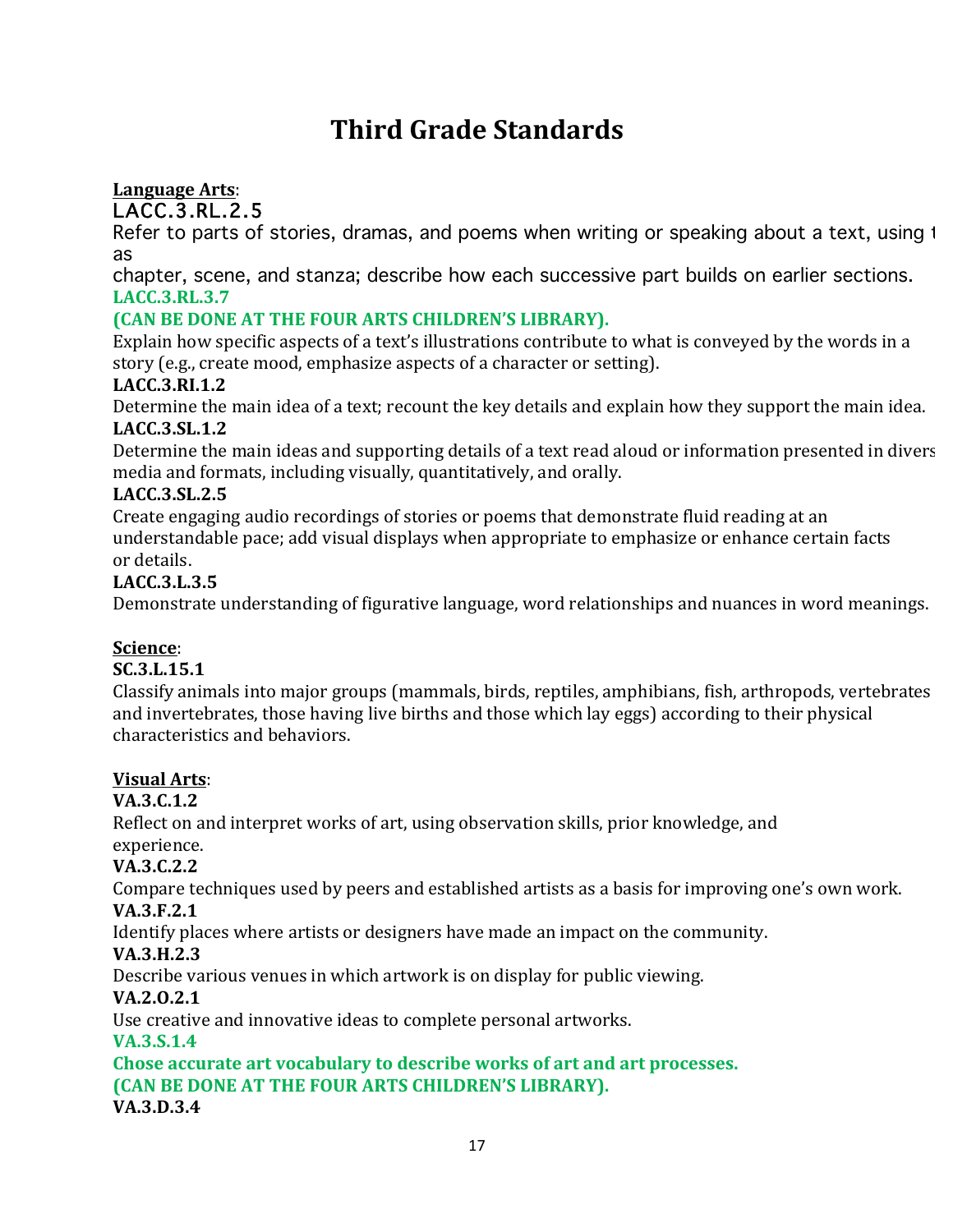Demonstrate awareness of copyright laws to show respect for the ideas of others when creating art.

### **Pre-Activities for Third Grade**

#### $(LACC.3.RI.1.2 and LACC.3.SL.1.2)*7$

1. Students will be assigned or given the chance to choose a poem from one of Mr. Forbes' books. They will complete a main idea/detail worksheet to note the main idea of the poem along with the details that describe the characters, content of the poem and how the details support the main idea. The teacher may choose to model this by reading a poem from *Beastly Feasts! A Mischievous Menagerie in Rhyme*, *Bathtub Admiral Duane*, pages 86 - 87. Allowing students to see the picture (page, 87) would be helpful.

#### **(LACC.3.RL.2.5)**

2. As the teacher leads a discussion about various poems, students are able to identify the terms stanzas and other parts of poetry. They will also be able to tell about how the parts build on each other throughout the poem. A good example for the teacher to use to note this point would be from Let's Have Bite! A Banquet of Beastly Rhymes, **Daniel Spaniel**, pages 36 - 37. From this, students can be asked to work independently or with a partner to choose a poem or work with one given by the teacher to note the same elements on their own. 

#### **(LACC.2L.3.5)**

3. Reading a poem aloud with a partner, students will be able to describe how the author uses various languages to describe how animals behave in ways that tells about their characteristics. A good choice for the teacher to model an example would be from *Beastly Feasts! A Mischievous Menagerie in Rhyme, The Local Gnus, pages 22 - 23. Giving students* a chance to review the related illustrations will help them to see the connections between the figurative language, word relationships and nuances in the written works and pictures. **(SC.3.L.15.1)\*8**

4. Using a graphic organizer, students can chart the animals written about in Mr. Forbes' books using the context of the poems as well as their prior knowledge. Adding illustrations can be encouraged as well.

#### **(VA.3.H.2.3)**

5. A discussion will take place about places where artwork can be seen by people. This can be done as a list on chart paper or the board.

#### **(VA.3.F.2.1)**

6. Teacher will have students talk about the places where artists can make an impact on a community and how this could be done. This can be done as a list on chart paper or the board. The teacher will conclude by noting students will be visiting the Four Arts Children's Library.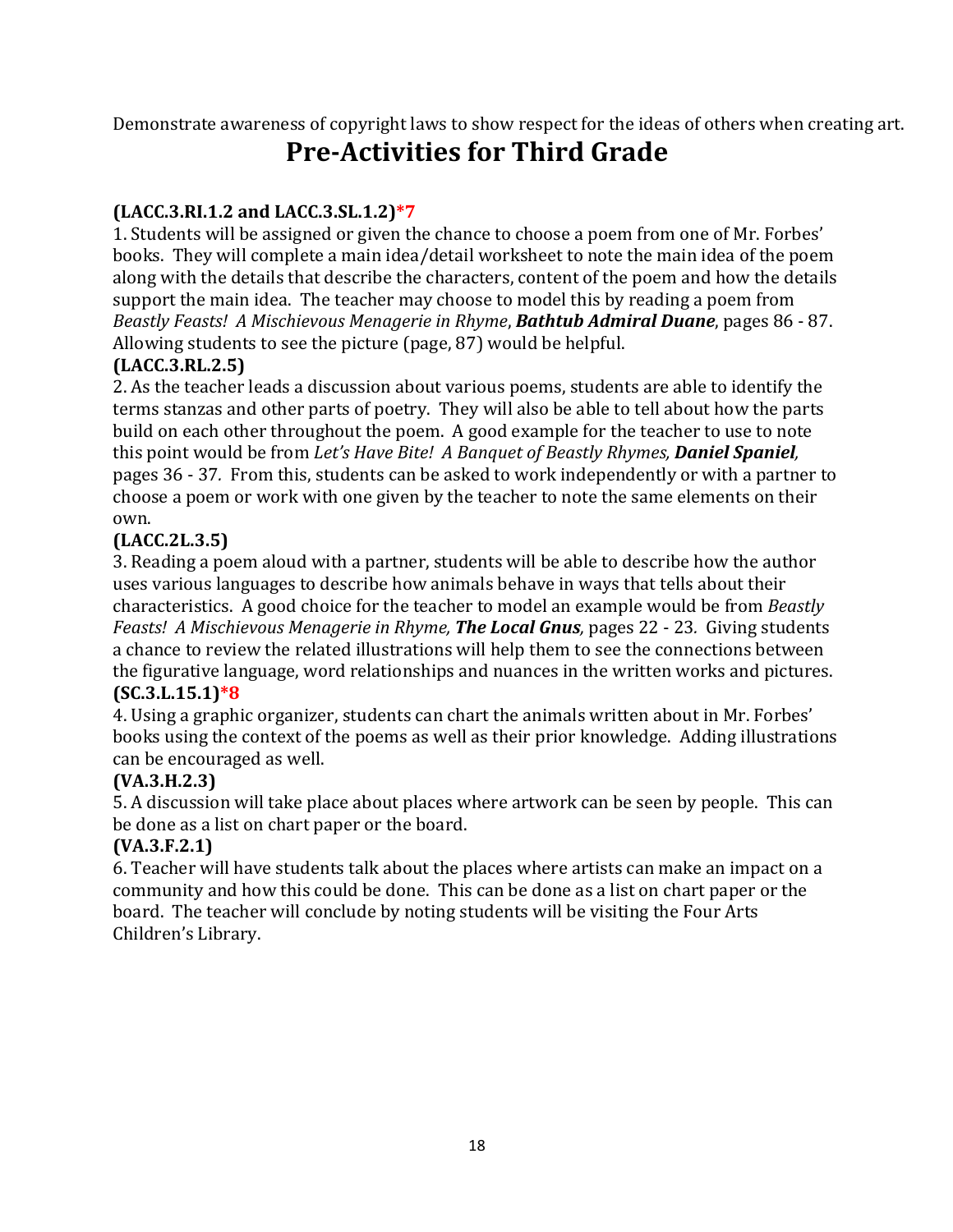## **Post Activities for Third Grade**

#### **(VA.3.C.1.2)\*9**

1. Students will decide on an animal they saw at the Four Arts Children's Library based on a poem by Mr. Forbes and remember why they liked this piece of art work. They can write why it is most memorable to them and how they knew what the piece of work was about. They can use a graphic organizer to record their reflections which include any prior knowledge and experience prior to writing.

#### **(VA.3.D.3.4)**

2. Teacher will tell students that they are going to create their own personal artwork based on a poem they read or had read to them and/or picture they saw at the Four Arts Children's Library. Teacher will talk to students about how important it is to create their own work while using others' work to guide their thoughts and ideas. It is important for students to understand that while they may use some thoughts and ideas from other people, they have to give the people credit and not pretend it is the student's own work. While it is a compliment to the person, since it was that person's idea to begin with, he or she needs to be recognized.

#### **(VA.2.O.2.1 and VA.3.C.2.2)**

3. Students will begin to draft their own visual and written works using Mr. Forbes and Mr. Searle as sources.

4. Students will get a chance to see their peers' works and view Mr. Forbes and Mr. Searle's works to remind them of their project. After peer reviews, students can work on their final drafts. Once completed, the works can be displayed in the classrooms or hallways.

#### **(LACC.3.SL.2.5)**

5. Using their visual, students can use choose the poem from Mr. Forbes' books that goes along with the picture they made. They can make their own audio recordings. In the recordings, students will focus on reading fluidly. In addition, they will either display the picture that goes with the poem from the book or their own illustration to display along with their recordings.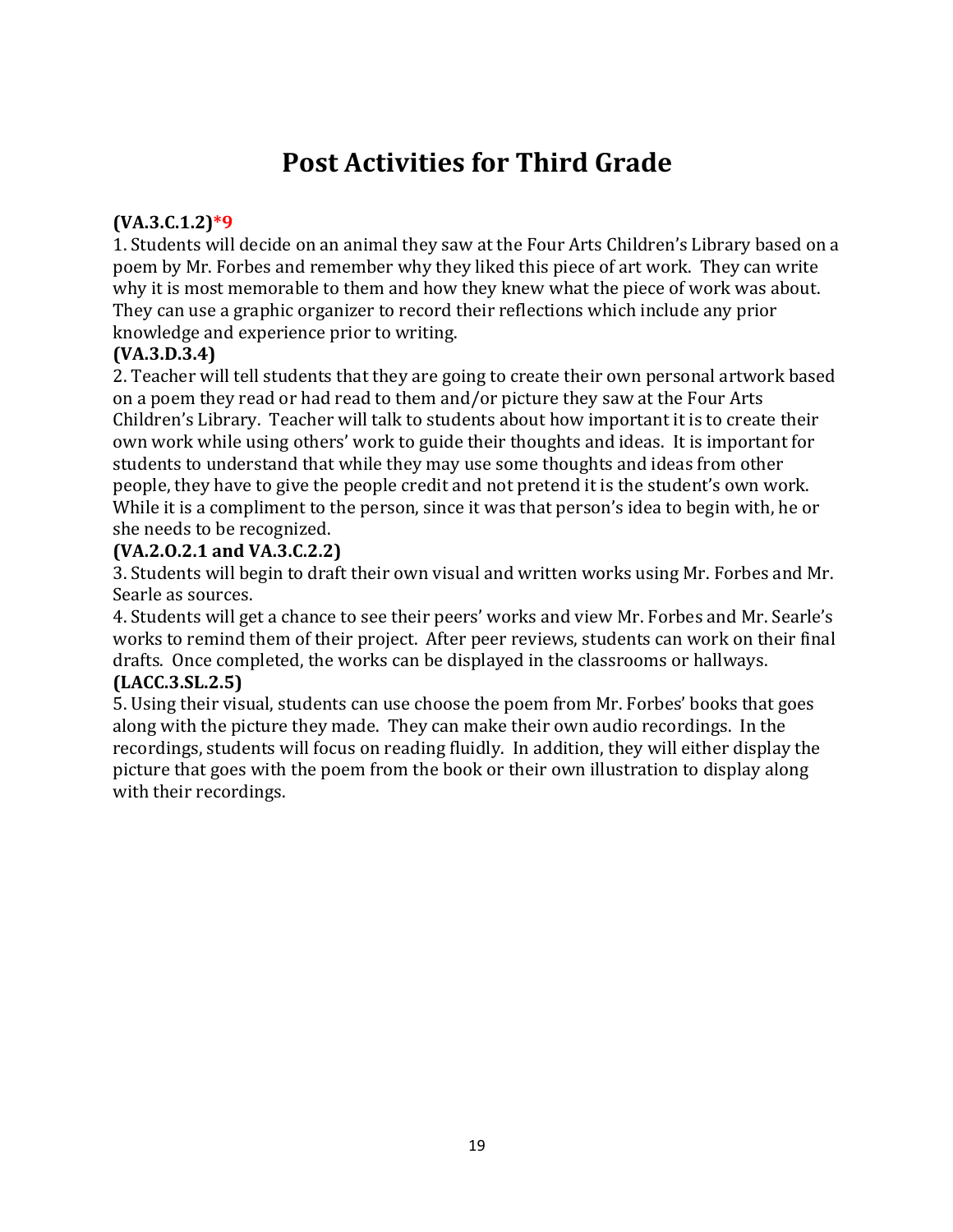# **Fourth Grade Standards**

#### **Language Arts:**

#### **LACC.4.RL.1.2**

Determine a theme of a story, drama, or poem from details in the text; summarize the text. **LACC.4.RL.3.7** 

Make connections between the text of a story or drama and a visual or oral presentation of the text, identifying where each version reflects specific descriptions and directions in the text. 

#### **LACC.4.RI.1.1**

Ask and answer questions to demonstrate understanding of a text, referring explicitly to the text as the basis for the answers.

#### **LACC.4.RI.1.2**

Determine the main idea of a text; recount the key details and explain how they support the main idea.

#### **Science:**

#### **SC.4.L.17.2**

Explain that animals, including humans, cannot make their own food and that when animals eat plants or other animals, the energy stored in the food source is passed to them.

#### **Visual Arts:**

#### **VA.4.C.3.1**

Use accurate art vocabulary when analyzing works of art.

#### **VA.4.F.2.1**

Discuss how artists and designers have made an impact on the community.

#### **VA.4.H.1.2**

Identify suitable behavior for various art venues and events.

#### **VA.4.H.1.4**

Identify and practice ways of showing respect for one's own and others' personal works of art.

#### **VA.4.S.1.4**

Use accurate art vocabulary to discuss works of art and the creative process.

#### **VA.4.S.3.4**

Discuss the importance of copyright law in regard to the creation and production of art.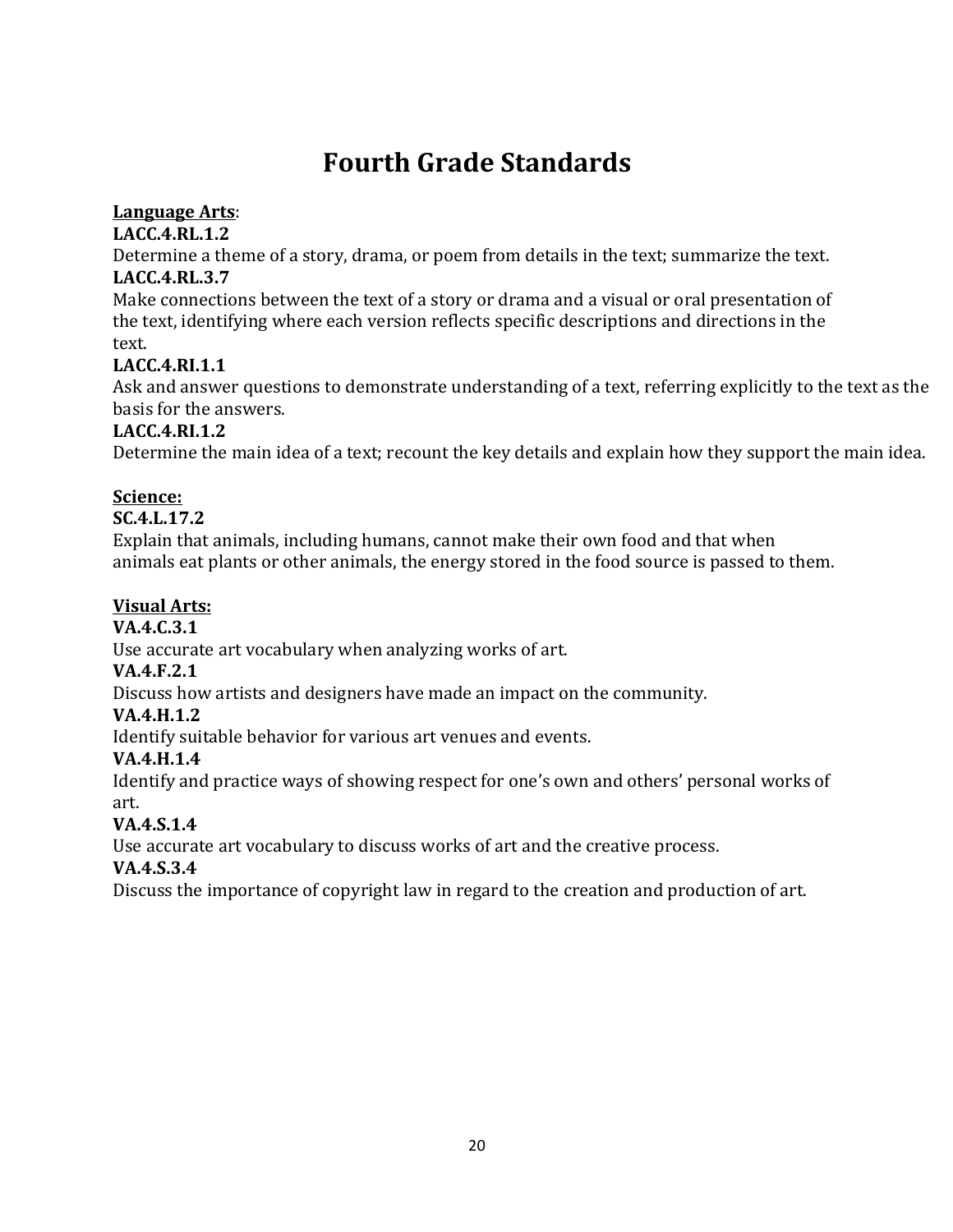# **Pre-Activities for Fourth Grade**

#### **(LACC.4.RL.2.5)**

1. Using the key elements at the beginning of the manual along with other vocabulary that may be related to drama and prose, students will fold a paper into three columns and record the vocabulary related to each type of writing along with other key elements in their descriptions of each type. In addition the teacher will review the structural elements of poems.

#### **(LACC.4.RL.1.2) \*10**

2. Teacher will display Mr. Forbes' books and have students choose two poems to read to determine the theme of his books. Students will be asked to use a graphic organizer to prepare for writing a summary paragraph that states details describing the theme of the poem. 

#### **(LACC.4.RL.3.7)**

3. Students will be asked to choose a poem that they have read or heard read to them and explain in writing how the illustration relates to the text. Students will be asked to identify the specific description in the text and how the illustration restates this through its visual representation. 

#### (**LACC.4.RI.1.1)**

4. Teacher will use a poem question and answer paper. This can be generic in its questions so that students can use the poem they used previously to answer questions demonstrating their understanding of the text. Students will be asked to locate the place in the text where they get their responses by using stickies to mark the sections in the poem where they find their information.

#### **(LACC.4.RI.1.2)\*7**

5. Students will be assigned or given the chance to choose a poem from one of Mr. Forbes' books. They will complete a main idea/detail worksheet to note the main idea of the poem along with the details that describe the characters, content of the poem and how the details support the main idea. The teacher may choose to model this by reading a poem from *Beastly Feasts! A Mischievous Menagerie in Rhyme, Un-Fussy Gussie, pages 90 - 91.* Allowing students to see the picture would be helpful.

#### **(SC.4.L.17.2)**

6. Teacher will read a poem from *Beastly Feasts! A Mischievous Menagerie in Rhyme*, such as *Harry the Lazy Rabbit, pages* 20 - 21 or *Winston's Dinner, pages* 32 - 33 or *Hapless Napless George*, pages 36 -37. The theme is animals eating animals! From these poems, the teacher will explain that animals cannot make their own food and that when animals eat plants or other animals, the energy stored in the food source is passed to them so that they may survive.

#### **(VA.4.H.1.2)**

7. Teacher will talk about what is expected of the students as they visit the Four Arts Children's Library and view the exhibit. Students will be asked to make a list of what kind of behavior would be expected of them and any other people who would visit any place where art would be displayed or performed and what kinds of behaviors would not be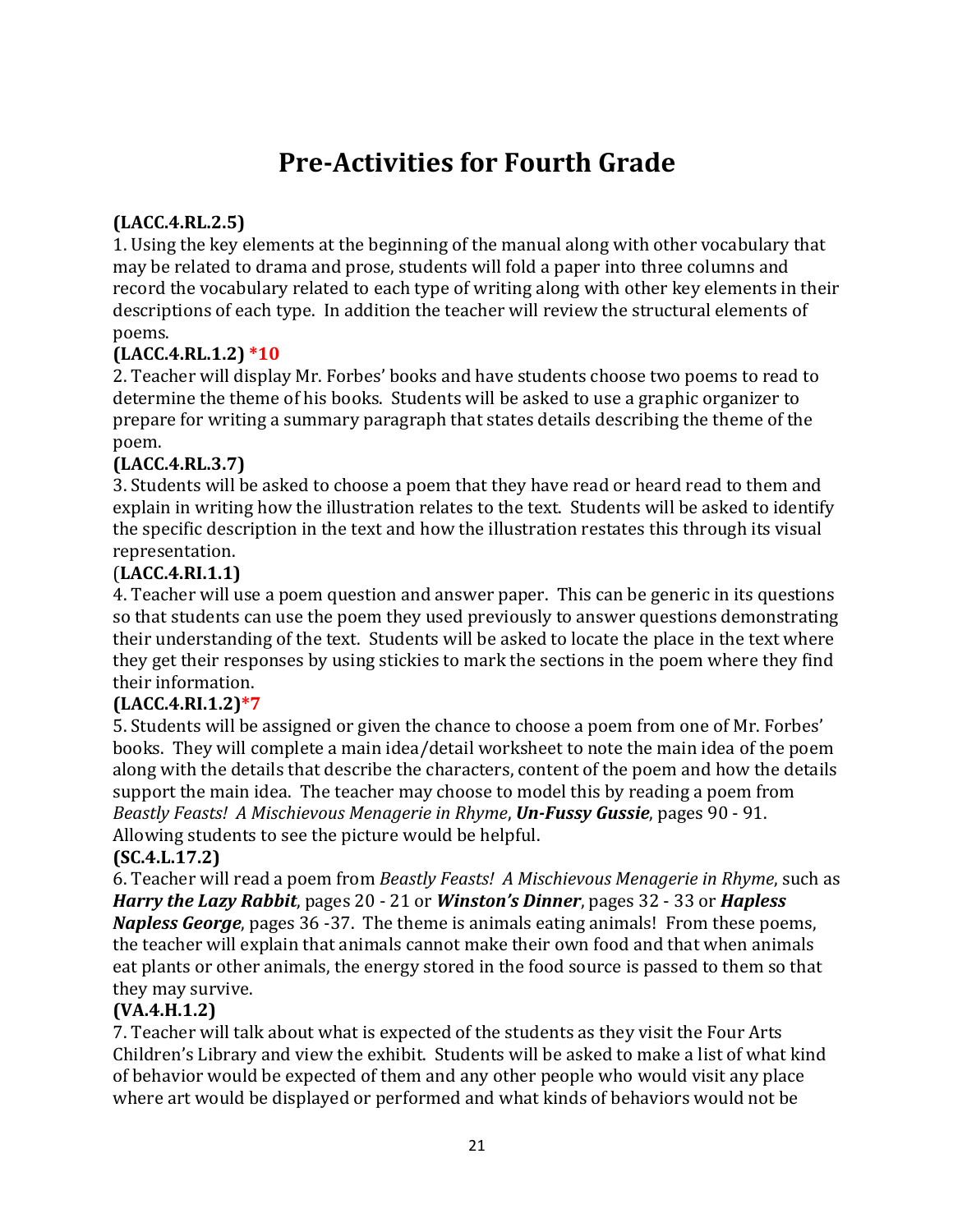considered appropriate. Teacher can use the information at the beginning of this manual to review the appropriate behaviors and what is expected by the Four Arts Children's Library when visiting.

#### **(THIS MAY ALSO BE REVIEWED AT THE FOUR ARTS CHILDREN'S LIBRARY). (VA.4.F.2.1)**

8. Teacher will have students talk about the places where artists can make an impact on a community and how this could be done. This can be done by doing a think-pair-share activity.

#### (**VA.4.H.1.4)**

9. Teacher will have students identify ways that they will show respect for the works of art that they will see at the Four Arts Children's Library.

**(THIS MAY ALSO BE REVIEWED AT THE FOUR ARTS CHILDREN'S LIBRARY).** 

# **Post Activities for Fourth Grade**

#### **(VA.4.C.3.1 and VA.4.S.1.4)**

1. Students will have a list of terms that can be used to discuss the illustrations they have seen in Mr. Forbes' books and then at the Four Arts Children's Library. In addition, using this vocabulary they will talk about how the creative process Mr. Forbes used when writing his poems/books and for Searle's works.

#### **(VA.4.S.3.4 and VA.4.H.1.4)**

2. Teacher will tell students that they are going to create their own personal artwork based on a poem they read or had read to them and/or picture they saw at the Four Arts Children's Library.

3. Teacher will talk to students about how important it is to create their own work while using others' work to guide their thoughts and ideas. It is important for students to understand that while they may use some thoughts and ideas from other people, they have to give the people credit and not pretend it is the student's own work. While it is a compliment to the person, since it was that person's idea to begin with, he or she needs to be recognized. Also, that they should be proud of their own works.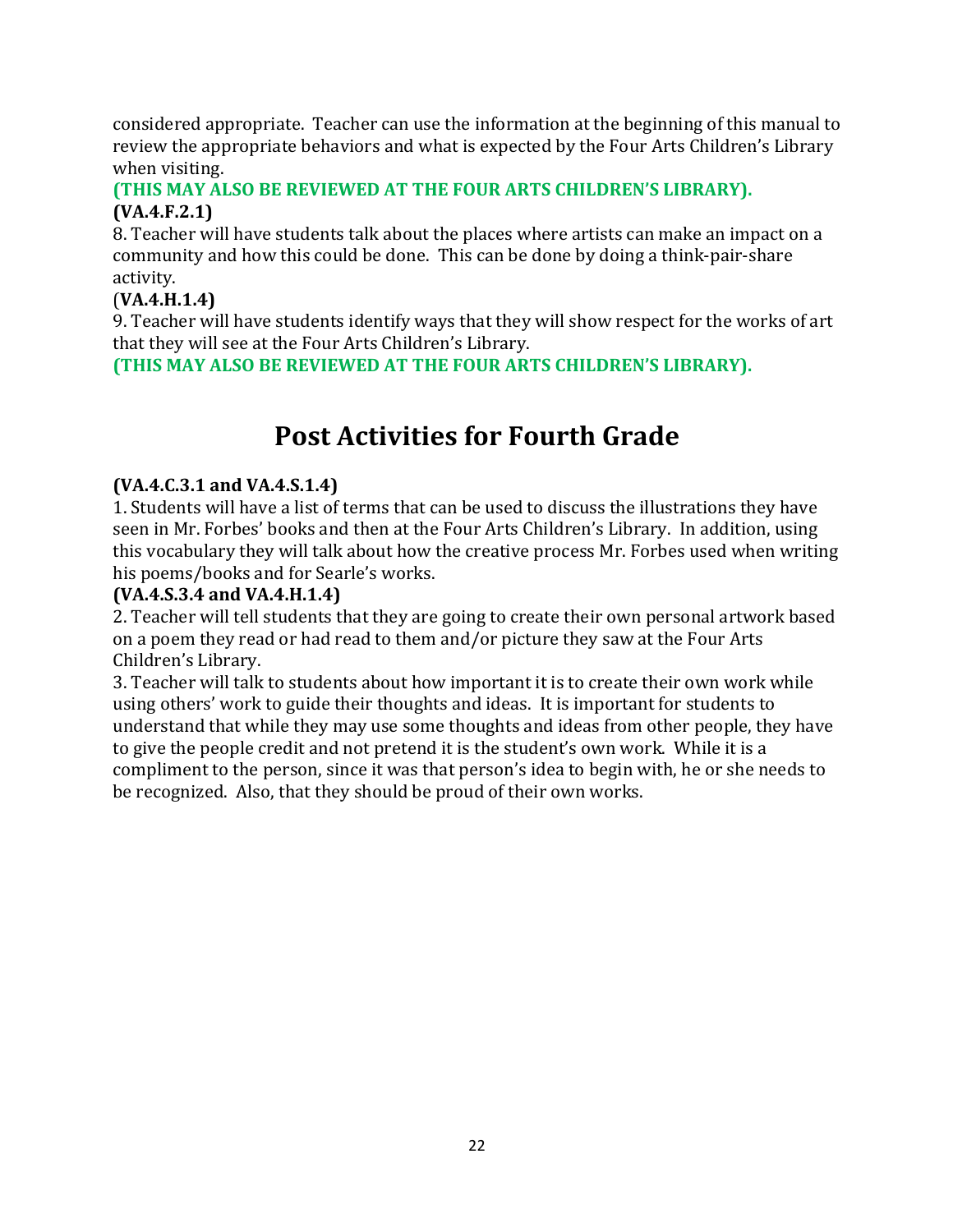# **Fifth Grade Standards**

#### Language Arts:

**LACC.5.RL.1.2** 

Determine a theme of a story, drama, or poem from details in the text, including how chara story or

drama respond to challenges or how the speaker in a poem reflects upon a topic; summariz **LACC.5.RL.2.5** 

Refer to parts of stories, dramas, and poems when writing or speaking about a text, using terms such as chapter, scene, and stanza; describe how each successive part builds on earlier sections.

#### **LACC.5.RL.3.7**

Explain how specific aspects of a text's illustrations contribute to what is conveyed by the words in a story (e.g., create mood, emphasize aspects of a character or setting).

#### **LACC.5.W.1.1**

Write opinion pieces on topics or texts, supporting a point of view with reasons.

#### **LACC.5.W.1.1.a**

Introduce a topic or text clearly, state an opinion and create an organizational structure in which ideas are logically grouped to support the writer's purpose.

#### **LACC.5.W.1.1.b**

Provide logically ordered reasons that are supported by facts and details.

#### **LACC.5.W.1.1.c**

Link opinion and reasons using words, phrases, and clauses  $(e.g., consequence, or)$ , specifically). **LACC.5.W.1.1.d** 

Provide a concluding statement or section related to the opinion presented.

#### **LACC.5.W.2.4**

With guidance and support from adults, produce writing in which the development and organization are appropriate to task and purpose. (Grade-specific expectations for writing types are defined in standards 1-3 above.)

#### **LACC.5.W.2.5**

With guidance and support from peers and adults, develop and strengthen writing as needed by planning, revising, and editing.

#### **LACC.5.W.2.6**

With guidance and support from adults, use technology to produce and publish writing (using keyboarding skills) as well as to interact and collaborate with others.

#### **Visual Arts:**

**VA.5.C.2.1**

Revise artwork as a necessary part of the creative process to achieve an artistic goal.

#### **VA.5.F.2.3**

Discuss contributions that artists make to society.

#### **VA.5.H.1.2**

Use suitable behavior as a member of an art audience.

#### **VA.5.H.1.4**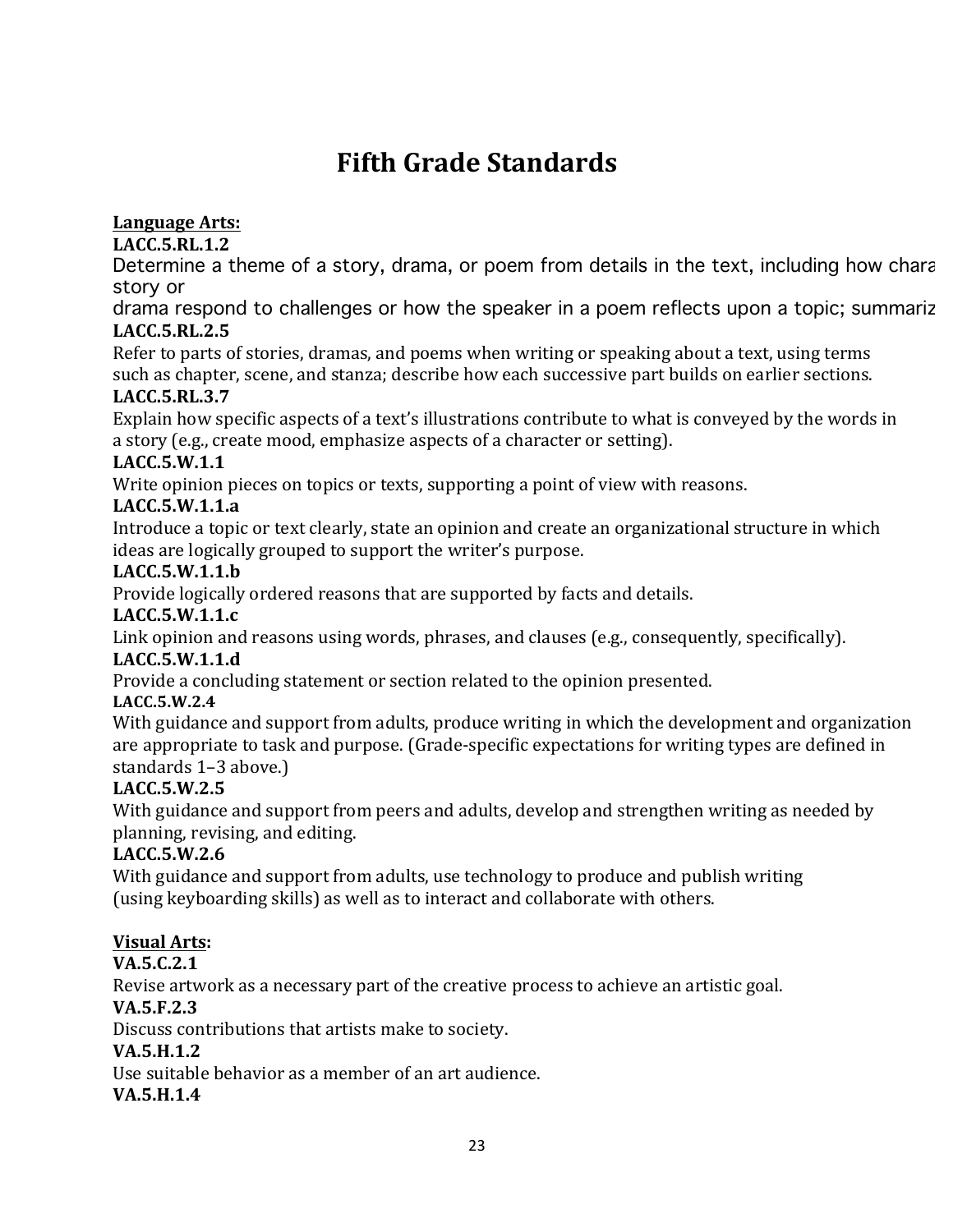Explain the importance of artwork to show why respect is or should be given to the work of peer or specified professional artists.

#### **VA.5.S.3.4**

Use ethical standards, including copyright laws, when producing works of art.

# **Pre-Activities for Fifth Grade**

#### **(LACC.5.RL.1.2)**

1. Students will be asked to read a poem from *Beast Friends Forever! Animal Lovers in Rhyme*, *Honey and Sweets*, pages 46 - 47, and decide the theme of the poem. They will describe the how the speaker in the poem thought the characters would behave and then actually what happened and why which will serve as a summary for the poem.

#### **(LACC.5.RL.2.5)**

2. As the teacher reads aloud from *Beast Friends Forever!* Animal Lovers in Rhyme, **Squig**, pages 34 - 35, students will be able to follow along and mark on their copies where there are stanzas. Also, they will mark the parts that relate to each other in terms of building on the main topic. This can be done by underlining, highlighting or marking with stickies. **(LACC.5.RL.3.7)\*11**

3. Students will see the illustration from *Beastly Feasts! A Mischievous Menagerie in Rhyme*, *Why The Sheriff Is Mad, pages 84 - 85. After reviewing the picture, students will make a* list of ideas they think that the poem will be about. Then, the poem will be displayed. A comparison of the illustrations and the text will be written on a venn diagram by students or as a class with the teacher facilitating on the document camera or on the front board. Emphasis will be placed on the mood, characters and setting of the poem.

#### **(VA.5.H.1.2 and VA.5.H.1.4)**

4. Teacher will review with students how they will behave at the Four Arts Children's Library. Teacher can use the information at the beginning of this manual to review the appropriate behaviors and what is expected by the Four Arts Children's Library when visiting.

#### **(THIS MAY ALSO BE REVIEWED AT THE FOUR ARTS CHILDREN'S LIBRARY). (VA.5.F.2.3)**

5. Teacher will lead a discussion about the contributions that artists make to society encouraging student input. Teacher may choose to use chart paper or a document camera to display responses.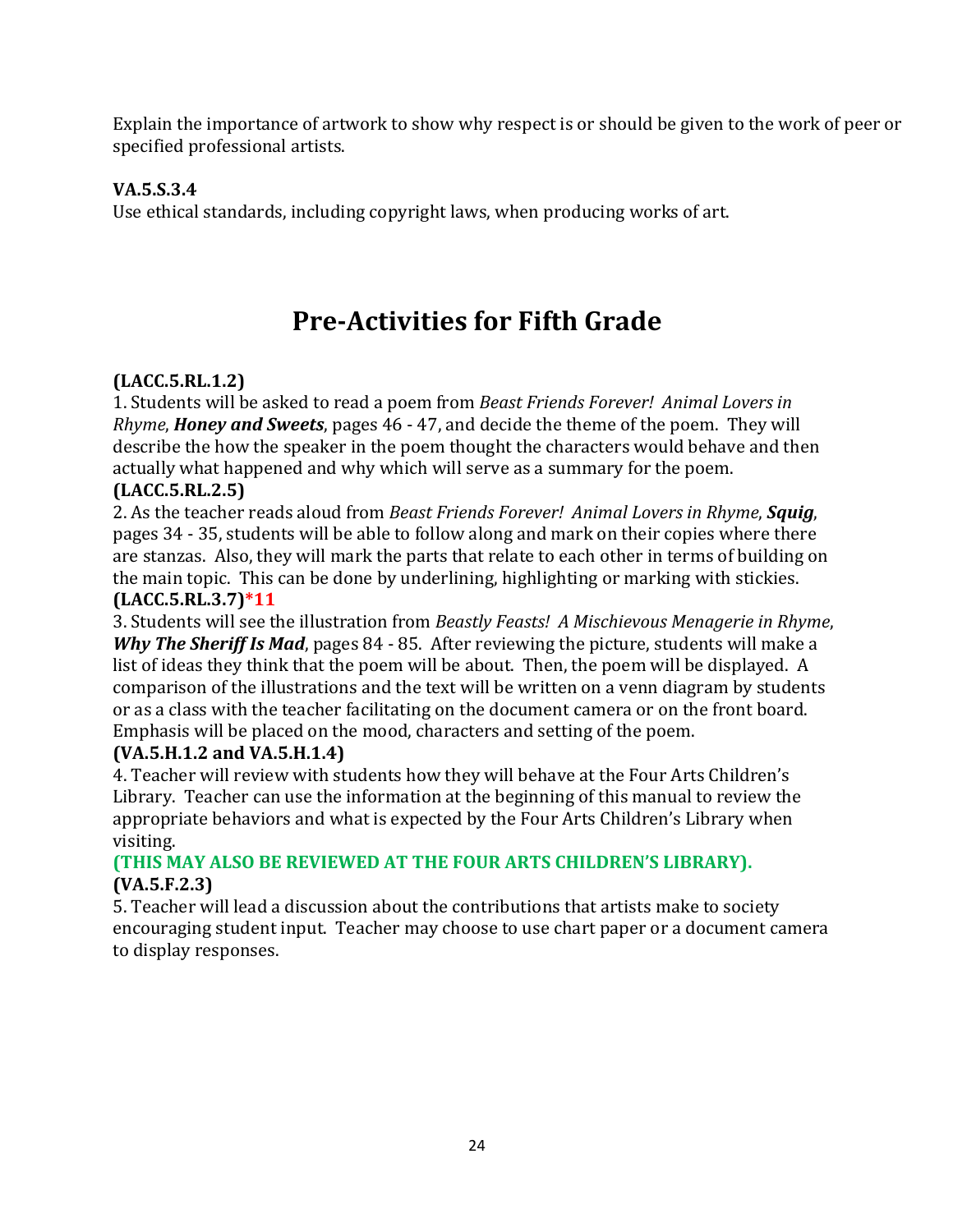# **Post Activities for Fifth Grade**

#### (**LACC.5.W.1.1 - LACC.5.W.1.1.a, LACC.5.W.1.1.b, LACC.5.W.1.1.c, LACC.5.W.1.1.d)**

1. Students will be asked to write opinion writing about the exhibit they saw at the Children's Library at the Four Arts as well as the poems they read prior to the visit as well as read or heard at the library. Included in this piece of writing will be and an opening that states each student's individual opinion about the text and illustrations that has an order and lists reasons with support about their opinion that uses linking words and phrases and that has a concluding statement.

#### **(LACC.5.W.2.4 and LACC.5.W.2.5)**

2. Teacher will hold individual writing conferences with the students to review their writing and provide feedback so that the students can revise and edit their work. Teacher may choose to pair students up as well to have peer review of the writing and preparing for the final draft.

#### **(LACC.5.W.2.6)**

. 

3. In the classroom or the technology lab, students will finalize their piece of writing. Students will be asked to print out and share their final work with another student; perhaps the peer who gave them the original feedback.

#### **(VA.5.S.3.4 and VA.5.C.2.1)**

4. Teacher will tell students that they are going to create their own personal artwork based on a poem they read or had read to them and/or picture they saw at the Four Arts Children's Library that focuses on a particular artistic goal that they have for this task or one that is decided upon by the teacher.

5. Teacher will talk to students about how important it is to create their own work while using others' work to guide their thoughts and ideas. It is important for students to understand that while they may use some thoughts and ideas from other people, they have to give the people credit and not pretend it is the student's own work. While it is a compliment to the person, since it was that person's idea to begin with, he or she needs to be recognized. Also, that they should be proud of their own works.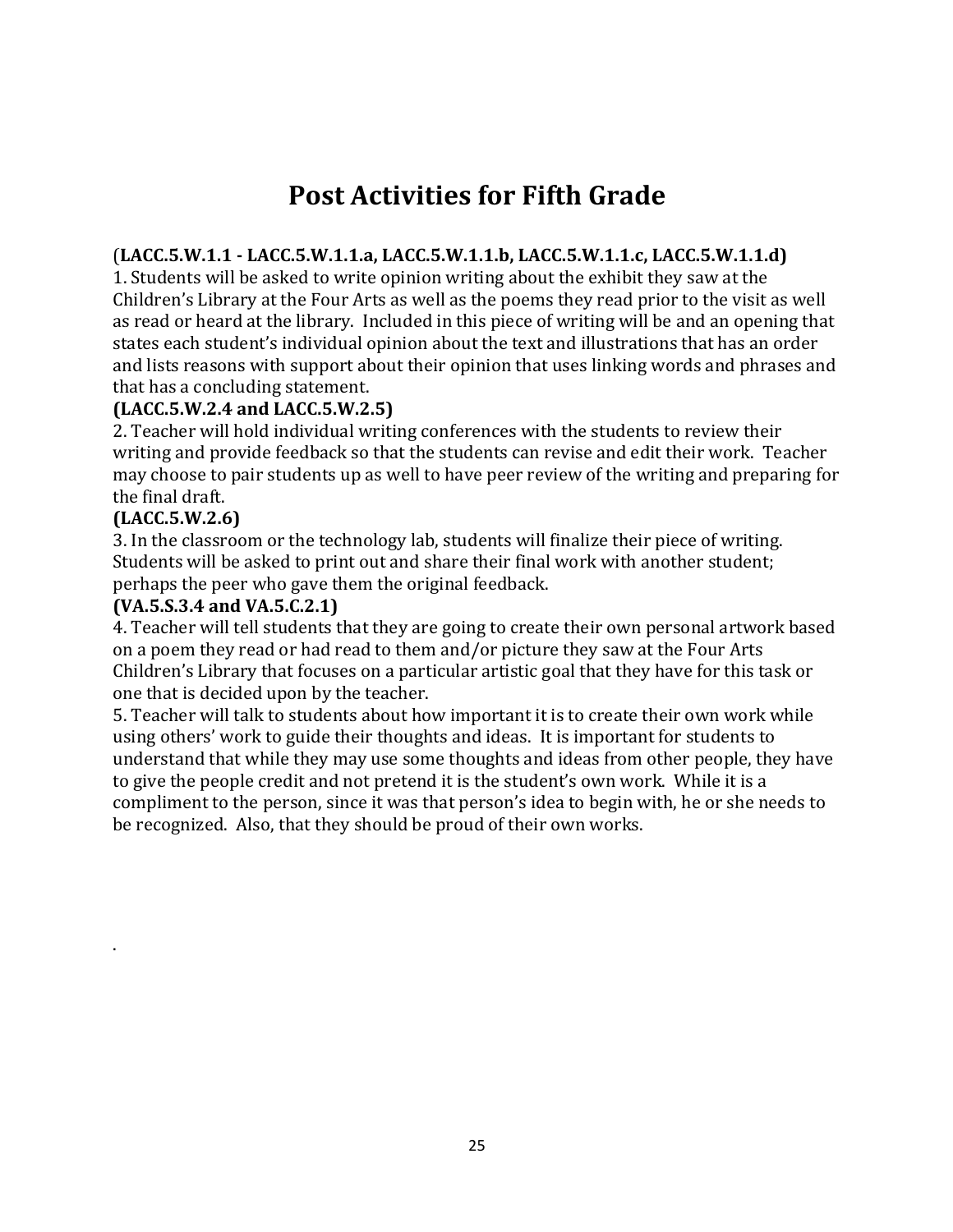# **Sixth Grade Standards**

#### Language Arts:

#### **LACC.6.RL.1.1**

Cite textual evidence to support analysis of what the text says explicitly as well as inferences drawn from the text.

#### **LACC.6.RL.1.2**

Determine a theme or central idea of a text and how it is conveyed through particular details; provide a summary of the text distinct from personal opinions or judgments.

#### **LACC.6.RL.2.4**

Determine the meaning of words and phrases as they are used in a text, including figurative and connotative meanings; analyze the impact of a specific word choice on meaning and tone.

#### **LACC.6.RL.2.5**

Analyze how a particular sentence, chapter, scene, or stanza fits into the overall structure of a text and contributes to the development of the theme, setting, or plot.

#### **LACC.6.RL.3.7**

Compare and contrast the experience of reading a story, drama, or poem to listening to or viewing audio, video, or live version of the text, including contrasting what they "see" and "hear" when reading the text to what they perceive when they listen or watch.

#### **(CAN BE DONE AT THE FOUR ARTS CHILDREN'S LIBRARY).**

#### **LACC.6.W.2.4**

Produce clear and coherent writing in which the development, organization, and style are appropriate t task, purpose, and audience.

#### **LACC.6.W.2.5**

With some guidance and support from peers and adults, develop and strengthen writing as needed by planning, revising, editing, rewriting, or trying a new approach.

#### **LACC.6.W.2.6**

Use technology, including the internet, to produce and publish writing as well as to interact and collaborate with others; demonstrate sufficient command or keyboarding skills to type a minimum of three pages in a single sitting.

#### **Visual Arts:**

#### **VA.68H.1.2**

Identify suitable audience behavior needed to view or experience artworks found in school, art exhibits museums, and/or community cultural venues.

#### **VA.68.H.2.4**

Explain the purpose of public art in the community.

#### **VA.68.S.3.4**

Demonstrate respect for copyright laws and intellectual property ownership when creating and producing works of art.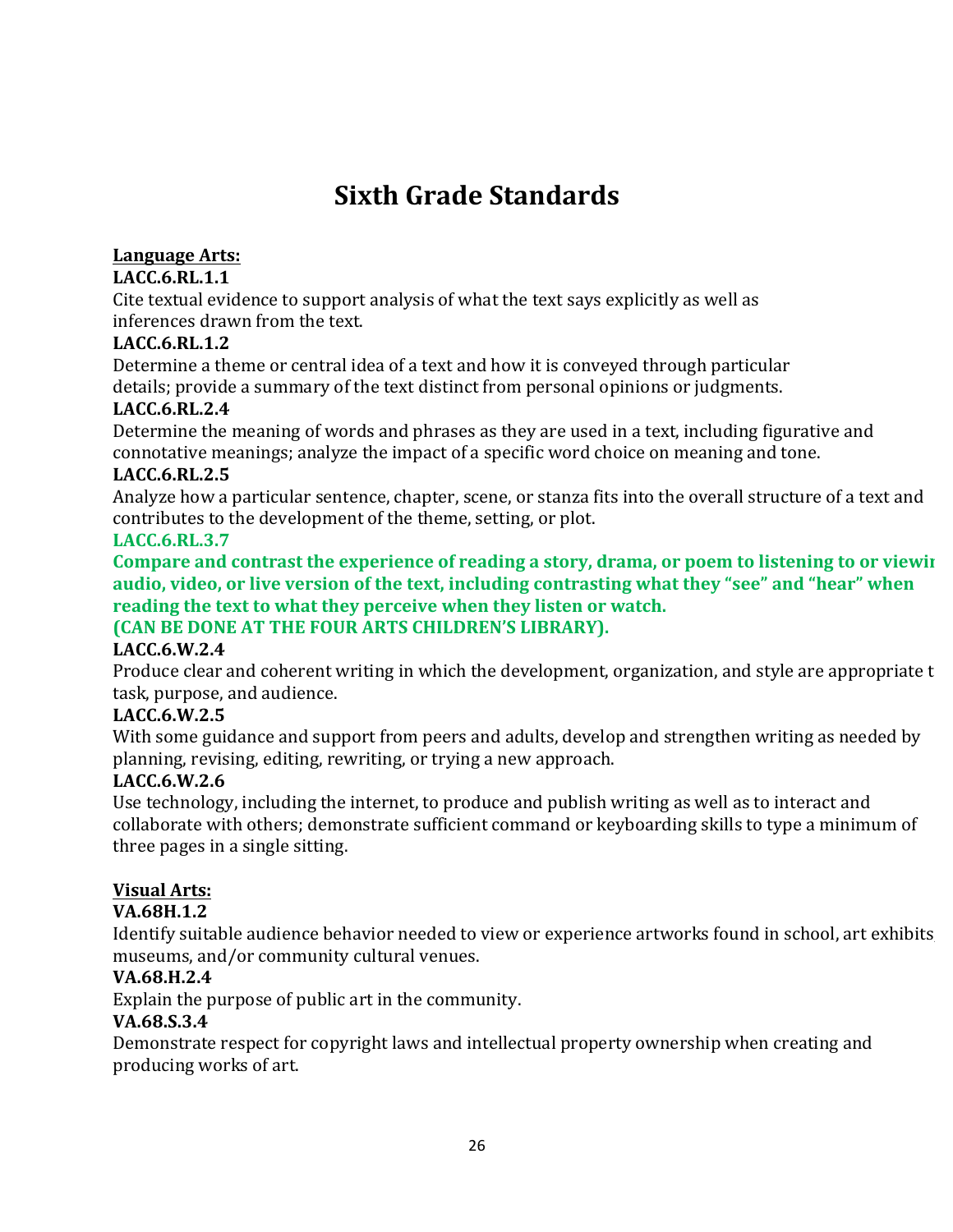# **Pre-Activities for Sixth Grade**

#### **(LACC.6.RL.1.2 and LACC.6.RL.2.4)\*12**

\*Students will read a poem from one of Mr. Forbes' books. Using a graphic organizer, students will write the main idea and details about the poem. Then, the students will write a summary using relevant vocabulary and information taken directly from the text, not using any personal opinions or judgments. The teacher may choose to model this using a poem from *Let's Have a Bite! A Banquet of Beastly Rhymes, Funny Bunny, pages 78 - 79.* 

#### **(LACC.6.RL.1.1)**

**\***Using a poem from *Beastly Feasts! A Mischievous Menagerie In Rhyme*, *Hippo Uh-Oh!*, pages 62 -63, the teacher will read aloud. Students will be asked to listen for the text that tells what is happening in the poem and where the hippo is heading at the end. Following, students will pick their own poem to read and find sentences that provide evidence from the text that specifically states what is happening in the text as well as other sentences. This can be done using copies of the poem where students can underline, highlight or mark with stickies.

#### **(LACC.6.RL.2.5)**

\*As the teacher reads aloud from *Beast Friends Forever!: Animal Lovers in Rhyme*, **Why the** *Kookaburra Laughs,* pages 62 - 63, students will be able to follow along and mark on their copy of the poem where various stanzas are related to each other and how the words contribute to the development of the theme, setting or plot. This can be done by underlining, highlighting or marking with stickies.

#### **(VA.68H.1.2)**

\*Teacher will review with students how they will behave at the Four Arts Children's Library. 

#### **(THIS MAY ALSO BE REVIEWED AT THE FOUR ARTS CHILDREN'S LIBRARY). (VA.68.H.2.4)\*13**

\*Students will participate in a placemat activity to tell their thoughts about the purpose of artwork displayed in public.

### **Post Activities for Sixth Grade**

#### **(LACC.6.W.2.4 and LACC.6.W.2.5 and LACC.6.W.2.6)**

\*Students will *view http://www.poets.org/page.php/prmID/406* and read about the Poem in My Pocket project. Using the website as a guide as well as their knowledge of Mr. Forbes' poems, they will use the writing process to draft and finalize a poem that will be shared with classmates at their grade level on the topic of animals in the style of Mr. Forbes' poems. In the classroom or the technology lab, students will finalize their piece of writing. Students will be asked to print out and share their final work with another student. **(VA.68.S.3.4)**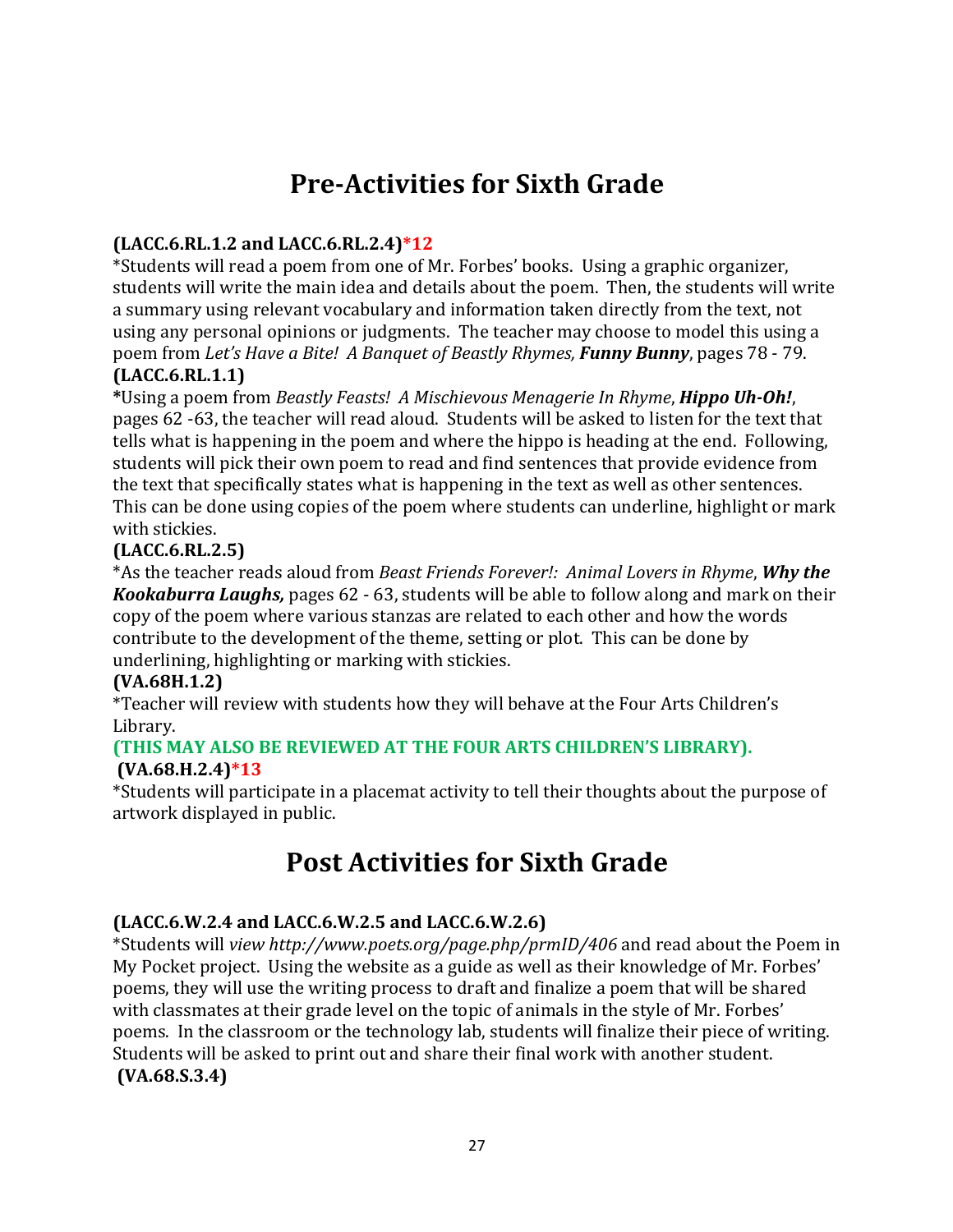\*Students will create their own personal artwork based on a poem they read or had read to them and/or picture they saw at the Four Arts Children's Library that focuses on the ideas of Mr. Forbes' poems.

\*Teacher will talk to students about how important it is to create their own work while using others' work guide their thoughts and ideas. It is important for students to understand that while they may use some thoughts and ideas from other people, they have to give the people credit and not pretend it is the student's own work. While it is a compliment to the person, since it was that person's idea to begin with, he or she needs to be recognized. Also, that they should be proud of their own works.

# **Seventh Grade Standards**

#### Language Arts

#### **LACC.7.RL.7.1**

Cite textual evidence to support analysis of what the text says explicitly as well as inferences drawn from the text.

#### **LACC.7.RL.7.2**

Determine a theme or central idea of a text and analyze its development over the course of the text provide an objective summary of the text.

#### **LACC.7.RL.7.4**

Determine the meaning of words and phrases as they are used in a text, including figurative and connotative meanings; analyze the impact of rhymes and other repetitions of sounds

(e.g. alliteration) on a specific verse or stanza of a poem or section of a story or drama. **LACC.7.RL.7.5**

Analyze how a drama's or poem's form or structure (e.g., soliloquy, sonnet) contributes to its meaning.

#### **LACC.RL.7.7**

Compare and contrast a written story, drama, or poem to its audio, filmed, staged, or multimedia version, analyzing the effects of techniques unique to each medium (e.g., lighting, sound, color, or camera focus and angles in a film).

#### **Visual Arts**

#### **VA.68H.1.2**

Identify suitable audience behavior needed to view or experience artworks found in school, art exhibits, museums, and/or community cultural venues.

#### **VA.68.H.2.4**

Explain the purpose of public art in the community.

#### **VA.68.S.3.4**

Demonstrate respect for copyright laws and intellectual property ownership when creating and producing works of art.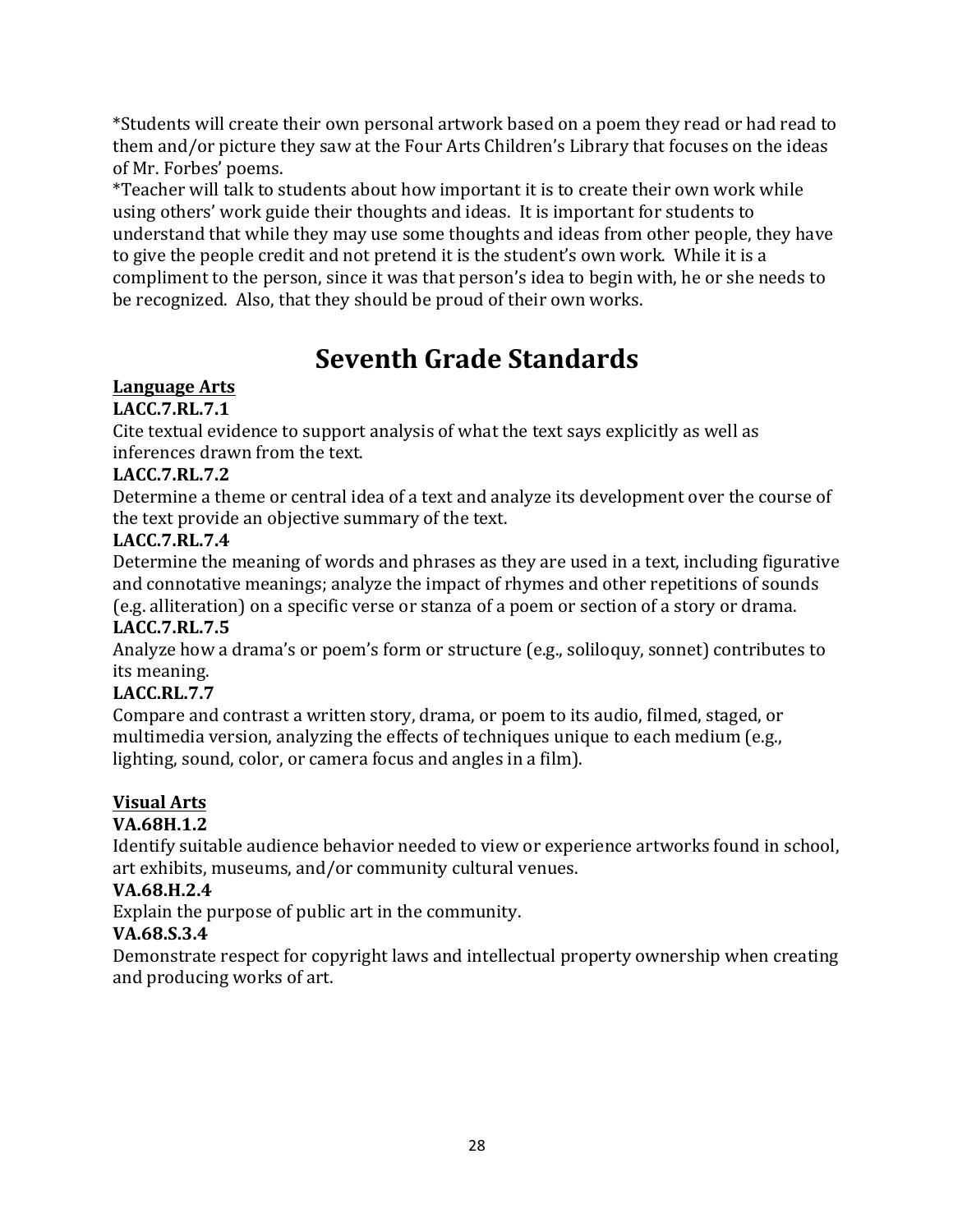# **Pre-Activities for Seventh Grade**

#### **(LACC.7.RL.7.1)**

\*Using a poem from *Beastly Feasts! A Mischievous Menagerie In Rhyme*, **This Way to the** *Egress*, pages 92 - 93, the teacher will read aloud. Students will be asked to listen for the text that tells what is happening in the poem and where the egret is heading at the end. Following, students will pick their own poem to read and find sentences that provide evidence from the text that specifically states what is happening in the text as well as other sentences. 

\*This can be done using copies of the poem where students can underline, highlight or mark with stickies.

#### **(LACC.7.RL.7.2)\*7**

\*Students will read a poem from *Let's Have a Bite! A Banquet of Beastly Rhymes, A Busy* **Day For Goslings**, pages 44 - 49. As the students read, they will be asked to write down the main theme/central idea of the text and important details that support the main theme/central theme using a graphic organizer. After completing the poem and graphic organizer, the students will check to be sure that their summary is clear, concise, and brief and uses their own words using the main them/central idea and the important details.

#### **(LACC.7.RL.7.4)**

\*Students will get a chance to read a poem or poems from any of Mr. Forbes' book and record examples of figurative and connotative meanings of words while analyzing the rhyming patterns found in the poems and/or other repetitions of sounds such as alliteration in specific verses or stanzas of the poems. The teacher may choose to model this with a poem from *Let's Have a Bite! A Banquet of Beastly Rhymes*, **Tardy Tammy**, pages 50 - 51.

#### **(LACC.7.RL.7.5)**

\*Focusing on the structure of the poems found in Mr. Forbes' books, students will analyze how to determine meanings. This may be best done in pairs decided on prior to the start of class by the teacher or by the students during classtime. An example that the teacher may choose to read and model would be from *Beast Friends Forever! Animal Lovers in Rhyme*, *Juliette and Her Suitors*, pages 70 - 75.

#### **(VA.68H.1.2)**

\*Teacher will review with students how they will behave at the Four Arts Children's Library. 

#### **(THIS MAY ALSO BE REVIEWED AT THE FOUR ARTS CHILDREN'S LIBRARY). (VA.68.H.2.4)\*13**

\*Students will participate in a placemat activity to tell their thoughts about the purpose of artwork displayed in public.

#### **(LACC.RL.7.7)**

Compare and contrast a written story, drama, or poem to its audio, filmed, staged, or multimedia version, analyzing the effects of techniques unique to each medium (e.g., **lighting, sound, color, or camera focus and angles in a film).**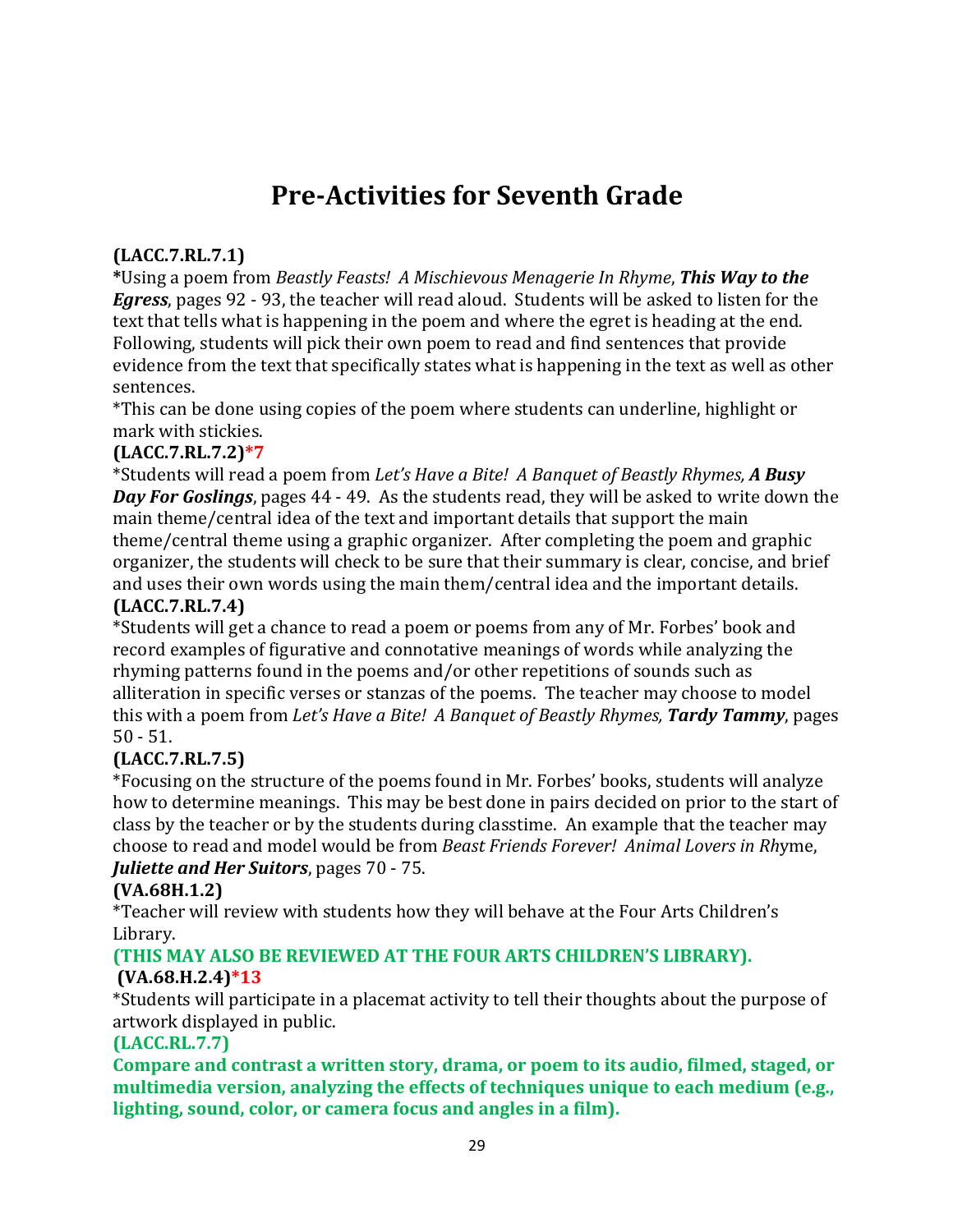## **Post Activities for Seventh Grade**

#### **(LACC.RL.7.7)\*4**

\*Students will remember what they heard when Mr. Forbes' poems were read or listen to a poem read by Mr. Forbes. Then, they can read the same poem on their own. Using a graphic organizer, they will compare and contrast the two forms of the same poem. They are to be specific in what was similar and what was different in each of the mediums. A suggestion of a poem for this activity would be from *Beast Friends Forever! Animal Lovers in Rhyme, Grizzly Rose's Snores*, pages 56 - 57.

#### **(VA.68.S.3.4)**

\*Students will create their own personal artwork based on a poem they read or had read to them and/or picture they saw at the Four Arts Childern's Library that focuses on the ideas of Mr. Forbes' poems.

\*Teacher will talk to students about how important it is to create their own work while using others' work guide their thoughts and ideas. It is important for students to understand that while they may use some thoughts and ideas from other people, they have to give the people credit and not pretend it is the student's own work. While it is a compliment to the person, since it was that person's idea to begin with, he or she needs to be recognized. Also, that they should be proud of their own works.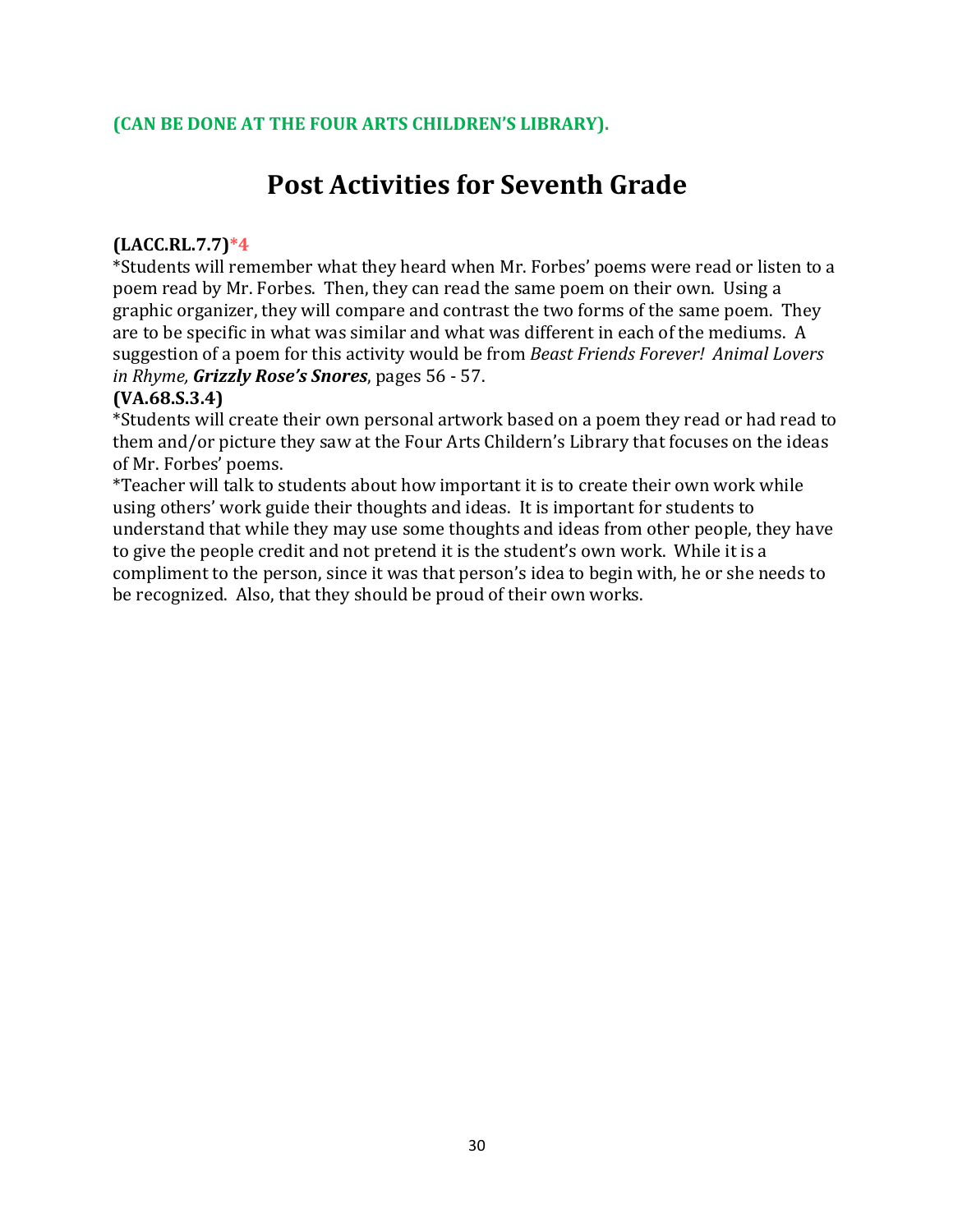# **Eighth Grade Standards**

#### **Language Arts**

#### **LACC.RL.8.1**

Cite the textual evidence that most strongly supports an analysis of what the text says explicitly as well as inferences drawn from the text.

#### **LACC.RL.8.2**

Determine a central idea of a text and analyze its development over the course of the text, including its relationship to supporting ideas; provide an objective summary of the text.

#### **LACC.RL.8.4**

Determine the meaning of words and phrases as they are used in a text, including figurative and connotative meanings; analyze the impact of specific word choices on meaning and tone, including analogies or allusions to other texts.

#### **LACC.WHST.6-8.4**

Produce clear and coherent writing in which the development, organization, and style are appropriate to task, purpose, and audience.

#### **LACC.WHST.6-8.5**

With some guidance and support from peers and adults, develop and strengthen writing as needed by planning, revising, editing, rewriting, or typing a new approach, focusing on how well purpose and audience have been addressed.

#### **LACC.WHS.6.8.6**

Use technology, including the Internet, to produce and publish writing and present the relationships between information and ideas clearly and efficiently.

#### **Visual Arts**

#### **VA.68.H.1.2**

Identify suitable audience behavior needed to view or experience artworks found in school, art exhibits, museums, and/or community cultural venues.

#### **VA.68.H.2.4**

Explain the purpose of public art in the community.

#### **VA.68.S.3.4**

Demonstrate respect for copyright laws and intellectual property ownership when creating and producing works of art.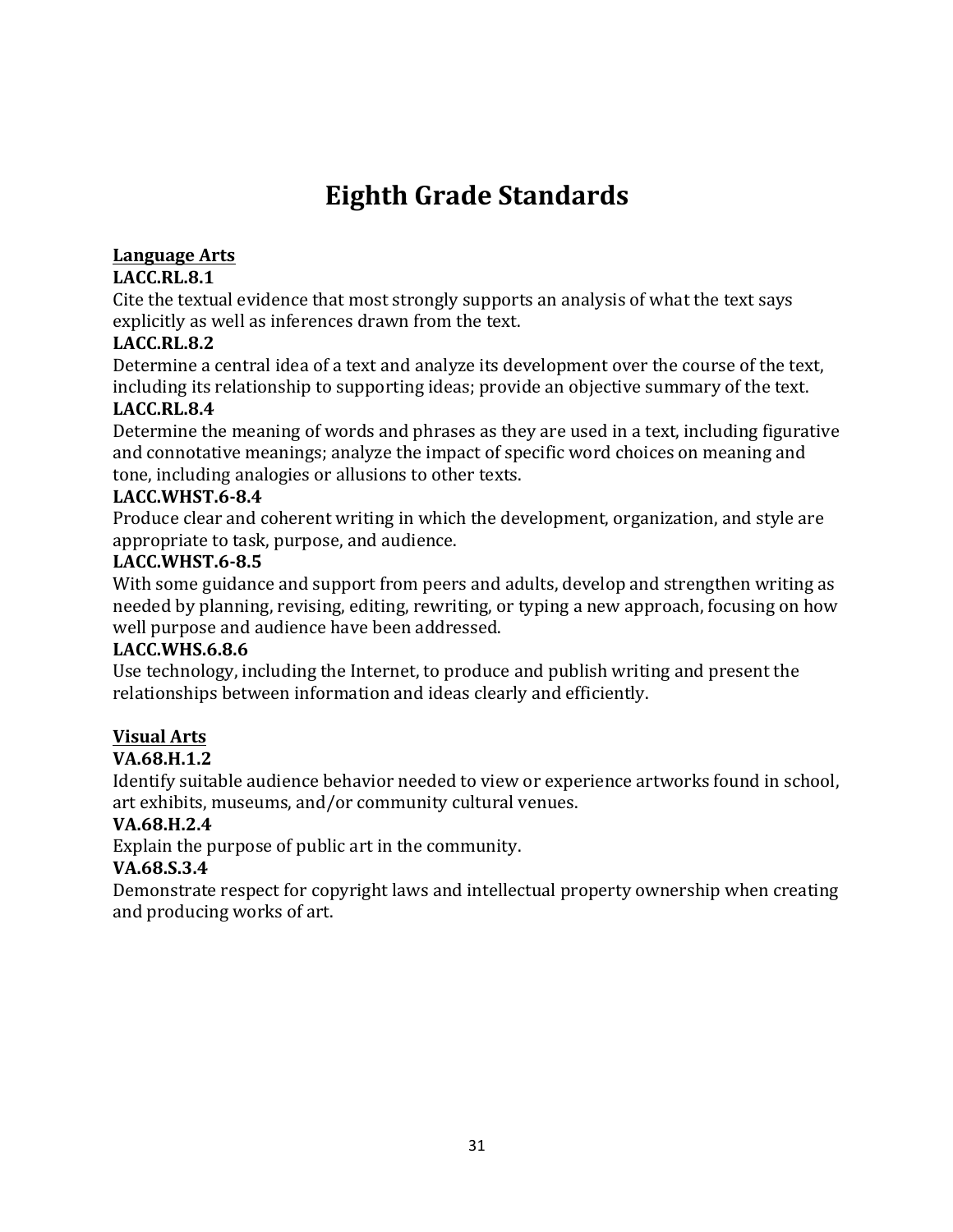# **Pre-Activities for Eighth Grade**

#### **(LACC.RL.8.1)**

\*Students will choose a poem from one of Mr. Forbes' books and use one color highlighter or stickies to find evidence that illustrates explicitly what the poem is about. In another color highlighter or stickies students will mark inferences that tell about the text. The teacher may choose model this using a poem from *Beast Friends Forever: Animal Lovers in Rhyme, Lancelot the Ocelot, pages 24 - 29.* 

#### **(LACC.RL.8.4)**

\*Students will be divided into pairs to determine meanings of words in the poem they chose above. They will use the poem as they first attempt at determining the meanings and then other strategies as previously taught by the teacher. Students will work to analyze why the other chose certain words in relation to the poem's tone, analogies and allusions in relation to other texts they are familiar with from previous lessons.

#### **(LACC.RL.8.2)\*10**

\*Students will be given a poem by teacher (some ideas would be from *Beastly Feasts! A Mischievous Menagerie in Rhyme, Panther Cakes, pages* 26 - 27 or *The Head Bee Buster*, pages 70 - 71 or *Colonel Fleming*, pages 80 - 81) and asked to use a graphic organizer to identify the main idea of the poem along with details about the text. Students will then provide an objective summary of the text of the poem chosen.

#### **(VA.68H.1.2)**

\*Teacher will review with students how they will behave at the Four Arts Children's Library. 

#### **(THIS MAY ALSO BE REVIEWED AT THE FOUR ARTS CHILDREN'S LIBRARY). (VA.68.H.2.4)\*13**

\*Students will participate in a placemat activity to tell their thoughts about the purpose of artwork displayed in public.

# **Post Activities for Eighth Grade**

#### **(LACC.WHST.6-8.4 and LACC.WHST.6-8.5)\*1**

\*Using a graphic organizer, students will write about their experience viewing the exhibit at the Four Arts Children's Library following the steps of the writing process. It would be best for students to focus their attention on how the text and illustrations are related. Once in draft form, students will partner and get feedback from a peer about how to make the writing better. Working through the writing process, students will revise, edit and rewrite their work. Students will produce clear and coherent writing in which the development, organization, and style are appropriate to task, purpose, and audience. Through individual conferences with the teacher, students will get additional feedback to finalize their writing. **(LACC.WHS.6.8.6)**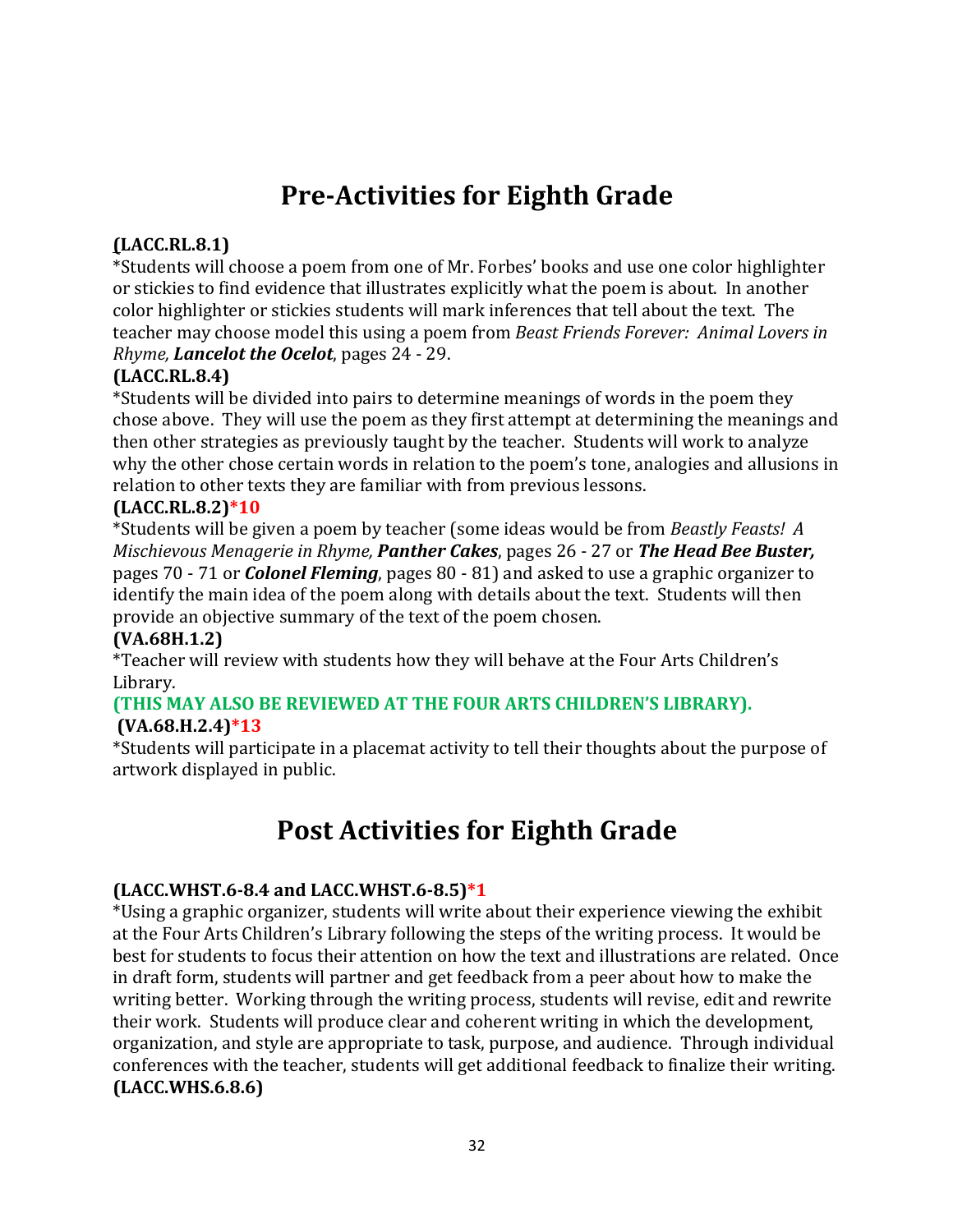\*In the classroom or the technology lab, students will finalize their piece of writing. Students will type their published work that presents the relationships between information and ideas clearly and efficiently.

#### **(VA.68.S.3.4)**

\*Students will create their own personal artwork based on a poem they read or had read to them and/or picture they saw at the Four Arts Children's Library that focuses on the ideas of Mr. Forbes' poems.

\*Teacher will talk to students about how important it is to create their own work while using others' work guide their thoughts and ideas. It is important for students to understand that while they may use some thoughts and ideas from other people, they have to give the people credit and not pretend it is the student's own work. While it is a compliment to the person, since it was that person's idea to begin with, he or she needs to be recognized. Also, that they should be proud of their own works.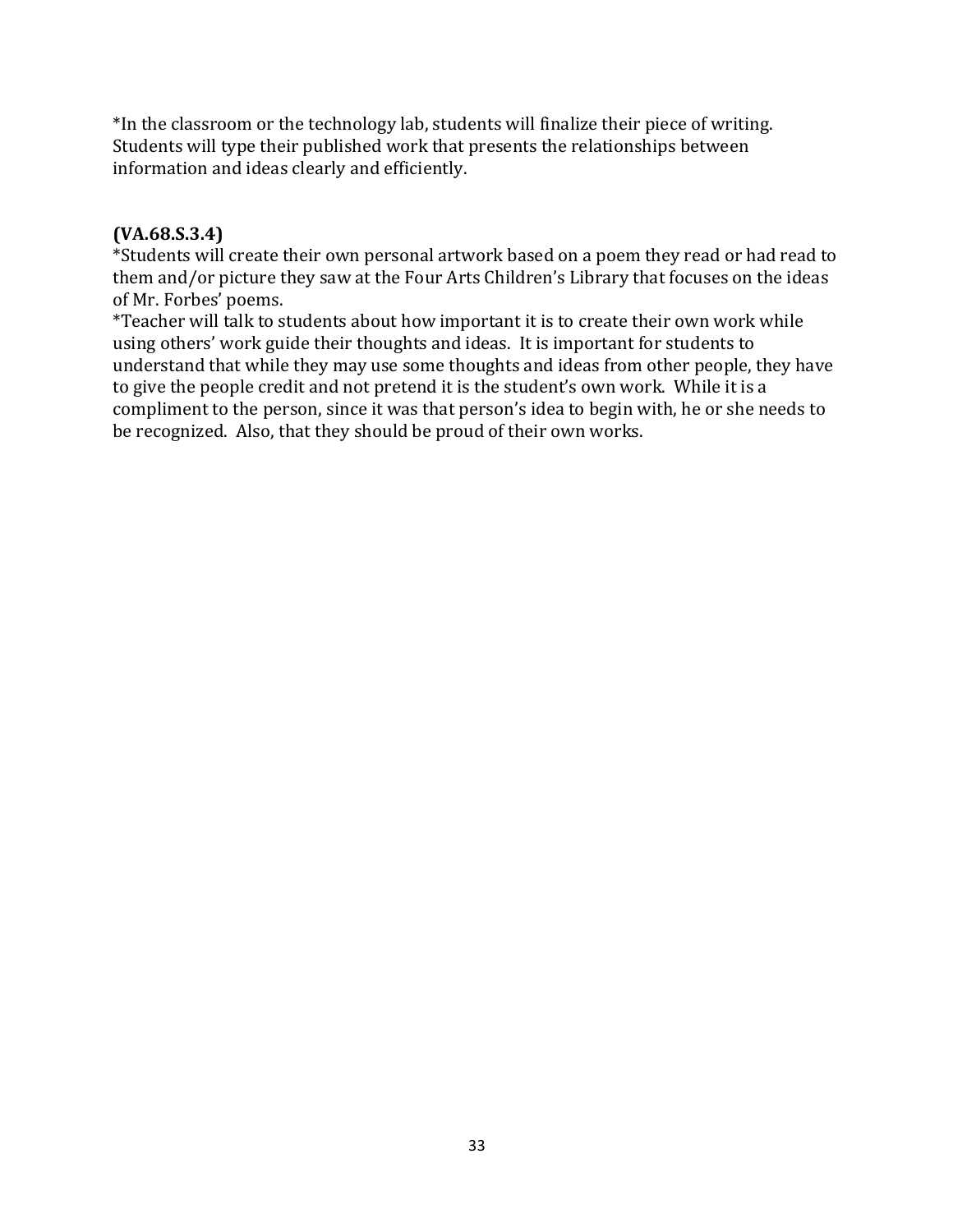# **High School Standards**

**(NOTE:** The French edition, *Bestioles un peu folles: Une menagerie tout en rimes* of **Mr.** Forbes' *Beastly Feasts! A Mischievous Menagerie in Rhyme*, can be used with students taking a French class and the following objectives used as a guide for the **assignments which can be completed in French).**

#### **Language Arts**

#### **LACC.RI.9-10.2**

Determine a central idea of a text and analyze its development over the course of the text, including how it emerges and is shaped and refined by specific details; provide an objective summary of the text.

#### **LACC.RI.11-12.2**

Determine two or more central ideas of a text and analyze their development over the course of the text, including how they interact and build on one another to provide a complex analysis; provide an objective summary of the text.

#### **Visual Arts**

#### **VA.912.C.1.2**

Use critical-thinking skills for various contexts to develop, refine, and reflect on an artistic theme.

#### **VA.912.F.2.8**

**Describe community resources to preserve, restore, exhibit, and view works of art. (CAN BE DONE AT THE FOUR ARTS CHILDREN'S LIBRARY).** 

### **Pre-Activities for High School**

#### **(LACC.RI.9-10.2)**

\*Using poems from Mr. Forbes' books, students will choose a main idea in a text and analyze how it develops throughout the poem using specific details. Some possible choices would be from *Beastly Feasts! A Mischievous Menagerie in Rhyme*, **Prince Vince**, pagez 64 -65, or **This Way to the Egress**, pages 92 - 93 or from Let's Have A Bite! A Banquet of Beastly *Rhymes*, **The Rhino's Wine**, pages 54 - 57 or *Funny Bunny*, pages 78 - 79 or from *Beast Friends Forever! Animal Lovers in Rhyme, Dapper Don's Foxtrot, pages 40 - 43 or Honey* **and Sweets**, pages 46 - 47. Throughout the reading, students can highlight in various colors, one being for the main idea and the other for details. Upon completion, students will draft an objective summary of the poem of their choice.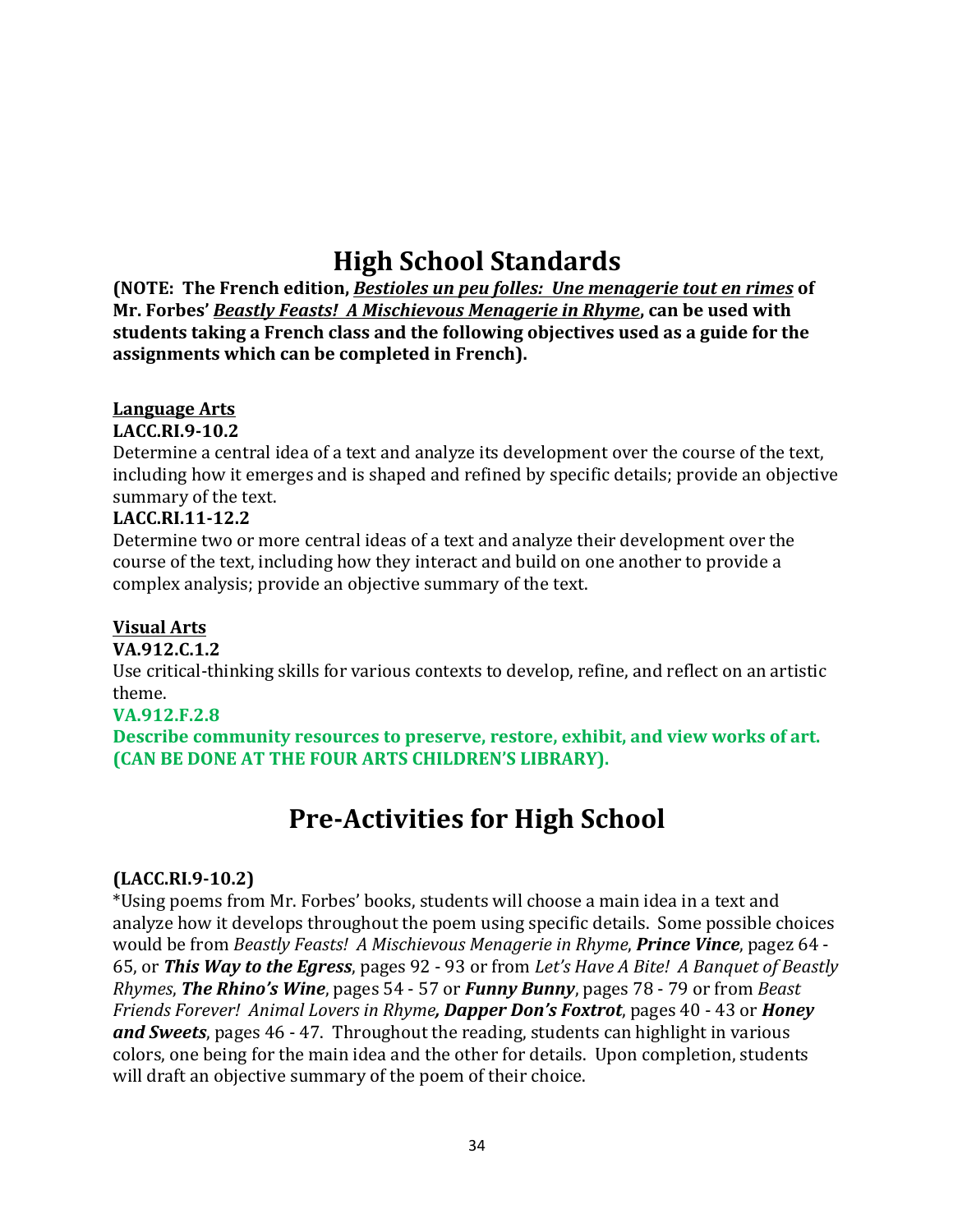\*A Think Aloud can be done to assist students in determining and analyzing a poem. The teacher can model this by reading a poem from *Beast Friends Forever! Animal Lovers in Rhyme, Groovy Doobie*, pages 30 -31 aloud and noting the rhythm and how it affects mood as well as listening for special sounds within the words. Teacher will ask students to record their thoughts about the senses that they are using to determine and analyze the poem. Further, the students will note verbally or in writing their reactions to the poem and the connections made to other poems they have read by the same poet or other poets. \*Students will take the information verbally discussed and notes written to draft their objective summary.

#### **(LACC.RI.11-12.2)**

\*Using poems from Mr. Forbes' books, students will choose two or more central ideas found in the text and analyze how the ideas develop throughout the text as well as interact and build on each other to provide a complex analysis of the writings. Although any of Mr. Forbes' books would work well for this exercise, *Beast Friends Forever! Animal Lovers in Rhyme* focuses on a particular theme that might work best for this task. Upon completion of the analysis of the writing, students will produce an objective summary of a poem of their choice which would be from any of his books. The teacher may choose *Beastly Feasts!* A Mischievous Menagerie in Rhyme, **Ode On A Fishbowl**, pages 50 - 53 or *Beast Friends Forever! Animal Lovers in Rhyme, The Raccoons' Riddle, pages 14 - 15 to model this* activity*.*

\*A Think Aloud can be done to assist students in determining and analyzing a poem. The teacher can model this by reading a poem from *Beast Friends Forever! Animal Lovers in Rhyme, The Peacock*, pages 16 - 17 aloud and noting the rhythm and how it affects mood as well as listening for special sounds within the words. Teacher will ask students to record their thoughts about the senses that they are using to determine and analyze the poem. Further, the students will note verbally or in writing their reactions to the poem and the connections made to other poems they have read by the same poet or other poets.

# **Post Activities for High School**

#### **(VA.912.C.1.2)**

\*Students will be asked to recall the illustrations that they saw at the Four Arts Children's Library as well as refresh their memories by looking at Mr. Forbes' books and the illustrations throughout the books. Students will discuss through a think-pair-share about the artistic theme seen between and among the illustrations.

Students will draft a critique about the artist and the relationship the artist had with the author and how the writings are reflected in the artwork. Once reviewed by the teacher, a final draft will be written.

\*Choosing a poem from one of Mr. Forbes' books and a related illustration that students saw at the Four Arts Children's Library, students will create an alternate picture. The teacher can use DeBono's Green Hat thinking to get students to make their choices and proceed with their projects. Two questions that can be posed to get students thinking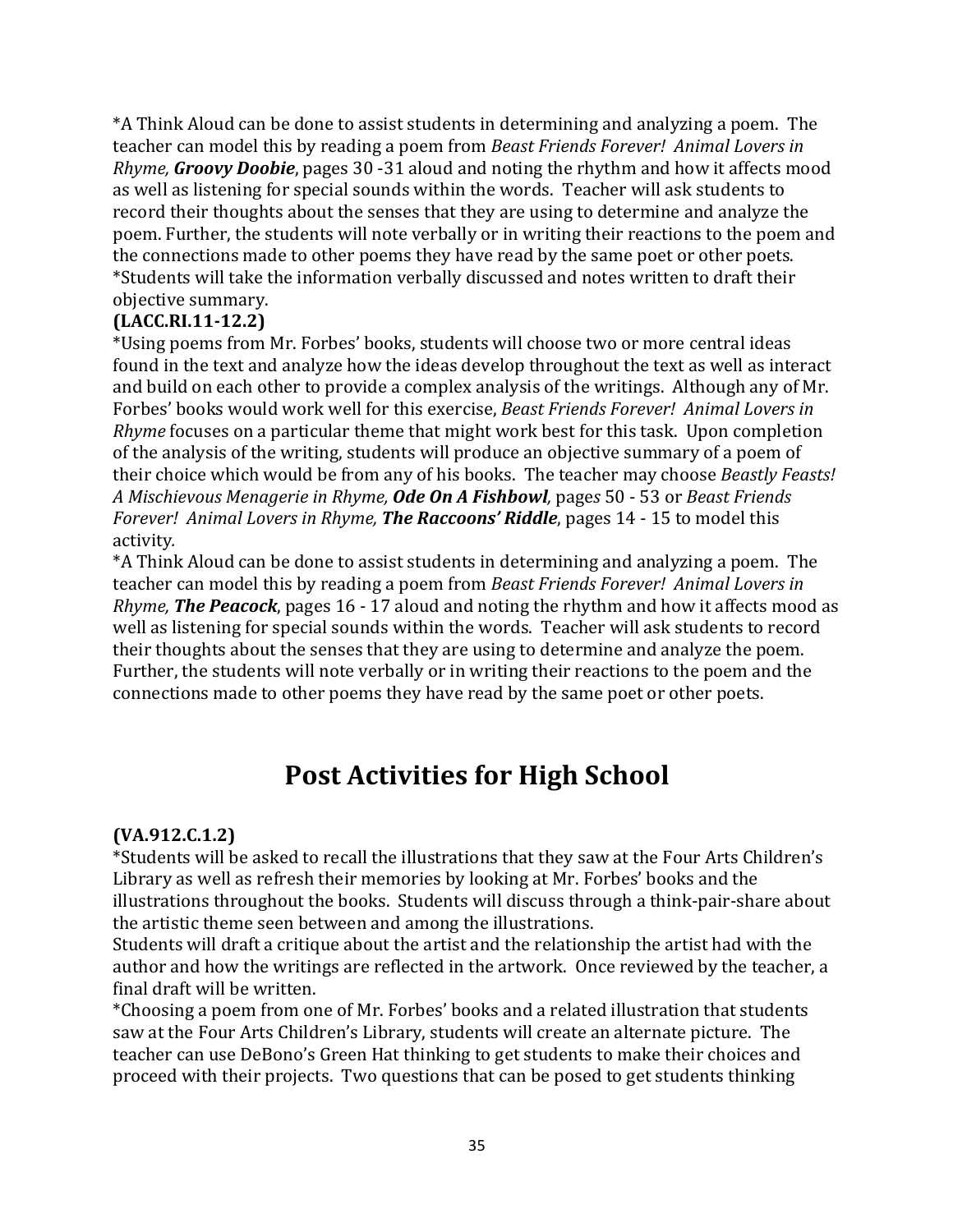would be: 1. How can we do it differently? 2. What alternatives do we have? A verbal discussion can occur as a class before students begin their own work.

# **Appendix A – Mr. Forbes' Writing Rules of the Road**

### 1. **Write, write, write.**

You *must* do this. There is no substitute.

You know the old New York joke: on being asked, How do you get to Carnegie Hall, the answer is, Practice, practice, practice. Fred Astaire took it a step further. On being asked how he danced so well, he replied, Practice practice, practice, and *more* practice.

Write in a journal.

Put oomph in your emails, tweets and texts.

I started in school, of course, but focused when asked to do restaurant reviews. 

Corollary to this is: *Read, read, read.* If you want to write poetry, read poetry, but read other forms as well. The classics are rich with great writing that can be pure poetry.

### 2. **Be open to inspiration that fires imagination.**

Look but be sure to *see* your surroundings, the elements, the people. Listen but be sure to *hear* not just what is said but how it is said. Sources surround you.

Use your ears and eyes, what strikes you in some way.

It can be a phrase that danced through your head, a lyric to a song, a silly rhyme, a friend's funny phrase, a sign seen. TV, Radio, a joke, a tweet. Words are the *vehicle*, imagination is the *unlimited power supply*. I write about animals, so Florida is great. Wherever I can I visit zoos.

### 3. **Write it down.**

If something does strike you, put it down somehow. Otherwise, it *will* go away, no matter how brilliant you think it is. The Muse is fleeting.

### 4. You must rewrite if you want to be a writer.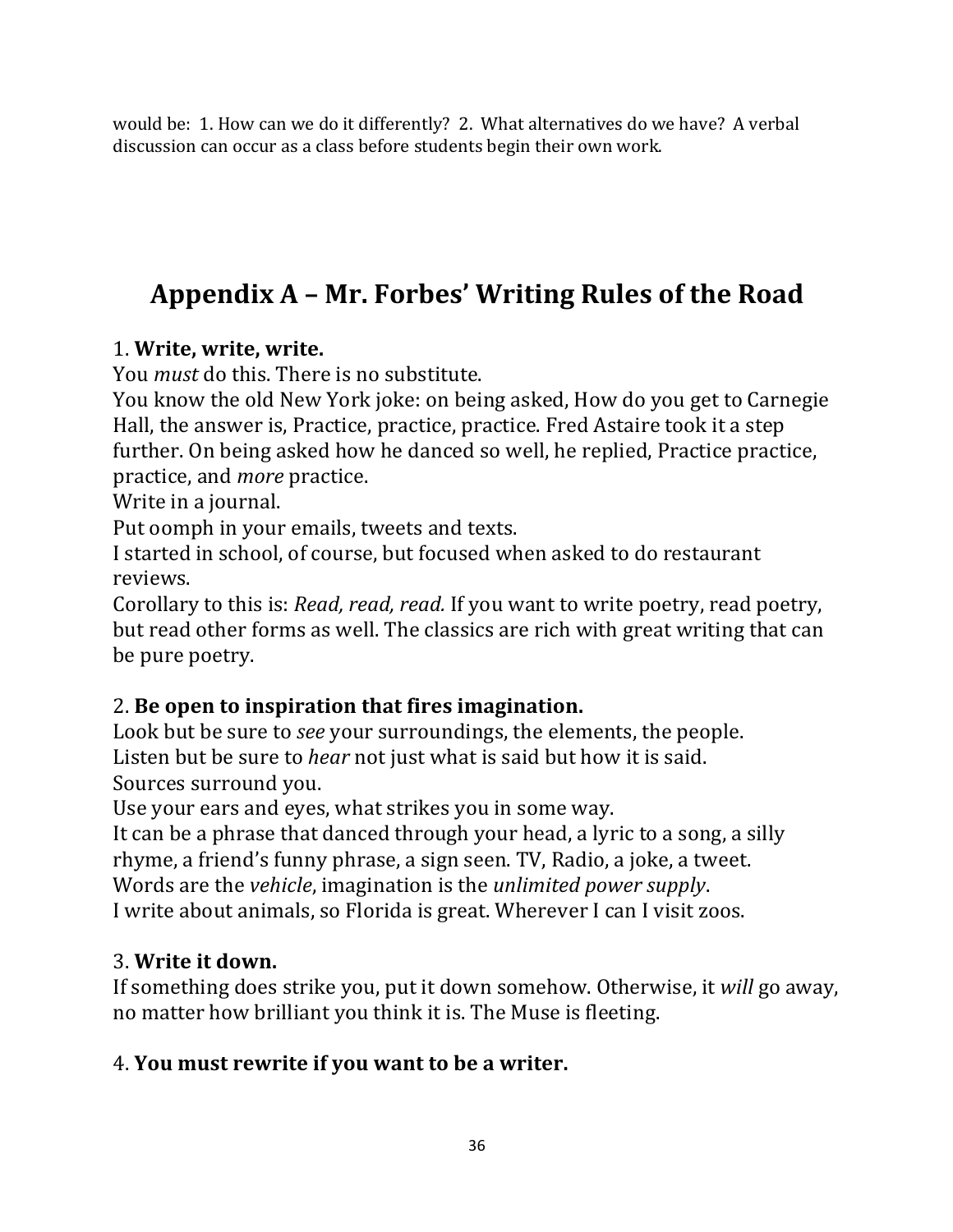If what you have written stinks or is great, it only gets better when you rewrite, rework it, edit it;

Or hire an editor. You end up defending your choices, learn what humility is! I must submit a final MS, so I pay a pro, only after I have done my best.

### 5. **Challenge yourself.**

See what you are capable of, find your strengths and weaknesses, build your writing muscles, and venture into unknown territory.

I find that with rhymed and metered poetry, the parameters I set for myself are tough, but that also exercises all my skills, pushes me.

I try different forms for variety, to stretch me.

### 6. **Don't be afraid**.

Plunge in. You might feel you are walking naked down a main street, so get used it. Look inside yourself: that is where the soul of art resides.

### 7. **Everyone loves a story**.

Be a story teller when you can. Characters populate a story. Listen to them, they can guide you.

### 8. **Narrative point of view**.

Omniscient? Just from p.o.v. of one character? Thoughts as well as words?

### 9. **Define for yourself your audience.**

Who do you want to write for?

Perhaps you don't know for whom you are writing. Write, and you will find out. 

I write to please only me; if others like it, then I celebrate.

### 10. Use the tools of the trade.

-A dictionary, for meanings and for synonyms.

-A rhyming dictionary is great, too. I personally prefer to use words I can find in my head.

-What do you like to use to write? Make it easy to do. Try an iPad, a spiral notebook, a legal pad, or a laptop. Or a smartphone, a tape recorder, or maybe a typewriter. Whatever gets your job done.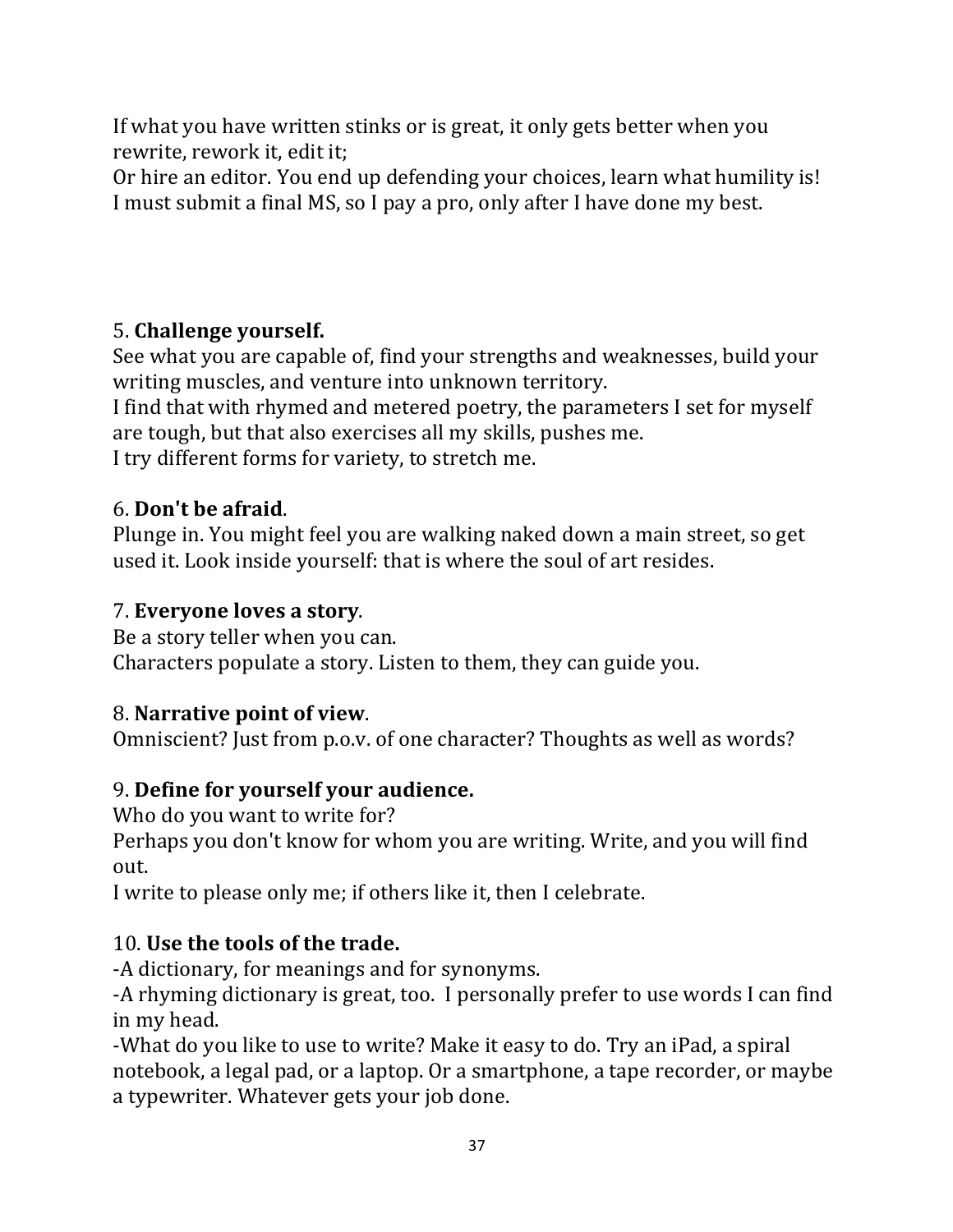-Keep your notes. You may need to refer to them at some point.

-Make backups, use a cloudsource like Dropbox, or print it. Be careful when you hit delete. Always save.

I said to write it down. I use night glasses with headlights. I have pads and pens around. 

### 11. Be aware of your writing environment.

You have to work to find your way to work. Find a place you like to write, a place of one's own, that you find is conducive to your method.

### 12. Add the disciplines you need to push yourself and to thrive.

Some get a certain amount of words per day before lunch. Some need coffee and classical music.

Almost everyone needs a deadline, a goal; it focuses effort and stimulates the creative juices terrifically. For others, though, a deadline can cause panic, freezing up, blank sheets of paper.

Some go with a flow and pick out the good bits later. Some consciously craft each phrase, which may seem slow but they too are in that writer's zone, lost in the sauce of words and imagination.

One writer stops in mid-sentence to help her get going again the next day.

### 13. Do the homework.

If you keep a journal, keep it every day. At times you may feel like skipping, but dig in and you may be surprised at what you find.

It is hard work, can be tough, but that's how you get good. Build strength. It doesn't just "come."

Reread so carefully that you are checking for typos; this will focus your vision, on what you are trying to say. It helps, too, that when you are ready to show your work, that you have given the reader the courtesy of the best possible effort on your part.

Read it all aloud. How does it sound? Better yet, have someone else read it aloud. Hard truths abound in this.

For every reading I do, I read aloud and go over each poem, run through possible questions, like a lesson plan.

For today, hours of prep: my respect for you, but also for myself.

### 14. **Be concise.**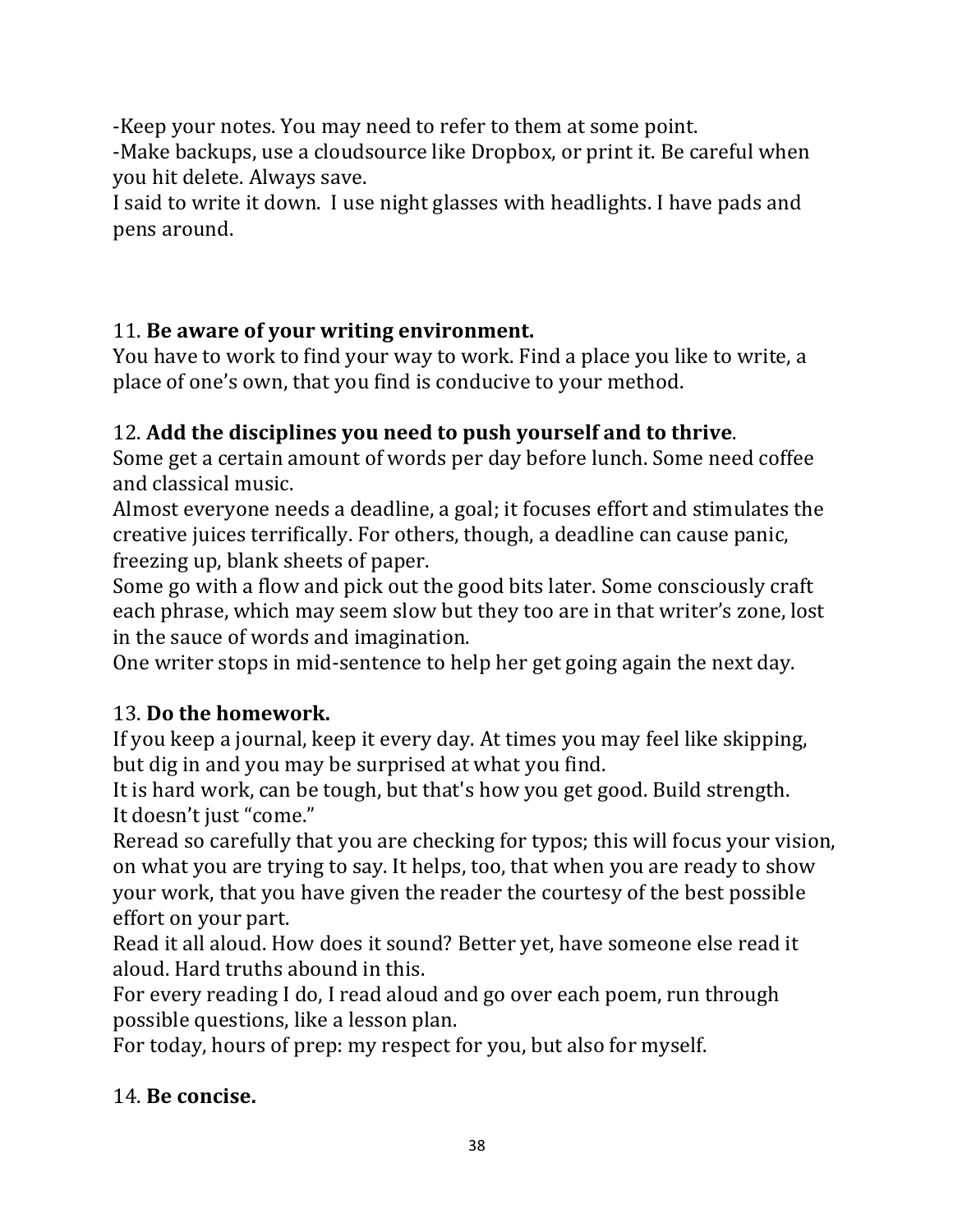If you can say it in 300 words, 200 will be sharper, more clear.

?? Ok, what books or authors do you like? What are you reading now? Anything to recommend to me?

\*\* I have one for you: The Phantom Tollbooth by Norton Juster and illustrated by Jules Feifer.

\*\* Loved the Invention of Hugo Cabret, Hunger Games. Search for Wondla by Tony DiTerlizzi, a trilogy, with book 2 out now, A Hero for Wondla. Did Spiderwick Chronicles. Ashfall? Legend? Penny Dreadful?

### 15. **It's ok to use big words.**

Don't talk down to your readers. Assume they are smart and want to be smarter by spending time with you.

### 16. Use colorful words, not plain ones

Is there a way you can say it *better*? VS. Is there a way you can say it *with more pizzazz*?

### 17. **Use specifics.**

To move along, any form of narrative needs specifics, facts, details that paint the picture, your characters. Season? Time of day? Is the moon up? Music playing? What's that smell? Etc.

18. **Excise dull, flabby words, and repetitive phrases clichés.** Don't repeat words, phrases or constructions. They will stand out and distract a careful reader. 

Use clever words, but once.

### 19. **Rejection is not failure.**

It is a road bump or a detour only.

IK Rowling w Harry Potter; George Lucas with Star Wars. It can take years to get something rolling.

It's ok, natural, to feel discouraged. Just don't give up. Good things happen ONLY if you are in the arena

\*\* Took me years to find a publisher, in spite of my fabulous poems and Searle's outstanding drawings. But I persisted, and finally through a friend, found one. I did not give up.

\*\* SHOW BOOKS: French, Dance book.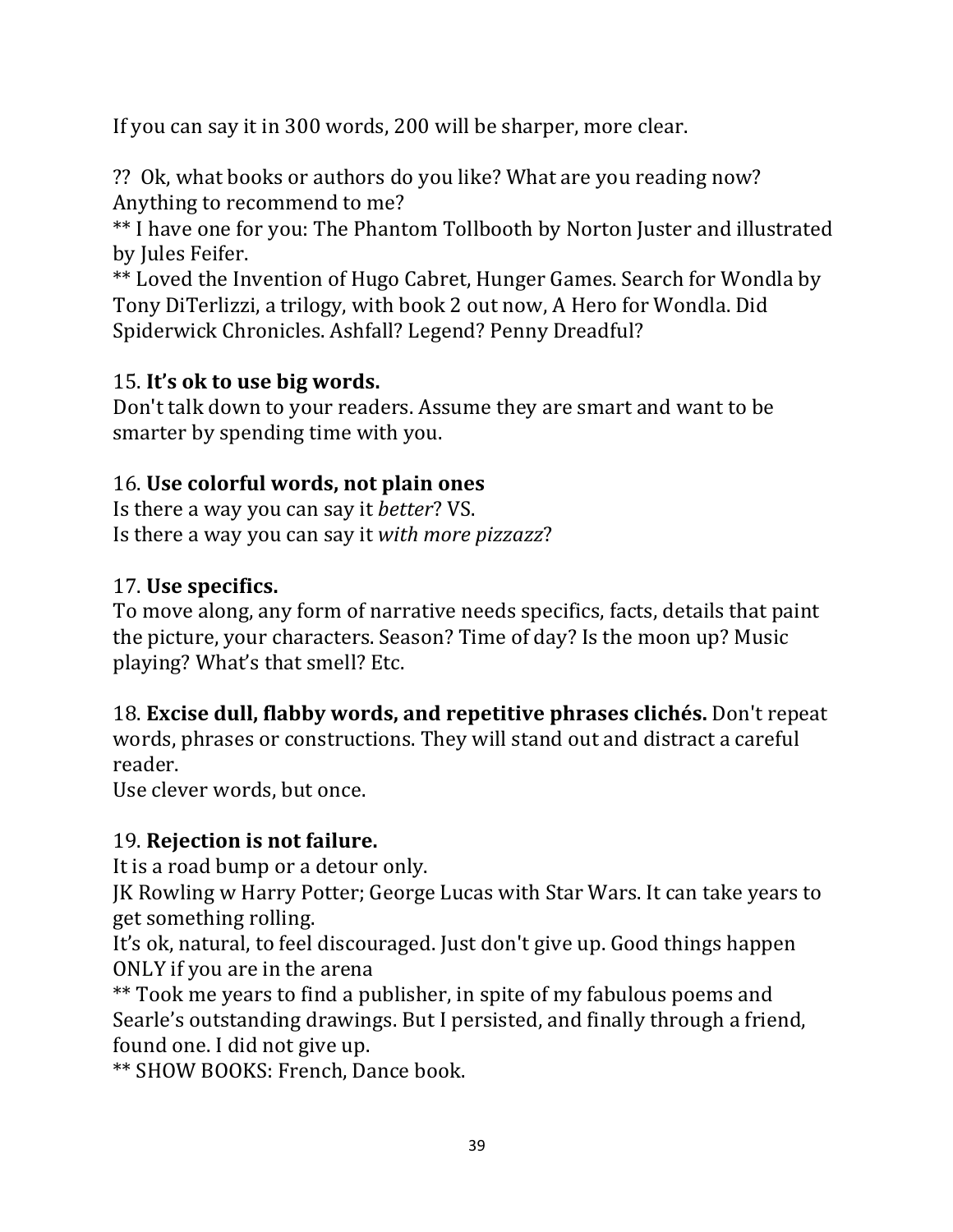#### 20. Work hard, have fun!

I like to make myself laugh. Enjoy yourself and others will join you.

### **Appendix B – Graphic Organizers & Templates**

- **1. Topic**
- **2. Main Idea & Details**
- **3. Senses**
- **4. Compare & Contrast**
- **5. Story Map – Character, Setting, Plot**
- **6. Main Idea & Details**
- **7. Main Idea & Details**
- **8. Animal Classification**
- **9.** Writing Web
- **10. Summary & Paraphrase**
- **11. Venn Diagram**
- **12. Main Idea & Details**
- **13. Placemat Template**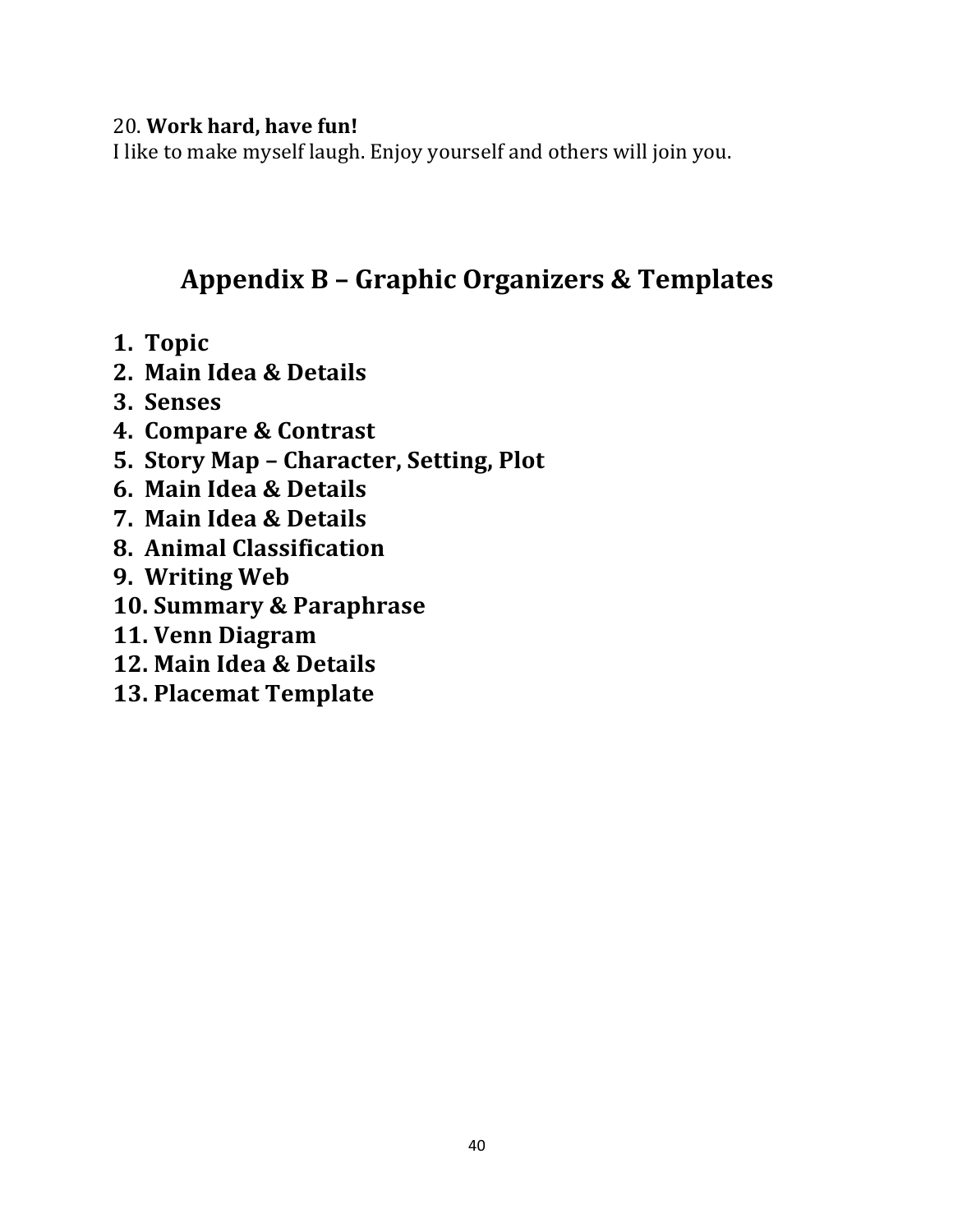### **Appendix C - List of Poems**

**Beastly Feasts! A Mischievous Menagerie in Rhyme** 

**The Happy Kangaroo The Chittery-Chattery Crab Bitty and Bobby Harry the Lazy Rabbit The Local Gnus The Tortful Tortoise Panther Cakes Winston's Dinner The Log with Bumps Hapless Napless George The Ginger Tub Tabby Lottie the Hottie Bearsneeze A Peculiar Pair Why Tango Changed Cars Ode On A Fishbowl The Unfluttery Butterfly The Ballad of Earl the Squirrel The Tiger and the Tyke Hippo Uh-Oh! Prince Vince Leon the Chameleon Old Complainful The Head Bee Buster The Debonair Fox Colonel Fleming Dizzie Lizzie Why the Sheriff is Mad Bathtub Admiral Duane The Race of the Anteaters Un-Fussy Gussie This Way to the Egress** 

#### Let's Have A Bite! A Banquet of Beastly Rhymes

**The Chocolate Bunny Naughty Lion Cubs Fiji Monkey Business Natty Nat The Story of Rory Flick the Fly Buffalo Biff**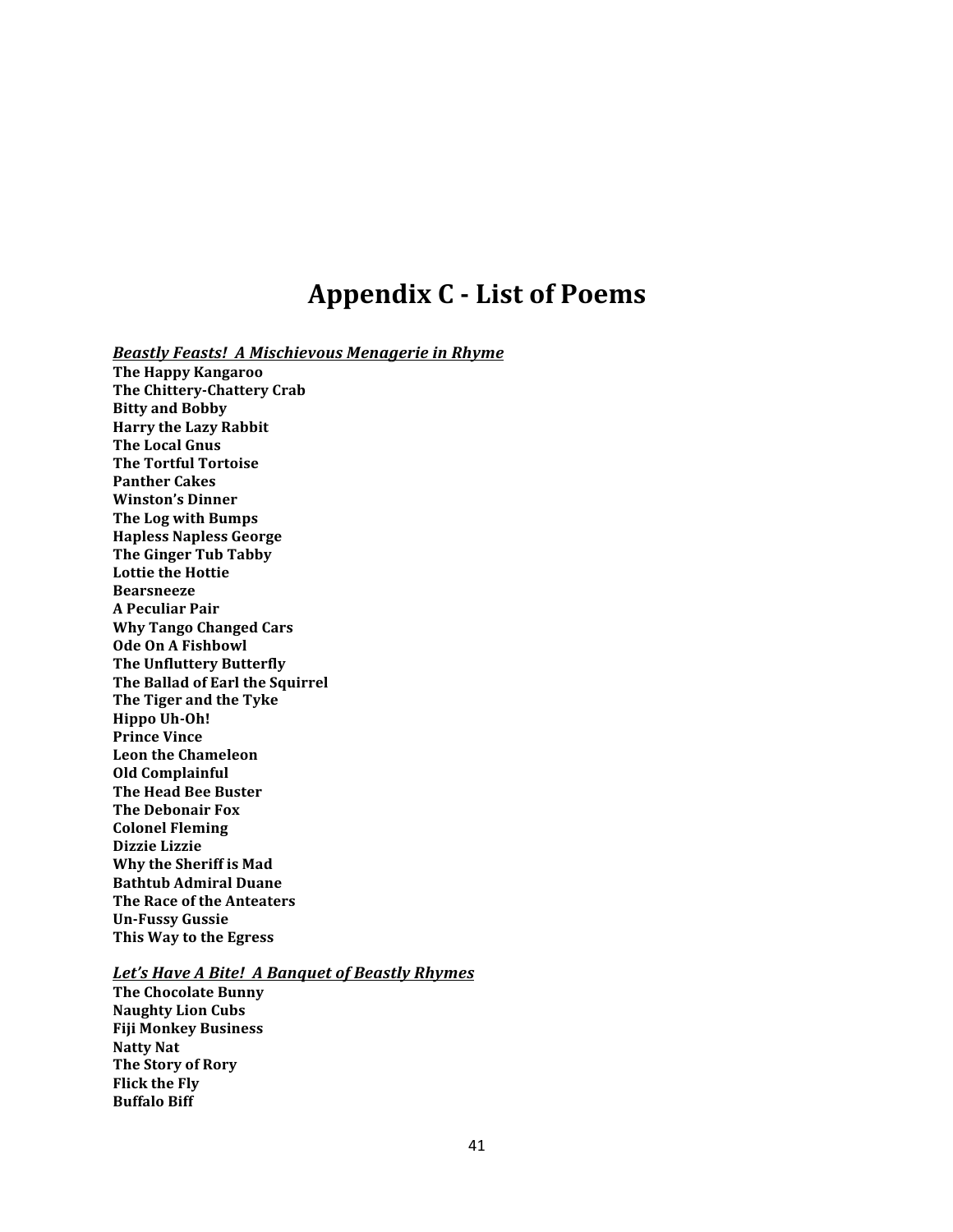**Ooh, Lala! The Turtle Dash Theodore's Great Pitch Daniel Spaniel A Crocodile's Wiles Baker Betty A Busy Day for Goslings Tardy Tammy A Vole Hole The Rhino's Wine Bad Andy Bear Doozer of the Deep Il Gatto The Inchworm Sprint The Tickling Dingo Funny Bunny**

**Beast Friends Forever! Animal Lovers in Rhyme Babette's Scent The Raccoons' Riddle The Peacock Adder Attraction Elephant Eloquence** Lancelot the Ocelot **Groovy Doobie Squig Bugsie Seagull Dapper Don's Foxtrot Why Lena Cries Honey and Sweets Grizzly Rose's Snores The Rich Cow Daisy Why the Kookaburra Laughs Jim the Gym Rat Juliette and Her Suitors A Kestrel Couple**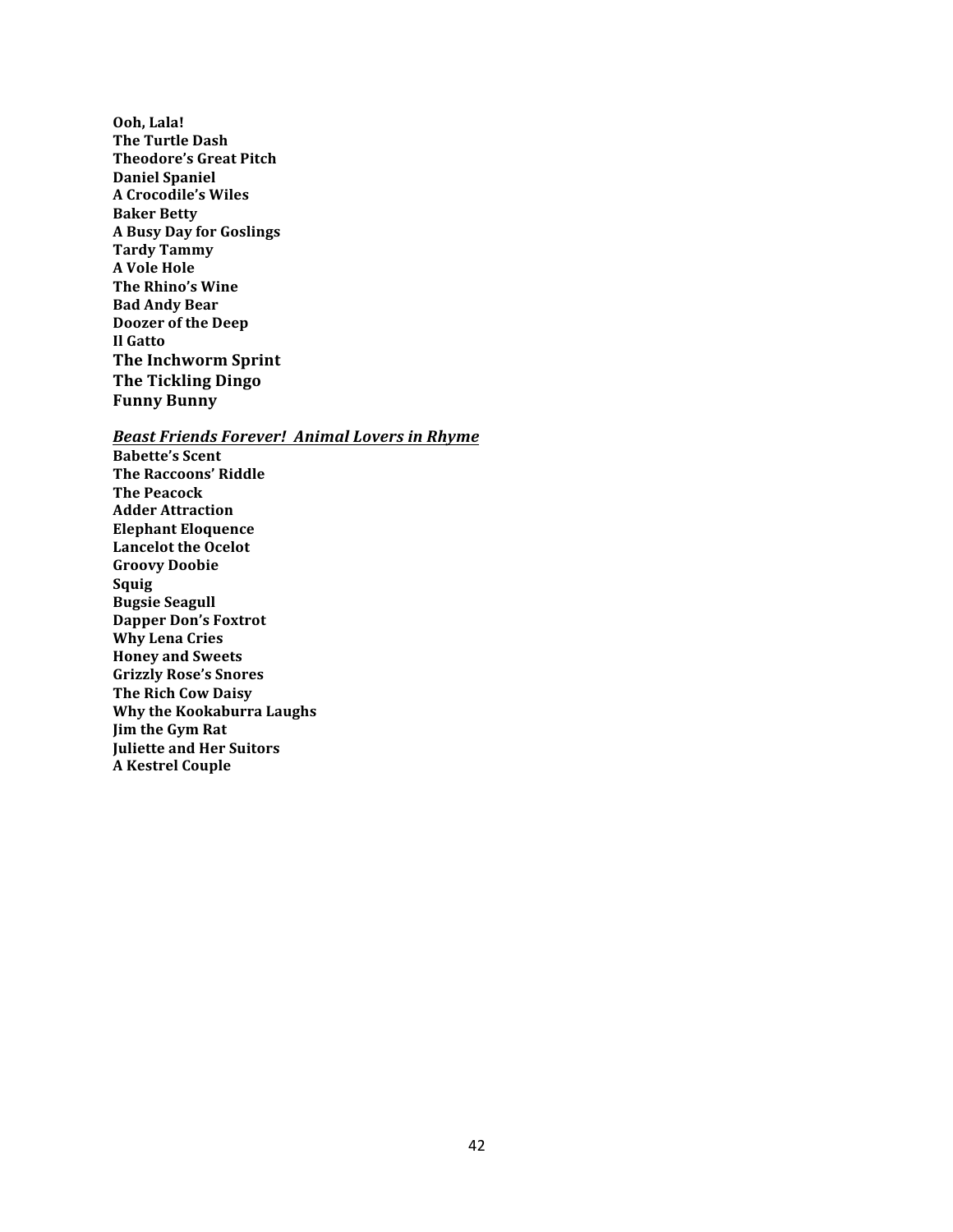### THE SOCIETY OF THE FOUR ARTS

#### **Teacher Evaluation Form**

Thank you for taking the time to evaluate your gallery experience. Your comments will help The Society of the Four Arts to better serve the children and teachers of our community.

| School: _______                                                                     |
|-------------------------------------------------------------------------------------|
|                                                                                     |
| Grade Level:                                                                        |
| Date of visit:                                                                      |
| Program: "Illustrating Words: Poetry by Robert L. Forbes, Drawings by Ronald Searle |
| Please rate the following:                                                          |
| Scale: 5-excellent, 4-good, 3- satisfactory, 2-fair, 1-poor                         |
| Student gallery experience:                                                         |
| Teacher gallery experience:                                                         |
| Exhibit:                                                                            |

Pre-visit materials: \_\_\_\_\_\_\_\_\_\_\_\_\_\_\_\_\_\_\_\_\_\_\_\_\_\_\_\_\_\_\_\_\_\_\_\_\_\_\_\_\_\_\_\_\_\_\_\_\_\_\_\_\_ Post-visit materials: Facility: \_\_\_\_\_\_\_\_\_\_\_\_\_\_\_\_\_\_\_\_\_\_\_\_\_\_\_\_\_\_\_\_\_\_\_\_\_\_\_\_\_\_\_\_\_\_\_\_\_\_\_\_\_\_\_\_\_\_\_\_\_\_

Additional on-site activity (if applicable):

Please answer the following:

- 1. What did your students most enjoy about their visit to the children's gallery?
- 2. What portion of the program materials did you find most helpful?
- 3. What could the Society of the Four Arts improve to make your visit more productive or enjoyable?
- 4. Would you recommend this venue to other teachers? Why or why not?